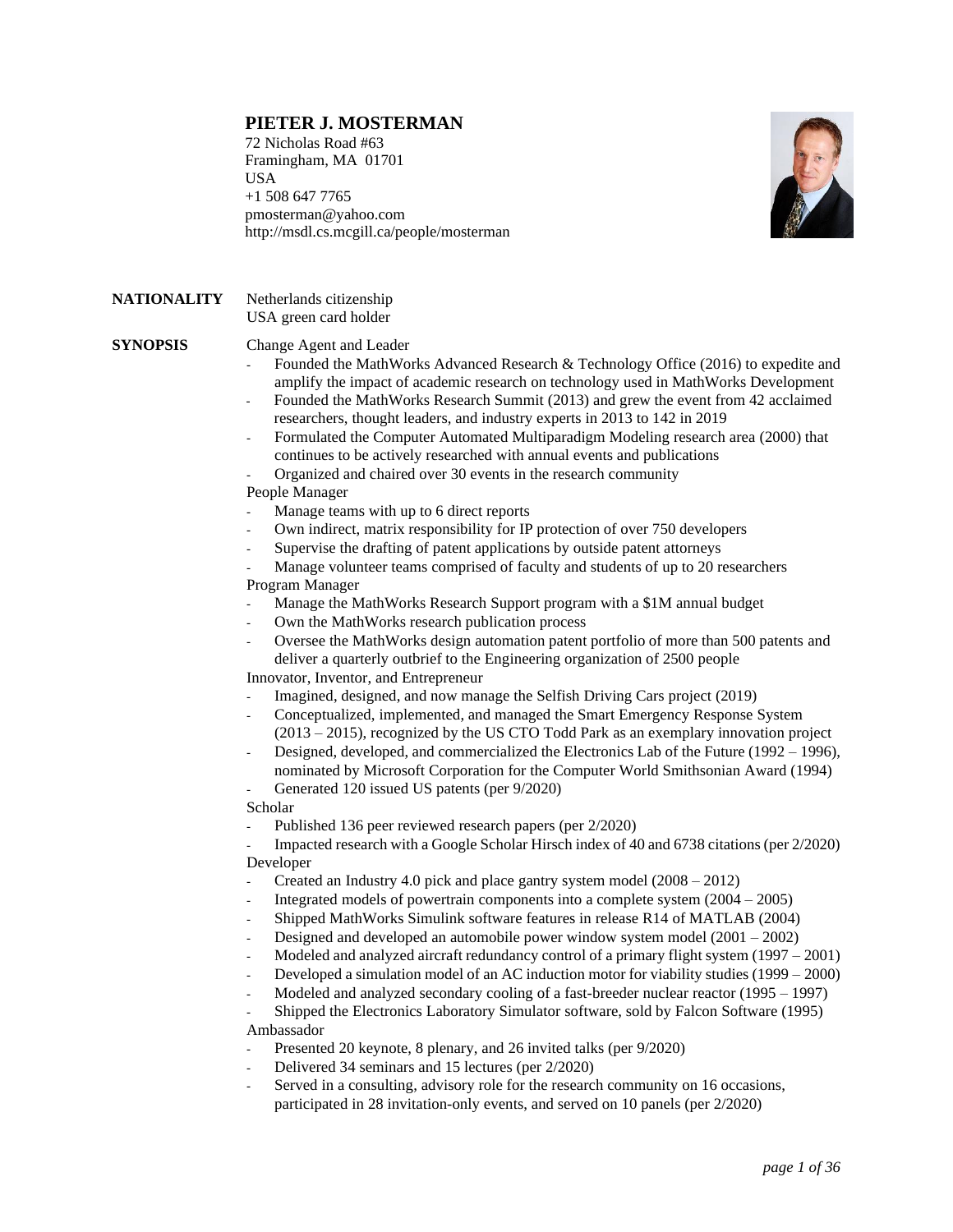**SUMMARY** Researcher, innovator, and people connector with 20+ years of engineering experience, more than 100 peer-reviewed publications, and over 100 patents. Passionate about building new programs and leading cutting edge technology initiatives. Oversees the patent portfolio and strategy at MathWorks. Influencer and worldwide leading expert in the model-based design community.

> Founder of the *MathWorks Advanced Research & Technology Office* that is chartered along three dimensions.

- *Innovate and Create Intellectual Property (IP)*: Defines and leads technology demonstrator (halo) projects. Authors advanced research publications. Oversees patent portfolio development and strategy.
- *Engage the Research Community*: Manages and cultivates relationship with expert influencers in academic research. Founded the MathWorks Research Summit network of excellence across academia, government, and industry to strengthen and valorize research. Advises multinational government agencies on strategy and research roadmaps.
- *Transfer Technology*: Directs and manages the research grant program for technology research and transfer. Identifies high impact research areas and provides advanced technology thought leadership.

### **PROFESSIONAL MATHWORKS** Natick, MA

06/16 – *Chief Research Scientist and Director, Advanced Research & Technology Office*

5/09 –8/17 **MCGILL UNIVERSITY** Montréal, Canada *Adjunct Professor, School of Computer Science*

#### 10/01 – 06/16 **MATHWORKS** Natick, MA

#### *Senior Research Scientist, Design Automation Department*

Guide and direct research and development of core Design Automation functionality and advanced technologies. Consult on the design of features and technologies of the Simulink Model-Based Design product suite for modeling, simulation, and code generation. Conceive and develop case study models to exemplify and highlight key methodological and technological challenges in networked embedded systems design (automobile power window, automotive powertrain, aircraft elevator redundancy management, and smart manufacturing robotics system). Technical content manager of the control design automation intellectual property portfolio. Organize events in the research community to further the state of the art in computational systems as tools and products. Provide guidance, advise, review, and consultation on research and education directions to government and academic organizations. Serve on various internal boards and advisory committees.

# 9/97 – 8/01 **GERMAN AEROSPACE CENTER (DLR)** Oberpfaffenhofen, Germany *Research Associate, Control Design Engineering group, Institute of Robotics and Mechatronics*

Implemented a hybrid bond graph modeling and simulation tool HYBRSIM and a hybrid system simulation environment MASIM for object-oriented models of dynamic systems based on *Modelica* in Java/C++. Developed a simulation model for an aircraft elevator control subsystem and integrated it into the overall aircraft model for failover simulation studies.

# 1/99 **STANFORD UNIVERSITY** Stanford, CA *Visiting Researcher* Modeling and diagnosis of physical systems.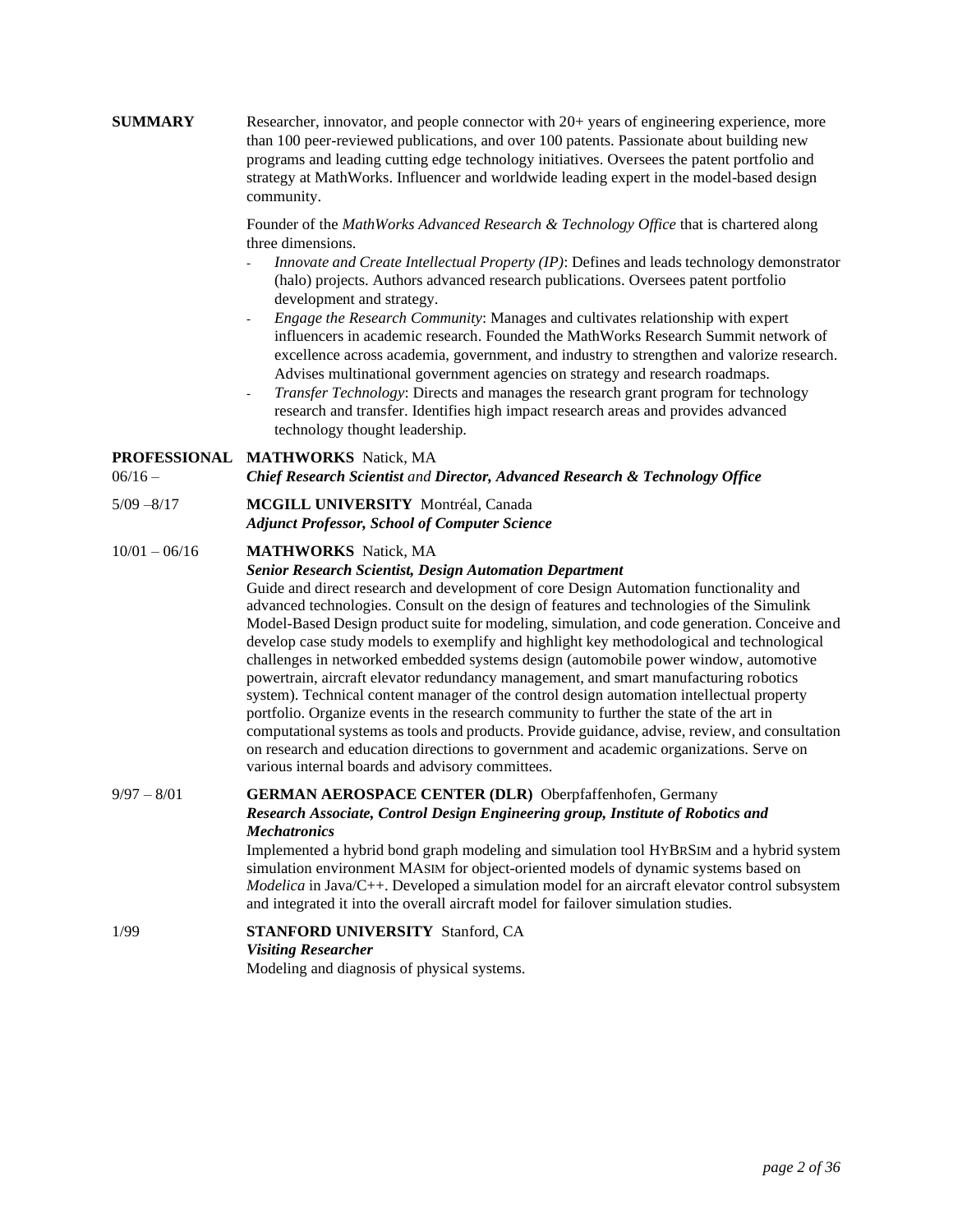| $6/92 - 8/97$                      | VANDERBILT UNIVERSITY Nashville, TN<br><b>Teaching and Research Assistant</b>                                                                                                                                                                                                                                                                                                                                                                                                                                                             |
|------------------------------------|-------------------------------------------------------------------------------------------------------------------------------------------------------------------------------------------------------------------------------------------------------------------------------------------------------------------------------------------------------------------------------------------------------------------------------------------------------------------------------------------------------------------------------------------|
| $7/96 - 8/97$                      | Developed a hybrid bond graph modeling methodology and diagnosis engine (TRANSCEND) and<br>applied it to a cooling system in a fast breeder reactor and a Chevrolet 350 V8 combustion<br>engine.                                                                                                                                                                                                                                                                                                                                          |
| $6/92 - 6/96$                      | Created high-fidelity, virtual reality simulation software in Visual Basic to emulate an<br>undergraduate electronics laboratory with built-in coach.                                                                                                                                                                                                                                                                                                                                                                                     |
| $2/93 - 6/96$                      | VANDERBILT UNIVERSITY MEDICAL CENTER Nashville, TN<br><b>Paradox and FORTRAN consultant, Pediatrics Department</b><br>Maintained a Paradox patient database program and a FORTRAN transplant diagnosis program.                                                                                                                                                                                                                                                                                                                           |
| $4/90 - 8/90$                      | <b>NORTHERN TELECOM Nashville, TN</b><br>Internship, detached at Vanderbilt University<br>Programmed the team synergy analysis of a quality improvement tool in Smalltalk-80 & CLIPS.                                                                                                                                                                                                                                                                                                                                                     |
| <b>EDUCATION</b><br>4/97           | VANDERBILT UNIVERSITY Nashville, Tennessee<br>Doctor of Philosophy, Electrical and Computer Engineering<br>Center for Intelligent Systems                                                                                                                                                                                                                                                                                                                                                                                                 |
| 6/91                               | <b>UNIVERSITY OF TWENTE</b> Enschede, The Netherlands<br>Master of Science, Electrical Engineering<br>Control Systems and Computer Engineering Group                                                                                                                                                                                                                                                                                                                                                                                      |
| 6/87                               | Bachelor of Science, Electrical Engineering, June 1987                                                                                                                                                                                                                                                                                                                                                                                                                                                                                    |
| <b>AWARDS AND</b><br><b>HONORS</b> | The 2014 Spring Simulation Multi-Conference Overall Best Paper Award for the paper<br>"Rule-Based Model Transformation For, and In Simulink" by J. Denil, P. J. Mosterman, and<br>H. Vangheluwe                                                                                                                                                                                                                                                                                                                                           |
|                                    | <b>Best Symposium Award</b> for the Symposium on Theory of Modeling and Simulation (TMS'12)<br>at the 2012 Spring Simulation Multiconference (SpringSim'12), March 26-28, Orlando, FL,<br>2012                                                                                                                                                                                                                                                                                                                                            |
|                                    | Awarded the Distinguished Service Award of The Society for Modeling & Simulation<br>International (SCS) as Former Editor-in-Chief for SCS Journals 2009                                                                                                                                                                                                                                                                                                                                                                                   |
|                                    | Awarded the 2003 Institution of Mechanical Engineers (IMechE) Donald Julius Groen Prize<br>for the article<br>P. J. Mosterman, "HYBRSIM - A Modeling and Simulation Environment for Hybrid Bond                                                                                                                                                                                                                                                                                                                                           |
|                                    | Graphs," Journal of Systems and Control Engineering, vol. 216, Part I, pp. 35-46, 2001                                                                                                                                                                                                                                                                                                                                                                                                                                                    |
|                                    | Awarded Editor Choice honors for<br>P. J. Mosterman and H. Vangheluwe, "Computer Automated Multi-Paradigm Modeling:<br>An Introduction," in SIMULATION: Transactions of The Society for Modeling and Simulation<br>International, vol. 80, nr. 9, pp. 433-450, 2004<br>P. J. Mosterman and G. Biswas, "A Hybrid Modeling and Simulation Methodology for<br>$\overline{\phantom{a}}$<br>Dynamic Physical Systems," in SIMULATION: Transactions of The Society for Modeling and<br>Simulation International, Vol. 78, No. 1, pp. 5-17, 2002 |
|                                    | Nominated for the Computerworld Smithsonian Award by Microsoft Corporation for the<br>Electronics Laboratory Simulator educational software, 1994                                                                                                                                                                                                                                                                                                                                                                                         |
| <b>GRANTS</b>                      | Awarded a \$55,000 grant by Hewlett-Packard Co. as investigator on An Experimental Testbed<br>for Model-Based Monitoring, Prediction and Diagnosis of Physical Systems, 1997                                                                                                                                                                                                                                                                                                                                                              |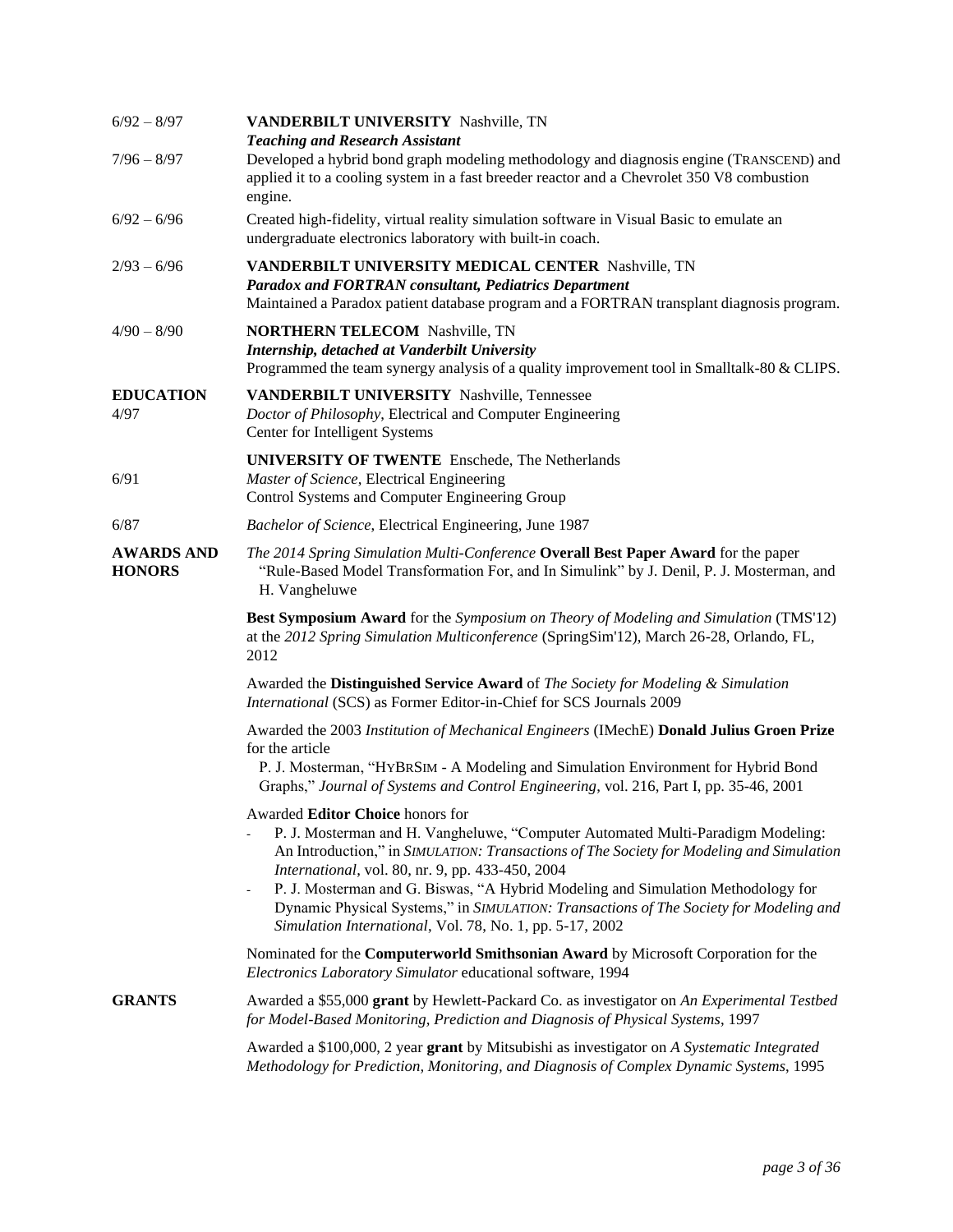### **GRADUATE Secondary Grader** of the Ph.D. work of

**STUDENTS** - A. Naderlinger, *Modeling of Real-time Software Systems Based on Logical Execution Time*, University of Salzburg, Austria, 2009

### **Member** of the Ph.D. committee of

- Z. Jiang, *From Verified Models to Verified Code for Safe Medical Devices*, University of Pennsylvania, Philadelphia, PA, 2016
- J. Denil, *Design, Verification and Deployment of Software Intensive Systems—A Multi-Paradigm Modelling Approach*, University of Antwerp, Antwerp, Belgium, 2013
- M. Yunt, *Dynamic Optimization with Hybrid Systems Embedded to Determine Optimal Mode Sequences*, Massachusetts Institute of Technology, Cambridge, MA, 2010
- J. Jacobs, *Model-Based Application Development for Massively Parallel Embedded Systems*, University of Twente, Enschede, Netherlands, 2008
- E. Benazera, *Diagnosis and Reconfiguration based on Hybrid Concurrent Models. Application to Autonomous Satellites,* University Paul-Sabatier, Toulouse, France, 2003

#### **External Examiner** of the M.Sc. work of

- C. Adourian, *Bidirectional Integration Of Geometric And Dynamic Simulation Tools,*  McGill University, Montréal, Québec, 2010

#### **Member** of the M.Sc. committee of

- C. L. Plumlee, *Application Development Process for GNAT, A SOC Networked System*, [University of New Hampshire,](http://www.ece.unh.edu/) Durham, NH, 2008
- T. Jankowski, *An Architecture and Technology for Ambient Intelligence Node*, [University](http://www.ece.unh.edu/)  of [New Hampshire,](http://www.ece.unh.edu/) Durham, NH, 2008

**EDITORIAL Series Editor** for CRC Press of a series of books on *Computational Analysis, Synthesis, and*  **SERVICE** *Design of Dynamic Systems* including (2008 – )

- *Computation for Humanity: Information Technology to Advance Society*, J. Zander and P. J. Mosterman (editors), ISBN 9781439883273, 2013
- *Real-time Simulation Technologies: Principles, Methodologies, and Applications*, K. Popovici and P. J. Mosterman (editors), ISBN 9781439846650, 2012
- *Model-Based Testing for Embedded Systems*, J. Zander, I. Schieferdecker, and P. J. Mosterman (editors), ISBN 9781439818459, 2011
- *Discrete-Event Modeling and Simulation: Theory and Applications*, G. A. Wainer and P. J. Mosterman (editors), ISBN 9781420072334, 2010
- *Model-Based Design for Embedded Systems*, G. Nicolescu and P. J. Mosterman (editors), ISBN 9781420067842, 2009
- *Multi-Agent Systems: Simulation and Applications*, A. M. Uhrmacher and D. Weyns (editors), ISBN 9781420070231, 2009
- *Discrete-Event Modeling and Simulation*: A Practitioner's Approach, G. A. Wainer, ISBN 9781420053364, 2009

**Editor-in-Chief** for the Methodology section of *SIMULATION: Transactions of the Society for Modeling and Simulation International* (2005 – 2008)

Mechatronics **Area Editor** of *SIMULATION: Transactions of the Society for Modeling and Simulation International* (2002 – 2005)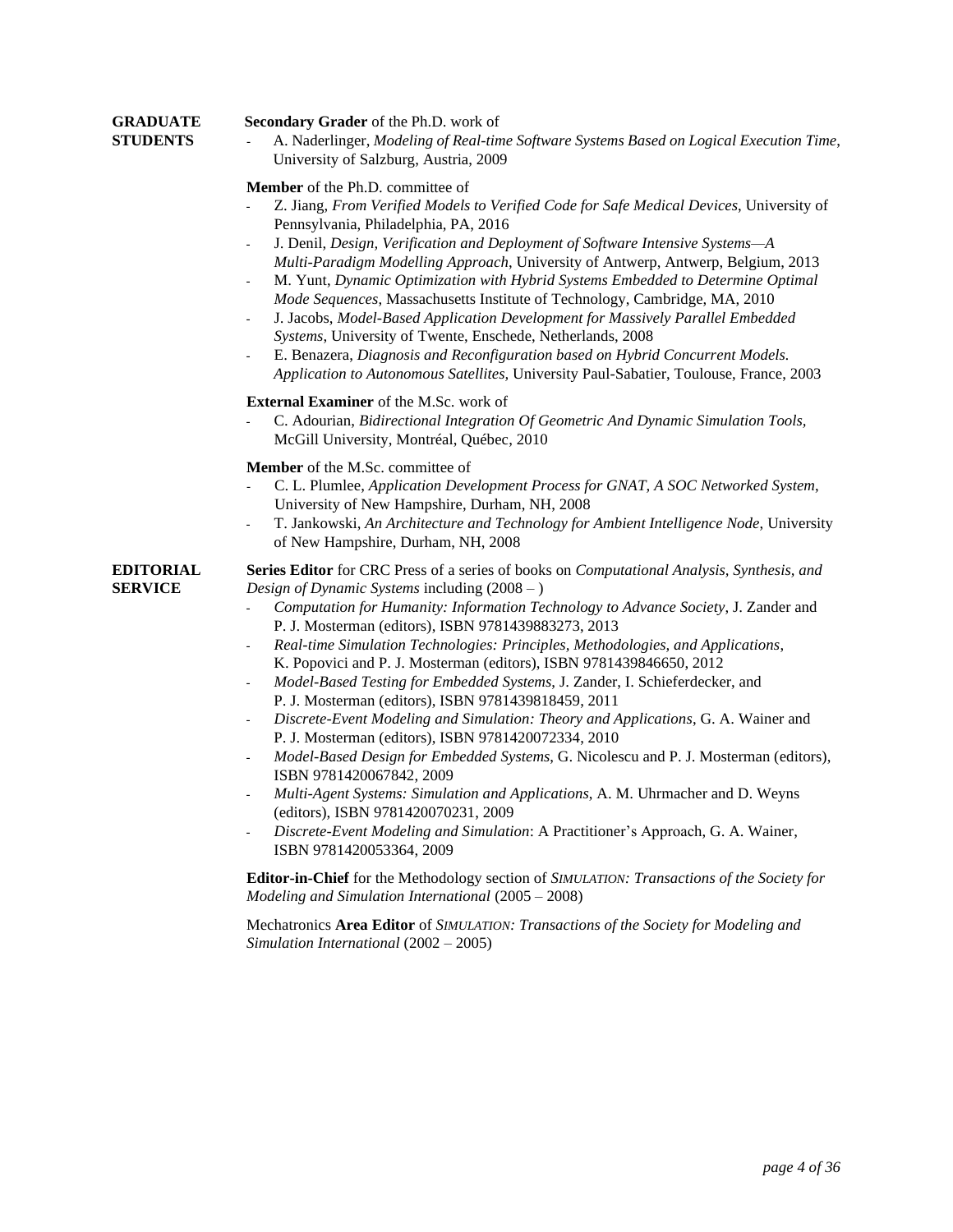**Guest Editor** for special issues on:

- Fault Detection and Diagnosis of Wind Turbines of the *Journal of Control Science and Engineering*, 2012
- Computer Automated Multiparadigm Modeling (CAMPaM) of
	- *SIMULATION: Transactions of The Society for Modeling and Simulation International* (vol. 85, nr. 11/12, November/December, 2009)
	- *IEEE Transactions on Control System Technology* (vol. 12, nr. 2, March, 2004)
	- *ACM Transactions on Modeling and Computer Simulation* (vol. 12, nr. 4, October, 2002)

### **Associate Editor** of

- *International Journal of Critical Computer-Based Systems* (2008 )
- *The International Journal of Applied Intelligence, Neural Networks, and Complex Problem-Solving Technologies* (1997 – 2017)
- *IEEE Conference on Control Applications* (CCA 2013)
- *2nd International Conference on Control and Fault-Tolerant Systems* (SysTol'13)
- *IFAC Symposium on Fault Detection, Supervision and Safety for Technical Processes* (2012)
- *International Journal of Control and Automation* (2008 2011)
- *Journal of Defense Modeling and Simulation: Applications, Methodology, Technology* (2005 – 2010)
- *IEEE Transactions on Control Systems Technology* (2003 2009)
- *IEEE Computer Aided Control System Design Symposium* (2004, 2008)

# **EVENT General Chair** of:

- **ORGANIZATION** The *Symposium on Theory of Modeling and Simulation*, San Diego, CA, 2013
	- The *Symposium on Theory of Modeling and Simulation*, Orlando, FL, March 26-28, 2012
	- The *Designing for Embedded Parallel Computing Platforms: Architectures, Tools, and Applications* workshop at the *Design Automation and Test in Europe Conference and Exhibition* Nice, France, April 24, 2009

# **Program Chair** of

- The *Model-Based Design for Embedded Systems* track at the *Design Automation and Test in Europe Conference and Exhibition*, 2007, 2008, and 2009
- The workshop on *Multiparadigm Modeling: Concepts and Tools* at the *ACM/IEEE 10th International Conference on Model Driven Engineering Languages and Systems*, Nashville, TN, September 30 - October 5, 2007
- The *Computational Modeling and Simulation of Embedded Systems* track at the *2007 Summer Computer Simulation Conference*, San Diego, California, July 15-18, 2007
- The *International Conference on High Level Simulation Languages and Applications*, San Diego, CA, January 14-18, 2007
- The annual *Bellairs International Workshop on Computer Automated Multiparadigm Modeling,* McGill University Bellairs Research Institute, Barbados, since 2004
- The *14th International Workshop on Principles of Diagnosis,* Washington D.C., June 11-14, 2003

**Industrial Co-Chair** of the *3 rd IFAC Conference on Analysis and Design of Hybrid Systems*  (ADHS'09), Zaragoza, Spain, September 16-18, 2009

**Invited Sessions Chair** of the *2006 IEEE Computer Aided Control System Design (CACSD) Symposium*, Munich, October 4-6, Germany

#### **Organizer** and **Chair** of

- *2019 MathWorks Asia Research Summit*, Tokyo, Japan, September 6-7, 2019
- *2019 MathWorks Research Summit*, Newton, MA, June 1-3, 2019
- *2018 MathWorks Asia Research Summit*, Tokyo, Japan, September 7-8, 2018
- *2018 MathWorks Research Summit*, Newton, MA, June 2-4, 2018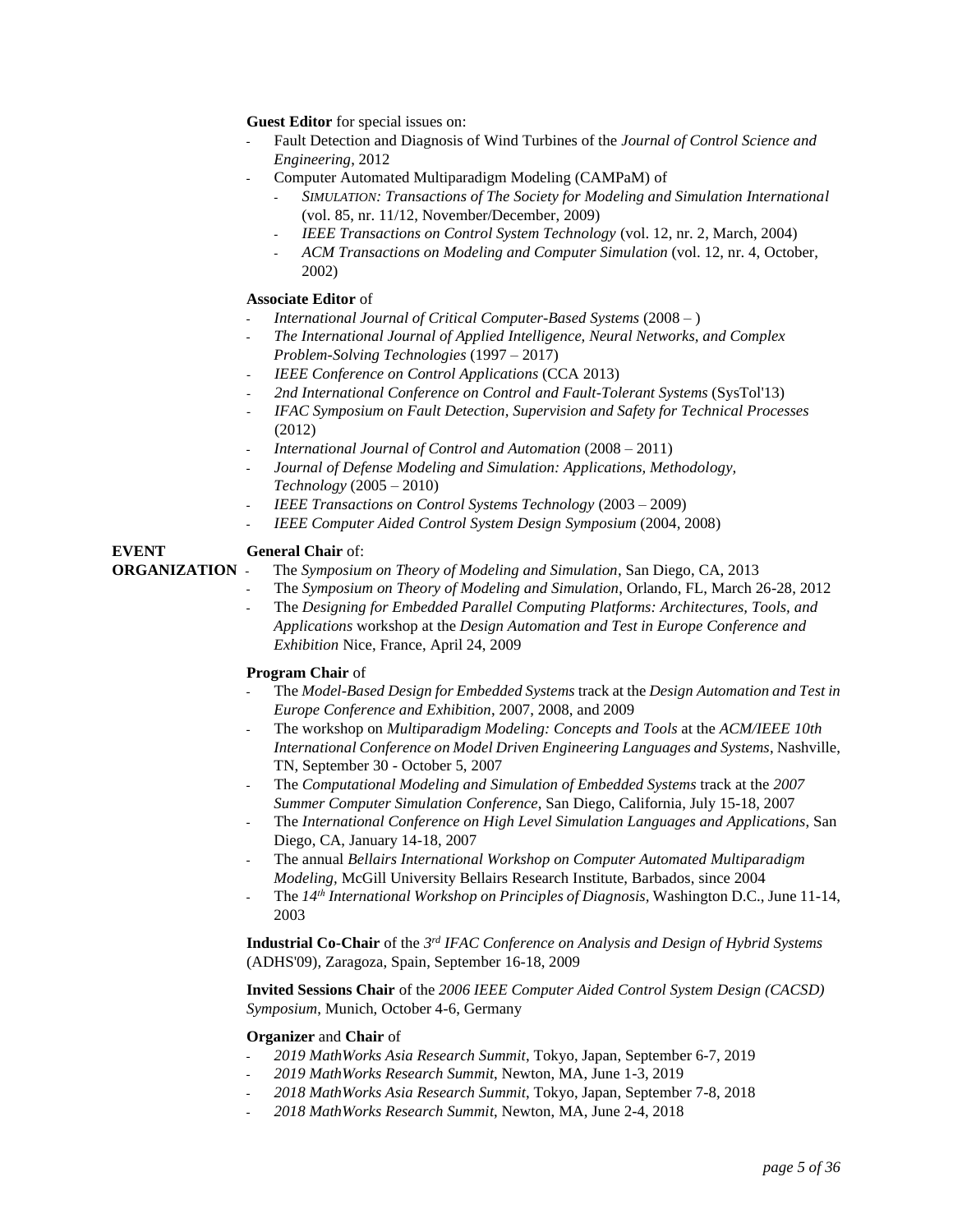- *2017 MathWorks Asia Research Summit*, Tokyo, Japan, November 2-3, 2017
- *2017 MathWorks Research Summit*, Newton, MA, June 3-5, 2017
- *2016 MathWorks Asia Research Summit*, Tokyo, Japan, September 30-October 1, 2016
- *2016 MathWorks Research Summit*, Newton, MA, June 4-6, 2016
- *2015 MathWorks Asian Research Faculty Summit*, Tokyo, Japan, November 8-9, 2015
- *2015 MathWorks Research Faculty Summit*, Newton, MA, June 6-8, 2015
- *Design, Automation & Test in Europe* (DATE) **panel session** on *Critical Research Areas Driven by Industry Transformations*, with John Zhao, Grenoble, France, March 11, 2015
- *2014 MathWorks Asian Research Faculty Summit*, Tokyo, Japan, November 14-15, 2014
- *2014 MathWorks Research Faculty Summit*, Newton, MA, June 7-9, 2014
- *2013 MathWorks Research Faculty Summit*, Newton, MA, June 1-3, 2013
- *Research Faculty Advisory Track* at the *MathWorks Advisory Board* meetings, Newton, MA, June 12-14, 2012
- *Fault Detection and Fault Tolerant Control for Wind Energy* **competition** in four parts:
	- Part I: *Fault Detection and Isolation of a Wind Turbine* with results presented at the *IFAC World Congress*, Milano, Italy, 2011
	- Part II: *Fault Tolerant Control of a Wind Turbine* with results presented at the *IFAC Safeprocess* symposium, Mexico City, Mexico, 2012
	- Part III: *Fault Detection and Location of a Wind Farm*, with results presented at the *IEEE Conference on Decision and Control*, Firenze, Italy, 2013
	- Part IV: *Fault Tolerant Control of a Wind Farm*, with results presented at the *IFAC World Congress*, Cape Town, South Africa, 2014
- *Cyber-Physical Systems Week* (CPSWeek) **tutorial session** on *Model-Based Design of Cyber-Physical Systems*, 2013
- *Cyber-Physical Systems Week* (CPSWeek) **panel session** on *The Future of CPS Education and Workforce Training—lessons learned and the road ahead*, 2013
- **Workshop** on a *New England Network of Excellence for Cyber-Physical Systems*, MathWorks, Natick, MA, 2012
- *ACM/IEEE 15th International Conference on Model Driven Engineering Languages and Systems* **tutorial session** on *Processing Simulink Models with Graph Rewriting-Based Transformation*, 2012
- *US Department of Homeland Security* workshop on *Grand Challenges in Modeling, Simulation, and Analysis for Homeland Security* **plenary industry panel session** on *Data Needs in Computational Modeling and Simulation—An Industry Perspective*, 2010
- *IEEE Conference on Decision and Control* **panel sessions** on
	- *Designing Better Control Systems with Computational Models*, 2009
	- *How do control system design engineers use models and simulation?* 2005
	- *Challenges and Solution Techniques for Hybrid Simulation*, 2004
- *Design Automation and Test in Europe Conference and Exhibition* **tutorial session** on *Automatically Realising Embedded System from High-Level Functional Models*, 2008
- *International Conference on High Level Simulation Languages and Applications* **panel session** on *Model Component Standardization and Certification*, 2007
- *2 nd IFAC Conference on Analysis and Design of Hybrid Systems* **interactive session** on *Hybrid Simulation Tools: Principles, Challenges, and Applications*, 2006
- *Computer Automated Multiparadigm Modeling* **special sessions** at
	- *2007 High Level Simulation Languages and Applications Conference*
	- *IEEE CACSD Symposium,* 2000 (two session), 2004, and 2006
	- *2001 IEEE Conference on Control Applications*

# **STEERING** Member of the Steering Committee of:

- **COMMITTEE** *Multi-Paradigm Modeling for Cyber-Physical Systems* workshop (MPM4CPS), 2019
	- the *Ninth International Workshop on Multi-Paradigm Modeling: Concepts and Tools* (MPM'15), 2015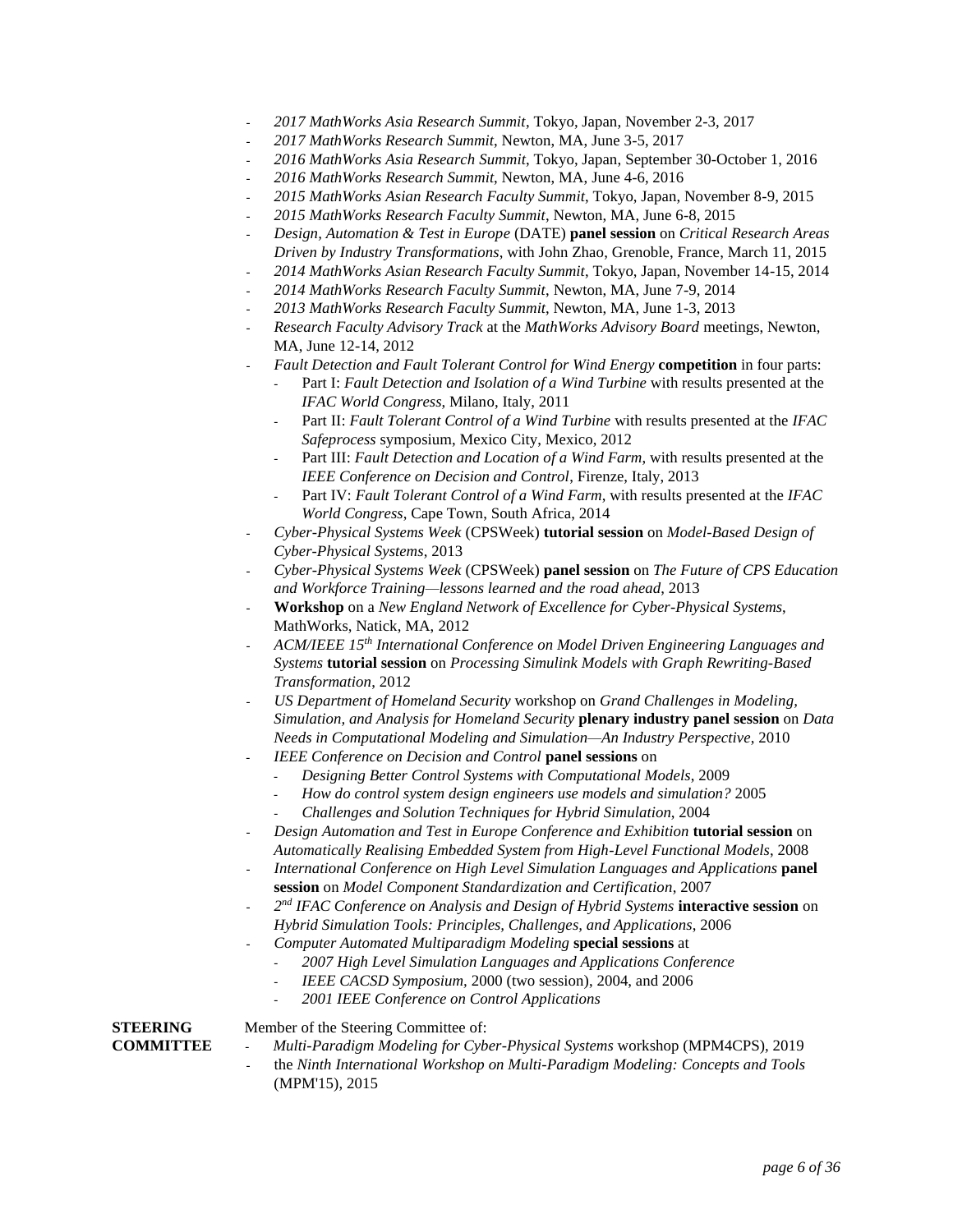|                                     | the Eighth International Workshop on Multi-Paradigm Modeling: Concepts and Tools<br>(MPM'14), 2014<br>2014 Summer Simulation Multiconference (SummerSim'14), 2014<br>$\overline{\phantom{a}}$<br>The Symposium on Theory of Modeling and Simulation (TMS'14), 2014<br>$\overline{\phantom{a}}$<br>the Seventh International Workshop on Multi-Paradigm Modeling: Concepts and Tools<br>$\overline{\phantom{a}}$<br>(MPM'13), 2013<br>the Sixth International Workshop on Multi-Paradigm Modeling: Concepts and Tools<br>$\overline{\phantom{a}}$<br>(MPM'12), 2012<br>National Institute of Standards and Technology (NIST) CTO Roundtable on<br>$\blacksquare$<br>Cyber-Physical Systems: Building Safety, Security, Reliability, and Robustness into the<br>Smart Systems of the Future, Washington, DC, June 18, 2012<br>National Institute of Standards and Technology (NIST) Foundations for Innovation in<br>$\blacksquare$<br>Cyber-Physical Systems Workshop, Rosemont, IL, 2012<br>the Fifth International Workshop on Multi-Paradigm Modeling: Concepts and Tools<br>$\overline{\phantom{a}}$<br>(MPM'11), 2011<br>the Fourth International Workshop on Multi-Paradigm Modeling: Concepts and Tools<br>$\blacksquare$<br>(MPM'10), 2010                                                                                                                                                                                                                                                                                                                                                                                                                                                                                                                                                                                                           |
|-------------------------------------|-------------------------------------------------------------------------------------------------------------------------------------------------------------------------------------------------------------------------------------------------------------------------------------------------------------------------------------------------------------------------------------------------------------------------------------------------------------------------------------------------------------------------------------------------------------------------------------------------------------------------------------------------------------------------------------------------------------------------------------------------------------------------------------------------------------------------------------------------------------------------------------------------------------------------------------------------------------------------------------------------------------------------------------------------------------------------------------------------------------------------------------------------------------------------------------------------------------------------------------------------------------------------------------------------------------------------------------------------------------------------------------------------------------------------------------------------------------------------------------------------------------------------------------------------------------------------------------------------------------------------------------------------------------------------------------------------------------------------------------------------------------------------------------------------------------------------------------------------------------|
| EXPERT<br><b>COMMITTEE</b>          | Member of the Expert Committee for the Spaceship European Astronaut Centre (EAC)<br>Workshop (SPACESHIP EAC), June 19-21, 2012                                                                                                                                                                                                                                                                                                                                                                                                                                                                                                                                                                                                                                                                                                                                                                                                                                                                                                                                                                                                                                                                                                                                                                                                                                                                                                                                                                                                                                                                                                                                                                                                                                                                                                                              |
| <b>AWARD</b><br><b>COMMITTEE</b>    | Member of the Award Committee for:<br>Multimedia Star Innovator Award Board of the IEEE International Conference on<br>Multimedia and Expo, 2020<br>Multimedia Star Innovator Award Board of the IEEE International Conference on<br>$\overline{\phantom{a}}$<br>Multimedia and Expo, 2019<br>Best student paper of Hybrid Systems: Computation and Control conference, 2014<br>$\blacksquare$<br>Best Paper of the Symposium on Theory of Modeling and Simulation, 2012<br>$\overline{\phantom{a}}$<br>Outstanding Paper of IEEE Transactions on Control Systems Technology, 2007<br>$\qquad \qquad \blacksquare$                                                                                                                                                                                                                                                                                                                                                                                                                                                                                                                                                                                                                                                                                                                                                                                                                                                                                                                                                                                                                                                                                                                                                                                                                                          |
| <b>PROGRAM</b><br><b>COMMITTEES</b> | Member of the Program Committee for the following symposia, conferences, and workshops<br>MDE in Practice track at the ACM/IEEE 18th International Conference on Model Driven<br>$\overline{\phantom{a}}$<br>Engineering Languages and Systems (MODELS 2015)<br>Tutorials track at the ACM/IEEE 18 <sup>th</sup> International Conference on Model Driven<br>$\overline{\phantom{a}}$<br>Engineering Languages and Systems (MODELS 2015)<br>MDE in Practice track at the ACM/IEEE 17th International Conference on Model Driven<br>$\overline{\phantom{0}}$<br>Engineering Languages and Systems (MODELS 2014)<br>25 <sup>th</sup> International Workshop on Principles of Diagnosis (DX'14)<br>Embedded Software and Systems track at the $51st$ Design Automation Conference (DAC<br>2014)<br>17th International Conference on Hybrid Systems: Computation and Control (HSCC 2014)<br>Complex Systems Design & Management (CSD&M'13)<br>The 2 <sup>nd</sup> International Conference on Control and Fault-Tolerant Systems (SysTol'13)<br>2013 Workshop on Embedded and Cyber-Physical Systems Education (WESE'13) at<br>Embedded Systems Week, 2013<br>24 <sup>th</sup> International Workshop on Principles of Diagnosis (DX-2013)<br>16th International MODELS Conference: Model Driven Engineering Languages and<br>Systems (MODELS 2013)<br>The International Workshop on The Globalization of Modeling Languages (GEMOC 2013)<br>÷,<br>at the 16 <sup>th</sup> International MODELS Conference: Model Driven Engineering Languages and<br>Systems (MODELS 2013)<br>The IEEE Conference on Control Applications (CCA 2013) at the 2013 IEEE<br>÷,<br>Multi-Conference on Systems and Control (MSC 2013)<br>The Second International Conference on Intelligent Systems and Applications (INTELLI<br>$\overline{\phantom{0}}$<br>2013) at NexComm 2013 |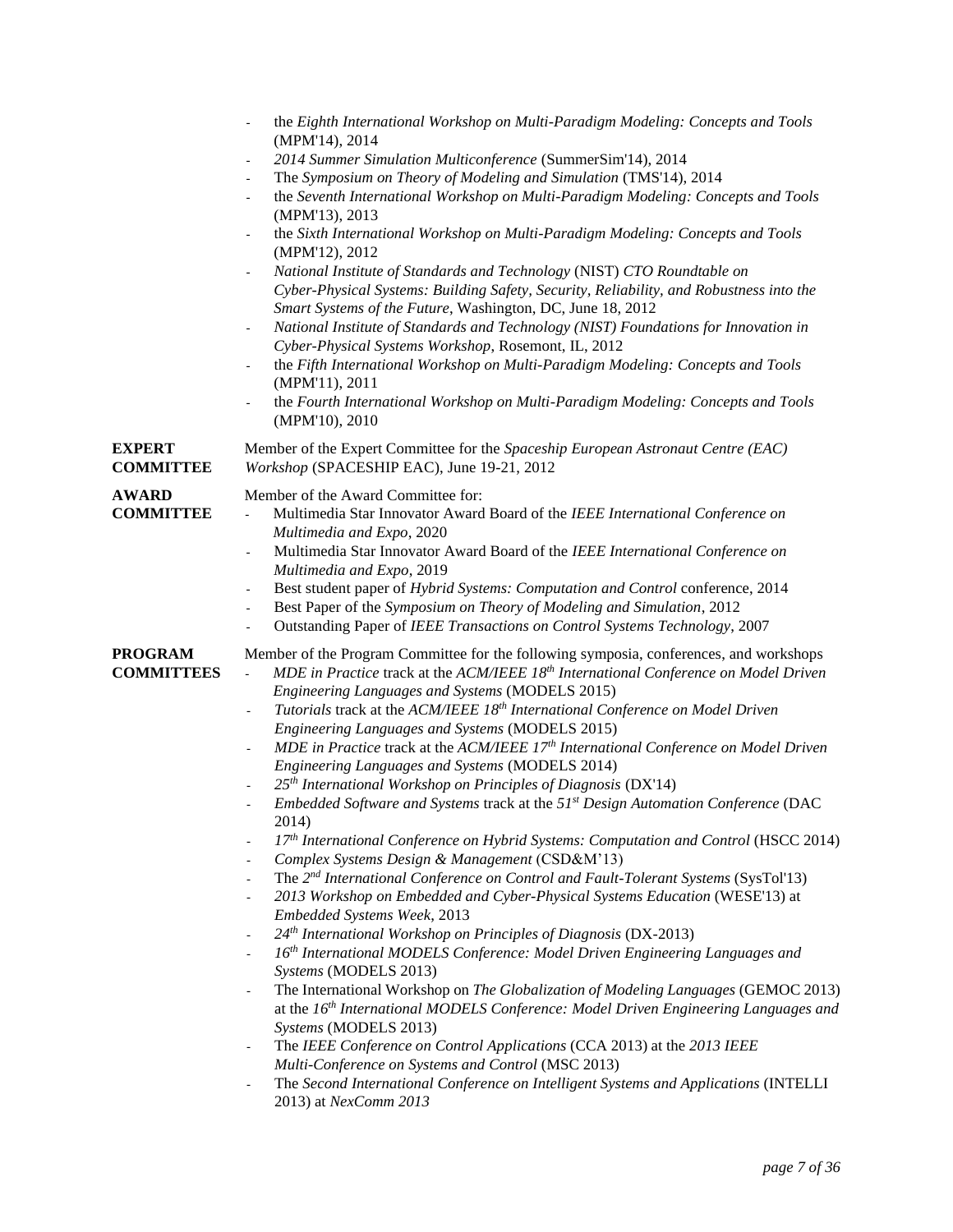- *5 th International Workshop on Equation-based Object-oriented Languages and Tools* (EOOLT'13)
- *16th International Conference on Hybrid Systems: Computation and Control* (HSCC 2013)
- *18th IEEE International Conference on Parallel and Distributed Systems* (ICPADS 2012)
- *Time Analysis and Model-Based Design, from Functional Models to Distributed Deployments* (TiMoBD 2012) workshop at the *Embedded Systems Week*
- *The 6th International Conference on Integrated Modeling and Analysis in Applied Control and Automation* (IMAACA 2012) at the *9 th International Mediterranean and Latin American Modelling Multiconference* (I3M2012)
- The *2nd International Conference on Simulation and Modeling Methodologies, Technologies and Applications* (SIMULTECH 2012)
- The *4 th IFAC Conference on Analysis and Design of Hybrid Systems* (ADHS 2012)
- The *First International Conference on Intelligent Systems and Applications* (INTELLI 2012) at *NexComm 2012*
- The *18th IEEE Real-Time and Embedded Technology and Applications Symposium* (RTAS 2012)
- *2011 IEEE International Conference on Intelligent Robotics, Automations and Applications*  (IRoA-11)
- *22nd International Workshop on Principles of Diagnosis* (DX-2011)
- *30th International Conference on Computer Safety, Reliability and Security* (SAFECOMP 2011)
- *4 th International Workshop on Equation-based Object-oriented Languages and Tools* (EOOLT'11)
- *The 5th International Conference on Integrated Modeling and Analysis in Applied Control and Automation* (IMAACA 2011)
- *Workshop on the Design, Modeling and Evaluation of Cyber Physical Systems* (CyPhy'11) at the *Seventh International Wireless Communications and Mobile Computing Conference* (IWCMC'11)
- *International Workshop for Formal Methods and Agile Methods* (FM+AM'11) at the *17th International Symposium on Formal Methods* (FM 2011)
- The *Symposium On Theory of Modeling and Simulation—DEVS Integrative M&S Symposium* (DEVS'11)
- *International Symposium on Control and Automation* (CA 2010)
- *21th International Workshop on Principles of Diagnosis* (DX-10)
- The *4 th International Conference on Integrated Modeling and Analysis in Applied Control and Automation* (IMAACA 2010)
- *Doctoral Symposium* at *ACM/IEEE 13th International Conference on Model Driven Engineering Languages and Systems* (MoDELS '10)
- *3 rd International Workshop on Equation-based Object-oriented Languages and Tools* (EOOLT'09)
- *International Workshop for Formal Methods and Agile Methods* (FM+AM'10) at the *International Conference on Formal Engineering Methods* (ICFEM'10)
- *Symposium on Very Large and Complex Systems* at the *International Conference on Grand Challenges in Modeling and Simulation* (GCMS'10)
- The *Modeling and Simulation of Dynamic Structure Systems* track at the *Summer Computer Simulation Conference* (SummerSim2010)
- *IEEE Symposium on Industrial Embedded Systems* (SIES 2010)
- *International Workshop on Formalization of Modeling Languages* (FML 2010)
- *7 th International Conference on Informatics in Control, Automation and Robotics* (ICINCO 2010)
- *8 th International Workshop on Modelling, Simulation, Verification and Validation of Enterprise Information Systems* (MSVVEIS 2010)
- The *Cyber-Physical Systems Track* at the *2010 IEEE International Conference on Sensor Networks, Ubiquitous, and Trustworthy Computing* (SUTC 2010)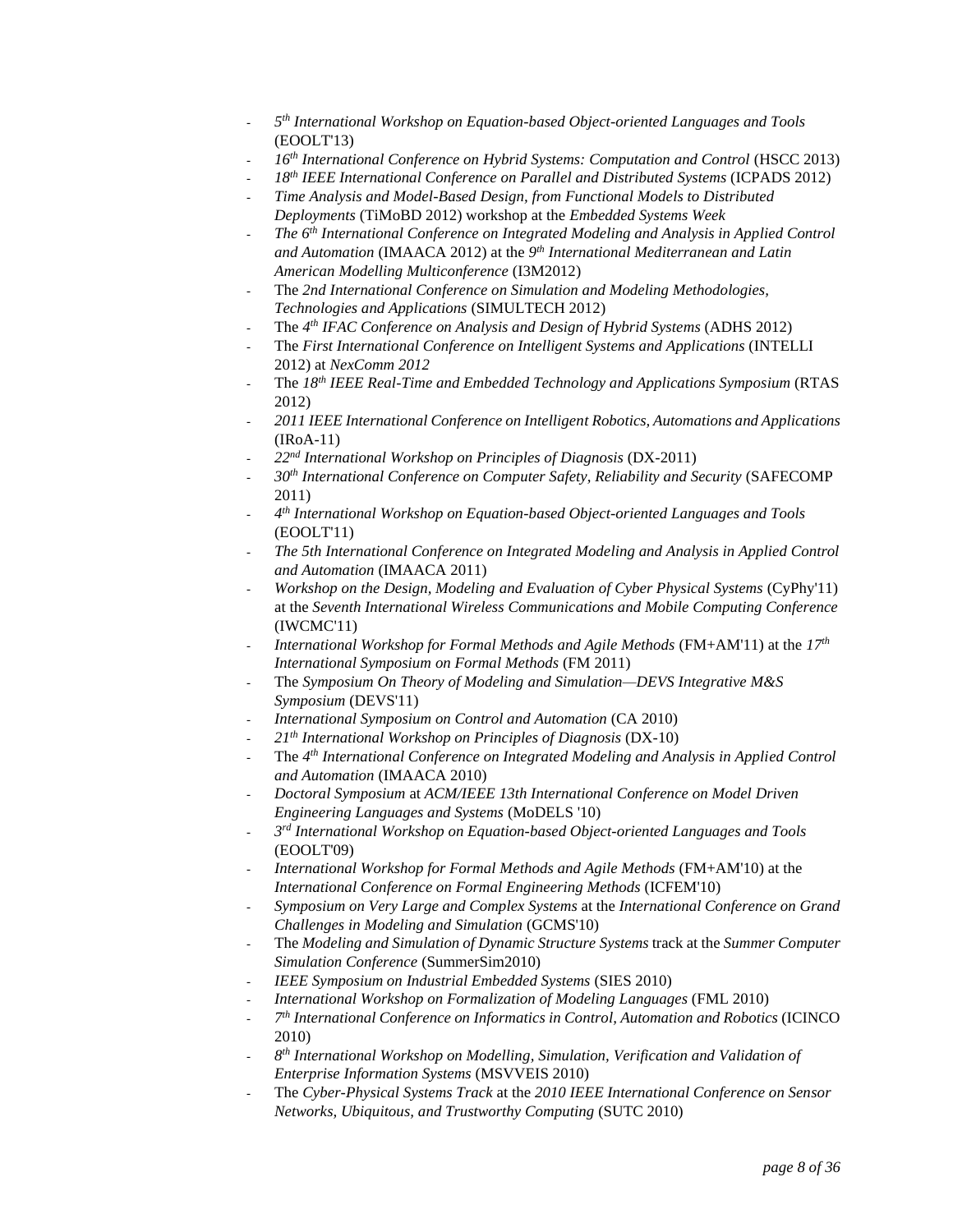- The *Symposium On Theory of Modeling and Simulation—DEVS Integrative M&S Symposium* (DEVS'10)
- The *Science & Technology Directorate US Department of Homeland Security* workshop on *Grand Challenges in Modeling, Simulation, and Analysis for Homeland Security* (MSAHS-2010)
- *International Symposium on Control and Automation* (CA 2009)
- *International Workshop for Formal Methods and Agile Methods* (FM+AM'09) at the *International Conference on Formal Engineering Methods* (ICFEM'09)
- *3 rd International Workshop on Equation-based Object-oriented Languages and Tools* (EOOLT'09)
- *3 rd Workshop on Multi-Paradigm Modeling: Concepts and Tools* (MPM'09)
- *Doctoral Symposium* at *ACM/IEEE 12th International Conference on Model Driven Engineering Languages and Systems* (MoDELS '09)
- *First International Workshop on Critical Computer Based Systems* (CCBS'09)
- *Conference on Grand Challenges in Modeling and Simulation* (GCMS'09)
- *IEEE Symposium on Industrial Embedded Systems* (SIES 2009)
- *7 th IFAC Symposium on Fault Detection, Supervision and Safety of Technical Processes* (IFAC SAFEPROCESS 2009)
- *20th International Workshop on Principles of Diagnosis* (DX-09)
- *6 th International Conference on Informatics in Control, Automation and Robotics* (ICINCO 2009)
- *7 th International Workshop on Modelling, Simulation, Verification and Validation of Enterprise Information Systems* (MSVVEIS 2009)
- The *Real-time and Embedded Applications, Benchmarks and Tools* track at the *15th IEEE Real-Time and Embedded Technology and Applications Symposium* (RTAS 2009)
- *Second International Conference on Simulation Tools and Techniques for Communications, Networks and Systems* (SIMUTools 2009)
- The SPIE *Defense, Security, and Sensing* conference program track on *Unmanned, Robotic, and Layered Systems* topic of *Industrial Robotics and Manufacturing*, 2009
- *2008 International Conference on Control and Automation* (CA 2008)
- The *Fault-Diagnostics* track of the *International Conference on Prognostics and Health Management 2008* (PHM 2008)
- *Doctoral Symposium* at *ACM/IEEE 11th International Conference on Model Driven Engineering Languages and Systems* (MoDELS '08)
- *2008 IEEE International Symposium on Computer Aided Control System Design* (CACSD 2008)
- *Workshop on Equation-based Object-oriented Languages and Tools* (EOOLT'08)
- *19th International Workshop on Principles of Diagnosis* (DX-08)
- *18th European Conference on Artificial Intelligence* (ECAI 2008)
- *6 th International Workshop on Modelling, Simulation, Verification and Validation of Enterprise Information Systems* (MSVVEIS 2008)
- *22nd European Conference on Modelling and Simulation* (ECMS 2008)
- *First International Conference on Simulation Tools and Techniques for Communications, Networks and Systems* (SIMUTools 2008)
- *5 th International Conference on Informatics in Control, Automation and Robotics* (ICINCO 2008)
- *4 th Workshop on Object-oriented Modeling of Embedded Real-Time Systems* (OMER 4), 2007
- *Second International Conference on Performance Evaluation Methodologies and Tools* (VALUETOOLS 2007)
- *Workshop on Equation-based Object-oriented Languages and Tools* (EOOLT'07)
- *18th International Workshop on Principles of Diagnosis* (DX-07)
- 4 th international ICSE workshop on *Software Engineering for Automotive Systems* (SEAS 2007)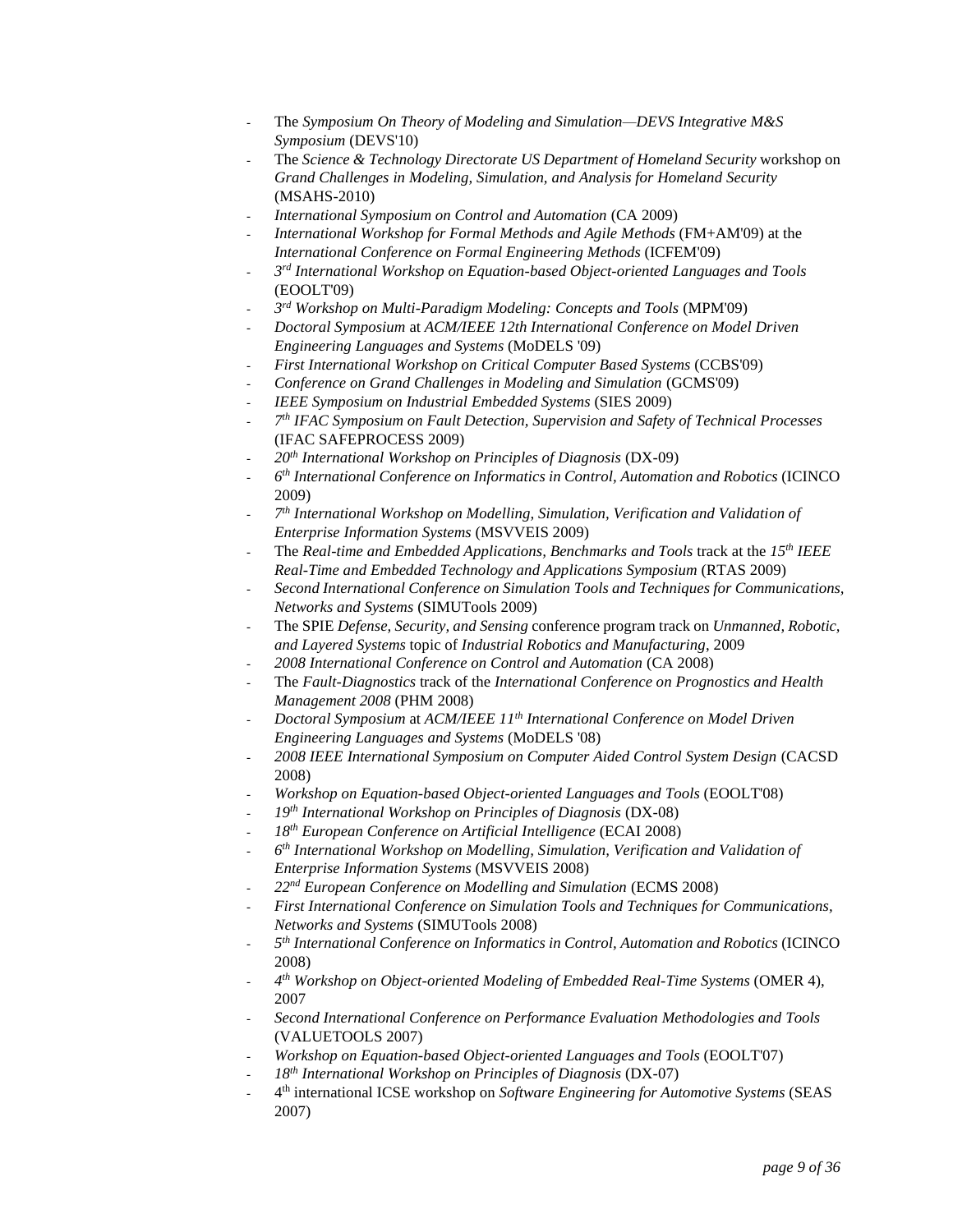- *3 rd International Conference on Integrated Modeling & Analysis in Applied Control & Automation* (IMAACA 2007)
- *14th AI, Simulation and Planning in High Autonomy Systems Conference* (AIS) and the *3 rd Conceptual Modeling and Simulation Conference* (CMS), 2007
- *Workshop on Multi-Paradigm Modeling: Concepts and Tools* (MPM'06)
- *2006 SCS International Conference on Modeling and Simulation - Methodology, Tools, Software Applications* (M&S-MTSA'06)
- The *Modelling and Simulation Methodologies* track at the 20<sup>th</sup> European Conference on *Modelling and Simulation* (ECMS 2006)
- 9. Fachtagung *Entwurf komplexer Automatisierungssysteme* (EKA 2006)
- *2 nd IFAC Conference on Analysis and Design of Hybrid Systems* (ADHS'06)
- *17thInternational Workshop on Principles of Diagnosis* (DX-06)
- 3 rd international ICSE workshop on *Software Engineering for Automotive Systems* (SEAS 2006)
- *International Conference on Integrated Modeling & Analysis in Applied Control & Automation* (IMAACA2005)
- *16thInternational Workshop on Principles of Diagnosis* (DX-05)
- *19thInternational Workshop on Qualitative Reasoning* (QR-05)
- *International Embedded and Hybrid Systems Conference* (IEHSC 2005)
- 5 th Symposium on *Formal Methods for Automation and Safety in Railway and Automotive Systems* (FORMS/FORMAT 2004)
- *International Conference on Integrated Modeling & Analysis in Applied Control & Automation* (IMAACA2004)
- *Conference on Conceptual Modeling and Simulation* (CSM2004)
- *15thInternational Workshop on Principles of Diagnosis* (DX-2004)
- *2004 IEEE International Symposium on Computer Aided Control Systems Design* (CACSD'04)
- *1 st IFAC Conference on Analysis and Design of Hybrid Systems* (ADHS'03)
- 8. Fachtagung *Entwurf komplexer Automatisierungssysteme* (EKA 2003)
- *International Workshop on Principles of Diagnosis* (DX-02)
- *5 th Portuguese Conference on Automatic Control* (CONTROLO 2002)
- *Hybrid Systems: Computation and Control 2002* (HSCC 2002)
- *2000 IEEE International Symposium on Computer Aided Control System Design* (CACSD 2000)
- *Eleventh International Workshop on Principles of Diagnosis* (DX-00)
- *IEEE SoutheastCon 2000*
- *Tenth International Workshop on Principles of Diagnosis* (DX-99)

**TECHNICAL Chair** of the IEEE Control System Society *Virtual Action Group on Hybrid Dynamic Systems*  **COMMITTEES** *for CACSD* (1998 – 2010)

# **Member** of

- IEEE ad hoc committee on the *Future of Information and Convening* (2015 )
- International Federation of Automatic Control (IFAC) technical committee on
	- *Discrete Event and Hybrid Systems* (2005 )
	- *Mechatronic Systems*
	- *Fault Detection, Supervision and Safety of Technical Processes,* SAFEPROCESS  $(2003 - )$
	- *Computers for Control* ( 2014)
	- *Computer-Aided Control System Design* (CACSD) (2000 2002)
- Institute of Electrical and Electronics Engineers (IEEE) Control Systems Society *Technical committee on Hybrid Systems* (2014 - )
- Institute of Electrical and Electronics Engineers (IEEE) *Technical Committee on Computer-Aided Control System Design* (1998 – )
- Design group of the *Modelica* language for modeling physical systems (1997 1999)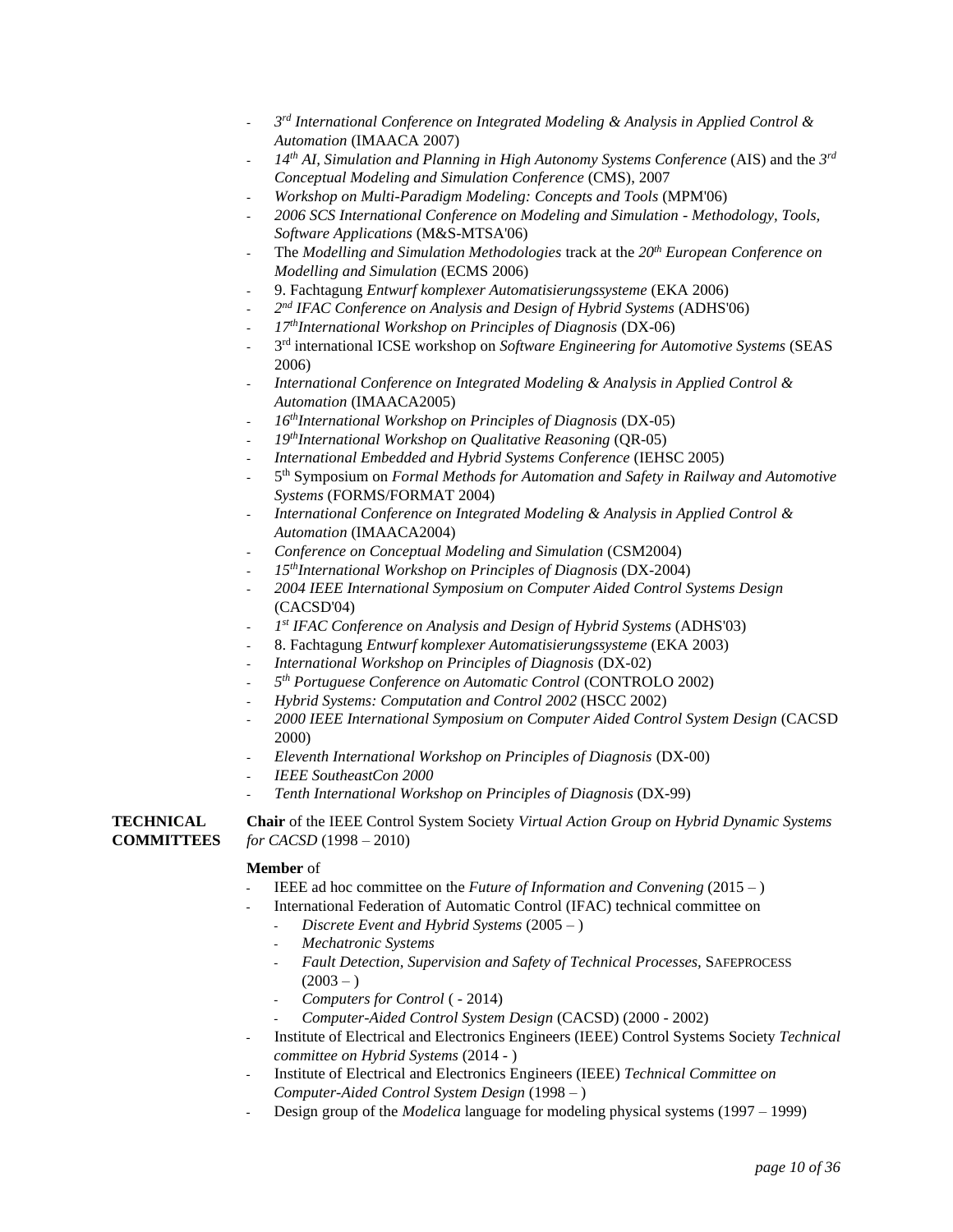# Advisory Committee of the *Workshop on Design, Modeling and Evaluation of Cyber Physical Systems*, CyPhy (2013 - ) Advisory Board of the Globalization of Modeling Languages (GEMOC) initiative (2013 - ) Industrial Advisory Board of the National Science Foundation research project *Expeditions in Computer Augmented Program Engineering*, ExCAPE (2012 - ) Industrial Advisory Board of the European Commission research project *Model-based synthesis of digital electronic circuits for embedded control,* MOBY-DIC (2011 – 2012) Engineering Advisory Board of the *Lifeboat Foundation*, a nonprofit nongovernmental organization  $(2010 - )$ Advisory Board on *Modeling, Simulation, and Analysis of the Critical Infrastructure* of the Department of Homeland Security (2009) Industrial Advisory Board of the European Commission research project *Integrated Multi-formalism Tool Support for the Design of networked Embedded Control Systems*, MULTIFORM (2008 – 2012) The Editorial Advisory Board of *SIMULATION: Transactions of The Society for Modeling and Simulation International* (2008 – ) Industry Advisory Board for a Master of Science and Master of Engineering in Mechatronic Systems Engineering program at *Lawrence Technological University* (2005 – 2012) *MathWorks Automotive Advisory Board* (MAAB) North America working group for physical modeling (2005 – 2010) International Industrial Advisory Board of the *2003 International Conference on Bond Graph Modeling and Simulation* (ICBGM'03) **EXTERNAL Expert Panel Member** for: **REVIEWER** - the *National Sciences and Engineering Research Council of Canada (2013)* - the *National Science Foundation* (2011) - the European Commission *Seventh Framework Programme* (2009) **Expert Reviewer** for the European Commission ESPRIT project *SHE: Interactive training simulator of hydraulic excavators* (1998 – 2001) **Reviewer** of research proposals for - *Natural Sciences and Engineering Research Council of Canada* (NSERC) Discovery Grants competition National Science Foundation (NSF) Department of Homeland Security - European Commission Netherlands Organisation for Scientific Research (NWO) Swiss National Science Foundation (SNSF) **INVITED** The *Analysis, Simulation, and Systems Engineering Software Strategies* congress **EVENTS** (ASSESS 2016), Potomac, Maryland, January 20-22, 2016 Joint National Science Foundation (NSF) and German Embassy (BMBF) workshop on *Internet of Things (IoT) and Cyber-Physical Systems (CPS)*, Washington, DC, January 19-20, 2016

**ADVISORY** Advisory Committee of the *Analysis, Simulation, and Systems Engineering Software Strategies*

**BOARDS** (ASSESS) initiative (2015 - )

Workshop on *Research Challenges in Modeling & Simulation for Engineering Complex Systems*, Arlington, VA, January 13-14, 2016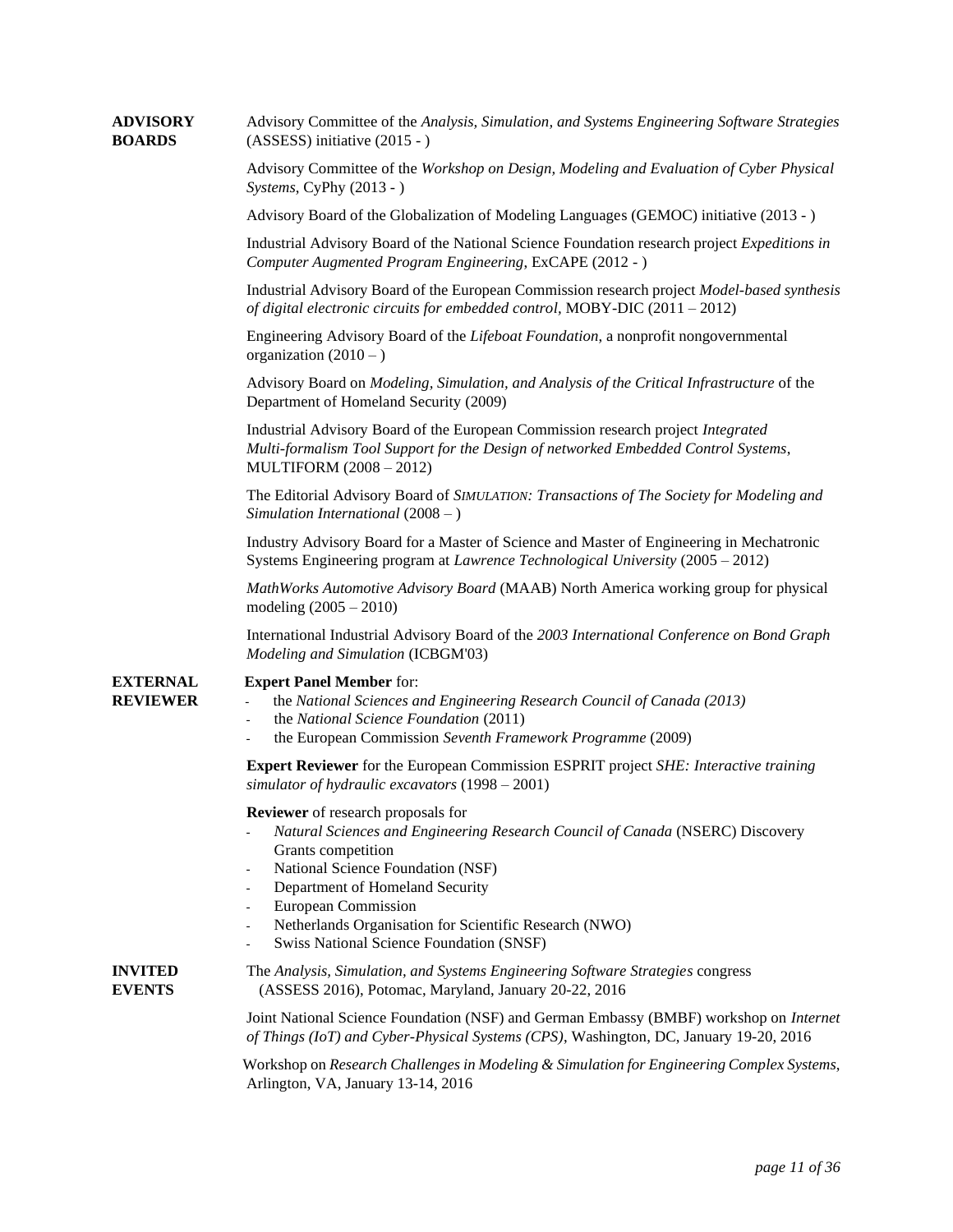Ambassador at the *Analysis, Simulation, and Systems Engineering Software Summit* Santa Fe, (ASSESS 2015), New Mexico, January 8-9, 2015

Workshop on *System Design meets Equation-based Languages*, Lund, Sweden, September 19-21, 2012

Defense Sciences Research Council (DSRC) *Open Intuitive Multiphysics CAD Workshop*, Arlington, Virginia, October 28-29, 2010

Toyota Motor Corporation *Workshop on Modeling Language Transformation*, Toyota Technical Center facilities, Ann Arbor, Michigan, September 19-21, 2010

Department of Homeland Security Science & Technology (DHS S&T) *Workshop on Future Directions in Critical Infrastructure Modeling & Simulation*, Suffolk, Virginia, October 28-30, 2008

National Science Foundation/Computing Research Association/Computing Community Consortium *Roadmapping Workshop on Robotics in Automation and Manufacturing*, Arlington, Virginia, June 17, 2008

National Science Foundation (NSF) *Summit on Cyber-Physical Systems*, St. Louis, Missouri, April 24-25, 2008

Office of Naval Research (ONR) *Kick-off Meeting on the Software and Systems Test Track*, Arlington, Virginia, August 8, 2006

Office of the Secretary of Defense (OSD) Research and Engineering 2006 *Workshop on Software-Intensive System Producibility Research*, Rosslyn, Virginia, May 17-19, 2006

Dagstuhl Seminars on

- *Globalizing Domain-Specific Languages*, 2014
- *The Pacemaker Challenge: Developing Certifiable Medical Devices*, 2014
- *Meta-Modeling Model-Based Engineering Tools*, 2013
- *Architecture-Driven Semantic Analysis of Embedded Systems*, 2012
- *Models@run.time*, 2011
- *Science and Engineering of Cyber-Physical Systems*, 2011
- *Verification over Discrete-Continuous Boundaries*, 2010
- *Software Engineering for Self-Adaptive Systems*, 2008
- *Model-Based Engineering of Embedded Real-Time Systems*, 2007
- *Quantitative Aspects of Embedded Systems*, 2007
- *Simulation and Verification of Dynamic Systems*, 2006
- *Grand Challenges for Modelling and Simulation*, 2002

Panel sessions on

- "Safety Challenges in Freely Composed CPS," C. Vishik (chair), at the *Exploring the Dimensions of Trustworthiness: Challenges and Opportunities Workshop*, National Institute of Standards and Technology (NIST), Gaithersburg, MD, August 30, 2016
- "Debate—*Regulators* should not specify acceptable necessary and sufficient evidence for assurance of software-intensive systems within their domain," Alan Wassyng (organizer), at the *16th Software Certification Consortium Meeting*, Philadelphia, PA, January 12, 2016
- "The *role* of robustness in hybrid systems," Martin Fränzle (organizer), at the  $17<sup>th</sup>$ *International Conference on Hybrid Systems: Computation and Control (HSCC 2014),* Berlin, Germany, April 15, 2014
- *Industry Panel:* "Modeling Complex Industrial Systems," Alessandro Pinto (organizer), at the *Embedded Systems Week*, Montreal, Canada, October 1, 2013
- "Software Design Methodology Research in the Age of Big Data and Flying Robots" at the *Expeditions in Computer Augmented Program Engineering Annual Principal Investigators Meeting*, University of California, Berkeley, CA, June 10, 2013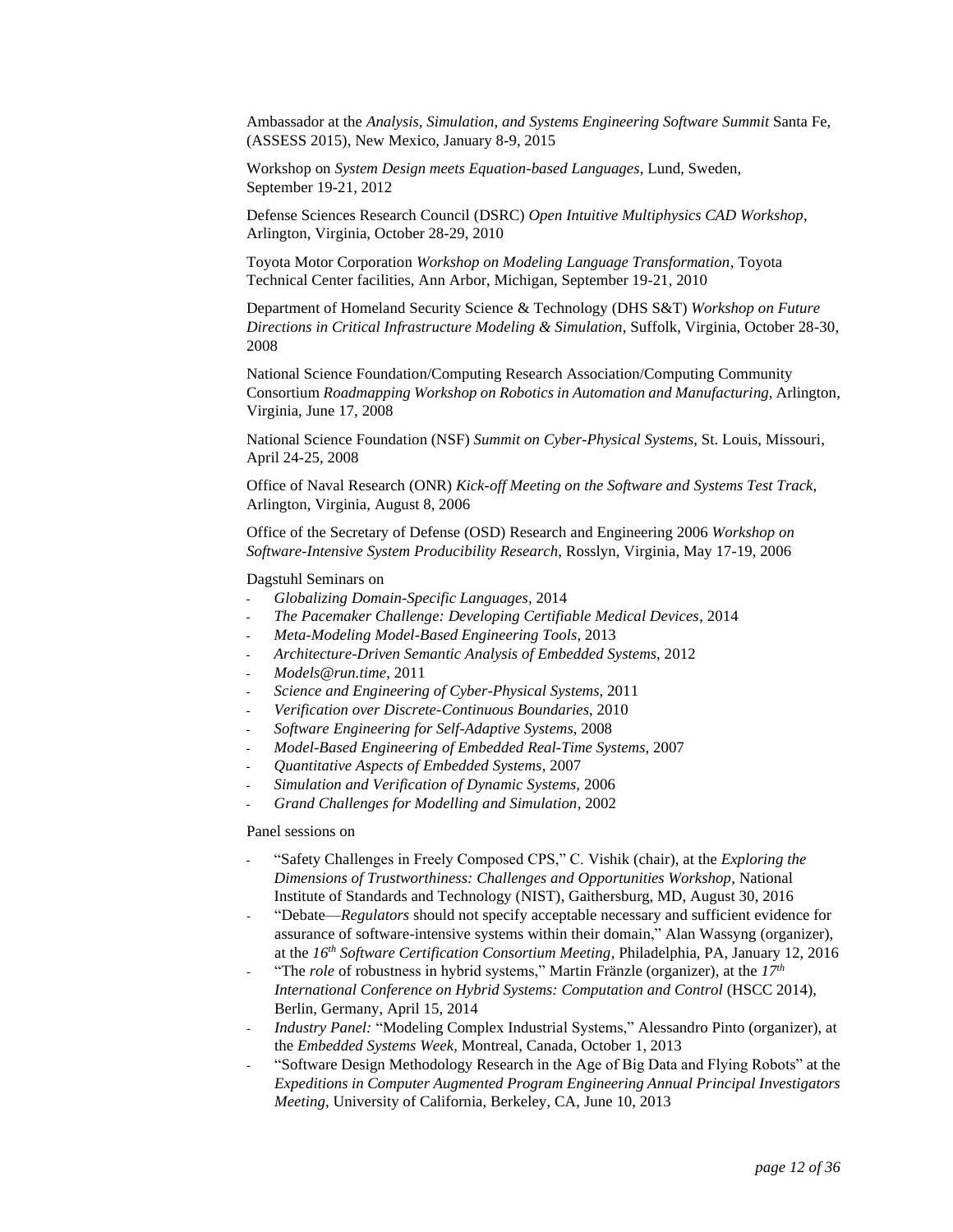| Industry Session at the 19th IEEE Real-Time and Embedded Technology and Applications |
|--------------------------------------------------------------------------------------|
| Symposium, Philadelphia, PA, April 10, 2013                                          |

- *Design and Manufacturing Panel* at the *NSF Cyber-Physical Systems Principal Investigators' Meeting*, Washington, DC, October 4, 2012
- *Technology and Service Provider Perspectives Panel* at the *CTO Roundtable on Cyber-Physical Systems: Building Safety, Security, Reliability, and Robustness into the Smart Systems of the Future*, Washington, DC, June 18, 2012
- *Requirements from industry on M@RT*, Uwe Aßmann (organizer), at the *Models@run.time* (M@RT) Dagstuhl Seminar, November 29, 2011
- *Conversation with Government and Industry: Health and Medical CPS Government/Industry panel discussion*, Helen Gill (organizer), at the *Cyber-Physical Systems Principal Investigator Meeting*, National Harbor, MD, August 1, 2011
- *Cross-Disciplinary Cyber-Physical Systems Challenges*, R. Rajkumar and B. Krogh (organizers), at the *Workshop on Challenges for a Cyber-Physical Systems Community* during the *NSF Cyber-Physical Systems Information Day*, Arlington, VA, December 15, 2008
- *State-of-the-art simulations, models, tools and methods for representing and analyzing critical infrastructure*, Nabil R. Adam (organizer), *Science & Technology Directorate* of a *U.S. Department of Homeland Security* workshop on *Future Directions in Critical Infrastructure Modeling & Simulation*, Virginia Modeling, Analysis and Simulation Center (VMASC), Suffolk, Virginia, October 28-30, 2008
- *Real-Time and Non Real-Time Simulation Needs for Marine Applications*, *The Huntsville Simulation Conference 2004*, N. G. Hingorani and R. Crosbie (organizers), October 20, 2004
- *Modeling & Simulation Trends: Identifying Promising Contenders*, D. Gross, H. Sarjoughian, and W. Tucker (organizers), *Arizona State University*, Tempe, AZ, October 14, 2004

- **KEYNOTE** "Model-Based Design for AI in IoT enabled Intelligent Systems," *63rd IEEE International*  **ADDRESSES** *Midwest Symposium on Circuits and Systems* (MWSCAS 2020), Springfield, Massachusetts, August 9-12, 2020
	- "A Changing Technology Landscape With Value Drivers for Modeling & Simulation," *MODSIM World 2017*, Virginia Beach, Virginia, April 26-28, 2017
	- "A Changing Technology Landscape With Value Drivers for Modeling & Simulation," *2016 2017 Spring Simulation Multi-Conference* (SpringSim'17), Virginia Beach, Virginia, April 23-26, 2017
	- "Value Drivers in a Changing Landscape of Modeling & Simulation," *2016 Summer Simulation Multi-Conference* (SummerSim'16), Montreal, Quebec, Canada, July 24-27, 2016
	- "Design of Behaviors that Bridge the Growing Function to Physics Divide," *28th Euromicro Conference on Real-Time Systems* (ECRTS16), Toulouse, France, July 5-8, 2016

"Engineered System Design and Integration—a semantic domain for modeling cyber-physical systems," *Forum on specification & Design Languages* (FDL'13), Paris, France, September 24, 2013

"System integration at the model level—a semantic domain for Cyber-Physical System modeling paradigms," *Network for the Engineering of Complex Software-Intensive Systems for Automotive Systems* (NECSIS) Workshop, Montreal, Canada, June 18, 2013

- "Modeling Approximations of Computational Semantics for Cyber-Physical System Design," *Challenge Workshop on Tools for Modelling, Simulation and Optimization (MSO) of Multiphysics Systems*, Berlin, Germany, September 24-26, 2012
- "Model Transformations and Testing in Model-Based Design of Cyber-Physical Systems," *Verification and validation Of model Transformations* (VOLT 2012) workshop at the *Fifth International Conference on Software Testing, Verification and Validation* (ICST 2012), Montréal, Canada, April 21, 2012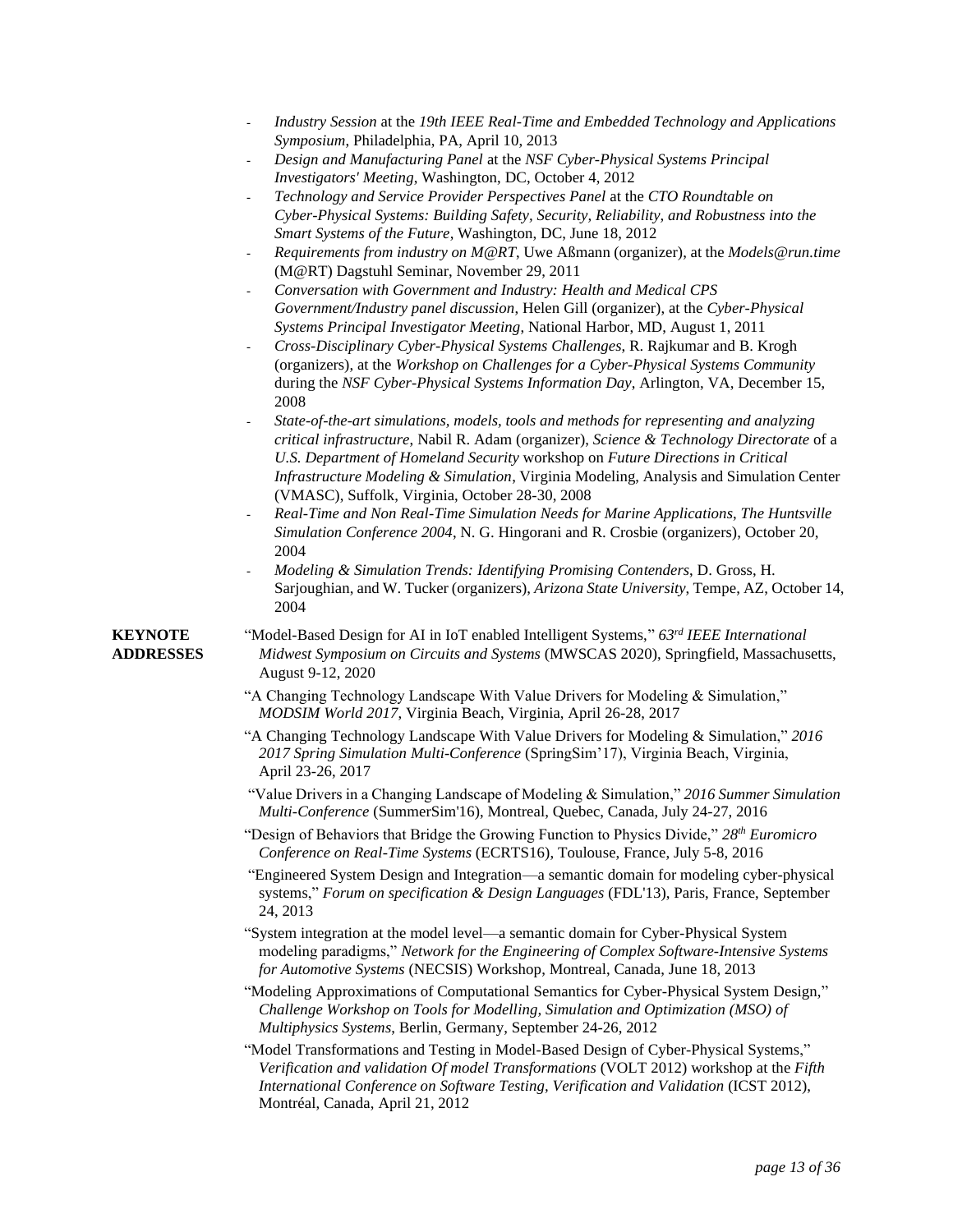| "Analyzing Execution Semantics of High-level Formalisms for Modelling Hybrid Dynamic        |
|---------------------------------------------------------------------------------------------|
| Systems," <i>Hybrid Autonomous Systems</i> (HAS 2012) workshop at the <i>European Joint</i> |
| Conference on Theory & Practice of Software (ETAPS 2012), Tallinn, Estonia, 2012            |

- "Advancing Model-Based Design by Modeling Approximations of Computational Semantics," *4 th International Workshop on Equation-Based Object-Oriented Modeling Languages and Tools* (EOOLT 2011), Zürich, Switzerland, September 5, 2011
- "Opportunity in Embracing Imperfection: Is simulation the real thing?" *2011 Bellairs Computer Automated Multi-Paradigm Modeling* workshop (CAMPaM '11), Bellairs, Barbados, April 15-22, 2011
- "Embracing Opportunity in Imperfection:Is simulation the real thing?" *2011 Spring Simulation Multiconference* (SpringSim '11), Boston, MA, April 4-7, 2011
- "A Computational Semantics of Time-Based Models and Its Role in Model-Based Design," *10th International Forum on Embedded MPSoC and Multicore* (MPSoC'10), Gifu city, Gifu, Japan, June 28 - July 2, 2010
- "Towards Computational Hybrid System Semantics for Block Diagrams," *Ecole d'hiver Francophone sur les Technologies de Conception des Systèmes embarqués Hétérogènes* (FETCH 2010), Chamonix - Mont Blanc, France, January 11-13, 2010
- "Model-Based Design at an Enterprise Level: New directions in modeling and simulation research," *The 48th Conference on Simulation and Modelling*, Göteborg (Särö), Sweden, October 29-31, 2007
- "Model-Based Design of Embedded Systems," *2007 International Conference on Microelectronic Systems Education*, San Diego, CA, June 3, 2007
- "Hybrid Dynamic Systems in Control Design: Application to the Automotive Industry," *11th Online World Conference on Soft Computing in Industrial Applications*, September 18 – October 6, 2006
- "Advanced Technologies to Accelerate Mixed Signal Simulation," *17th IEEE International Workshop on Rapid System Prototyping*, Chania, Crete, June 13, 2006

**PLENARY** "It is about time to consider physics in software systems," *2012 Bellairs Computer Automated* **PRESENTATIONS** *Multi-Paradigm Modeling workshop* (CAMPaM '12), Bellairs, Barbados, April 28 – May 5, 2012

- "A Model of Time to Characterize a Computational Framework for the Design of Cyber-Physical Systems," *The 2nd International Symposium on Interdisciplinary Modelling of Cyber-Physical Systems* (IM-CPS 2011), Manchester, UK, May 25-27, 2011
- "Towards Computational Hybrid System Semantics for Time-Based Block Diagram Modeling," *3 rd IFAC Conference on Analysis and Design of Hybrid Systems* (ADHS'09), Zaragoza, Spain, September 16-18, 2009
- "Challenges and Solution Techniques for Hybrid Simulation: An Introduction," *International Modeling and Simulation Multiconference 2007*, Buenos Aires, Argentina, February 8, 2007
- "Model-Based Design of a Power Window System: Modeling, Simulation, and Validation," *International Conference on High Level Simulation Languages and Applications*, San Diego, CA, January 14, 2007
- "Computational Design Using MATLAB® and Simulink®," *2nd Annual Computation Day*, the Pennsylvania State University, February 28, 2006
- "Advanced Technologies to Accelerate Mixed Signal Simulation," *Canadian Workshop on System-on-Chip*, Ottawa, Ontario, Canada, October 12, 2005

"Mode Transition Behavior in Hybrid Dynamic Systems," NWO Workshop *Mathematical Modeling of Open Dynamical Systems Workshop*, Enschede, The Netherlands, September 21-23, 2000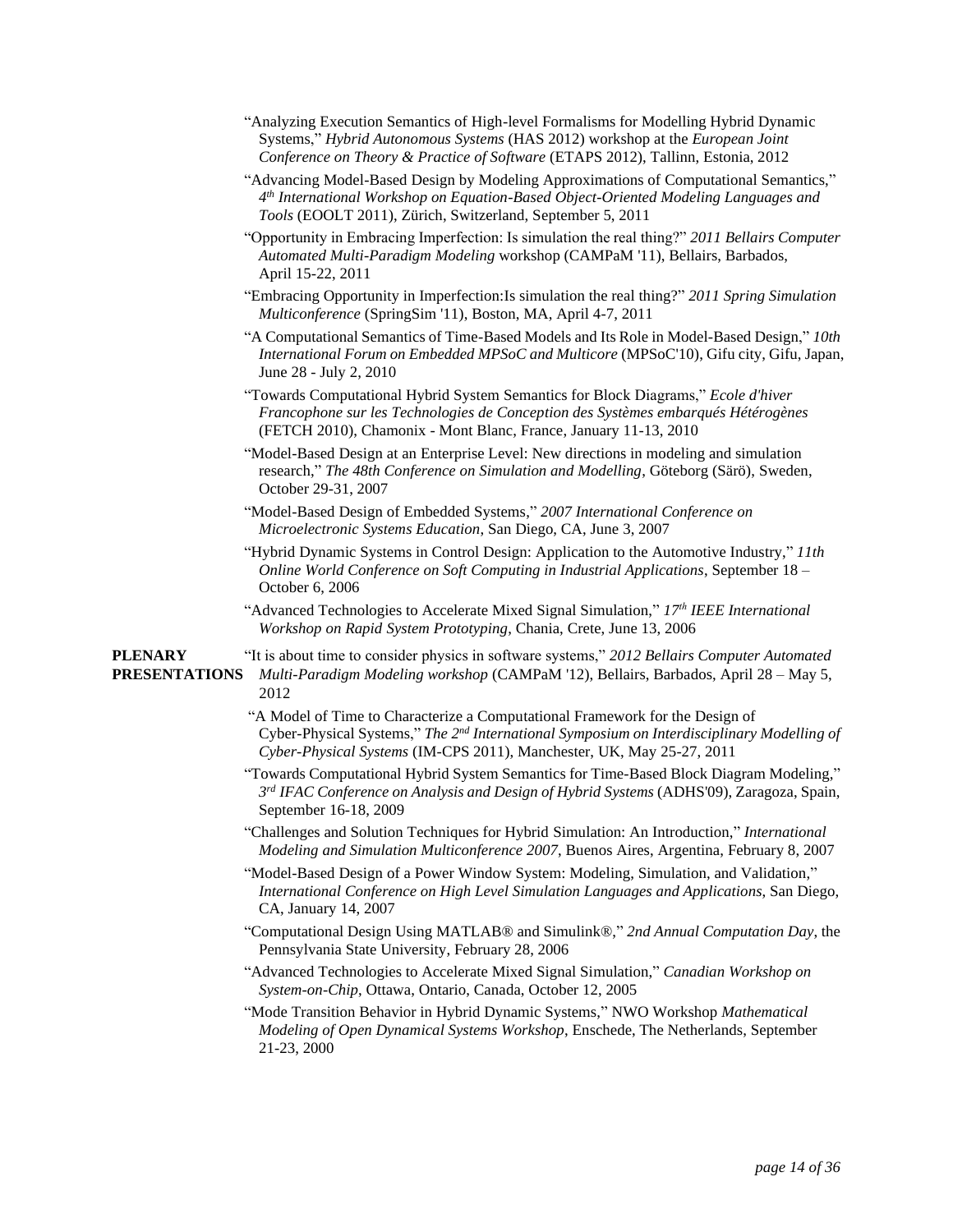| <b>LECTURES AT</b><br><b>SCHOOLS</b> | "Simulation Technologies for Hybrid Dynamic Systems," Dutch Institute of Systems and<br><b>INTERNATIONAL</b> Control (DISC) Summer School on Modeling and Control of Hybrid Systems, Eindhoven,<br>Netherlands, June 26, 2003                                                                    |
|--------------------------------------|--------------------------------------------------------------------------------------------------------------------------------------------------------------------------------------------------------------------------------------------------------------------------------------------------|
|                                      | "Mode Transition Behavior in Hybrid Dynamic Systems," Dutch Institute of Systems and<br>Control (DISC) Summer School on Modeling and Control of Hybrid Systems, Eindhoven,<br>Netherlands, June 26, 2003                                                                                         |
|                                      | "Qualitative Bond Graphs for Fault Detection and Isolation Design," 5th Vacation School of the<br>Network for Development and Applications of Methods for Actuator Diagnosis in Industrial<br>Control Systems (DAMADICS) on Structural Analysis and Bond Graph, Lille, France,<br>April 10, 2003 |
| <b>GUEST</b><br><b>LECTURES</b>      | "Modeling complex engineered systems in industry using MATLAB and Simulink,"<br>University of Antwerp, Antwerp, Belgium, December 16, 2016                                                                                                                                                       |
|                                      | "Computation in Model-Based Design for Cyber-Physical Systems," Zurich University of<br>Applied Sciences, Winterthur, Switzerland, September 7, 2011                                                                                                                                             |
|                                      | "A Model of Time to Characterize a Computational Framework for the design of Cyber-Physical<br>Systems," Eidgenössische Technische Hochschule Zürich, Zürich, Switzerland, September 5,<br>2011                                                                                                  |
|                                      | "Towards Computational Hybrid System Semantics for Time-Based Block Diagram Modeling,"<br>Polytechnique Montréal, Montreal, Canada, March 22, 2010                                                                                                                                               |
|                                      | "Hybrid Dynamic System Simulation Technologies," Universität Rostock, Rostock, Germany,<br>November 15, 2007                                                                                                                                                                                     |
|                                      | "An Overview of Hybrid Dynamic System Behaviors and Simulation Technology"<br>Universität Rostock, Rostock, Germany, November 14, 2007<br>Ruhr-Universität Bochum, Bochum, Germany, November 13, 2007                                                                                            |
|                                      | "Computational Models for the Design of a Power Window Control System," Georgia Institute<br>of Technology, Atlanta, GA, September 28, 2007                                                                                                                                                      |
|                                      | "Model-Based Design of Embedded Systems," University of Tennessee, Knoxville, TN,<br>September 27, 2007                                                                                                                                                                                          |
|                                      | "MATLAB® and Simulink® for Embedded System Design," IEEE FPGA-based Systems<br>Engineering: Chip-scale to the Global-scale course, Woburn, MA, May 9, 2007                                                                                                                                       |
|                                      | "Mode Transition Behavior in Hybrid Dynamic Systems," Distinguished Lecturer in the Spring<br>2007 Lecture Series at the Electrical Engineering and Computer Science Department,<br>Vanderbilt University, March 29, 2007                                                                        |
|                                      | "Computer Automated Multi-Paradigm Modeling," Computer Science and Engineering<br>Department, Arizona State University, AZ, October 15, 2004                                                                                                                                                     |
| <b>TUTORIALS</b>                     | "Graphical Syntactic Extensions of Haskell for Block Diagrams," workshop of the Object<br>Management Group (OMG) on Precise Behavioral Semantics for Domain Specific Modeling<br>Languages, Jacksonville, Florida, September 25, 2007                                                            |
|                                      | "MATLAB® and Simulink® for Embedded System Design," Design, Automation and Test in<br><i>Europe</i> Conference & Exhibition, "Simulink® for Design and Programming Multiprocessor<br>SoC" tutorial, Nice, France, April 16, 2007                                                                 |
|                                      | "Model-Based Design—An overview and research," Quantitative Aspects of Embedded Systems<br>Dagstuhl Seminar, B. Haverkort, J.-P. Katoen, and L. Thiele (organizers), Dagstuhl, Germany,<br>March 7, 2007                                                                                         |
|                                      | "Simulink®—An Introduction to the Technology," International Conference on Modeling and<br>Simulation-Methodology, Tools, Software Applications (M&S-MTSA'06), Calgary, Canada,<br>August 1, 2006                                                                                                |
|                                      | "Issues in Advanced Mixed-Signal Simulation," 43rd Design Automation Conference, "Tools<br>for Hybrid Embedded Systems: Modeling, Verification, and Design" tutorial, San Francisco,<br>California, July 28, 2006                                                                                |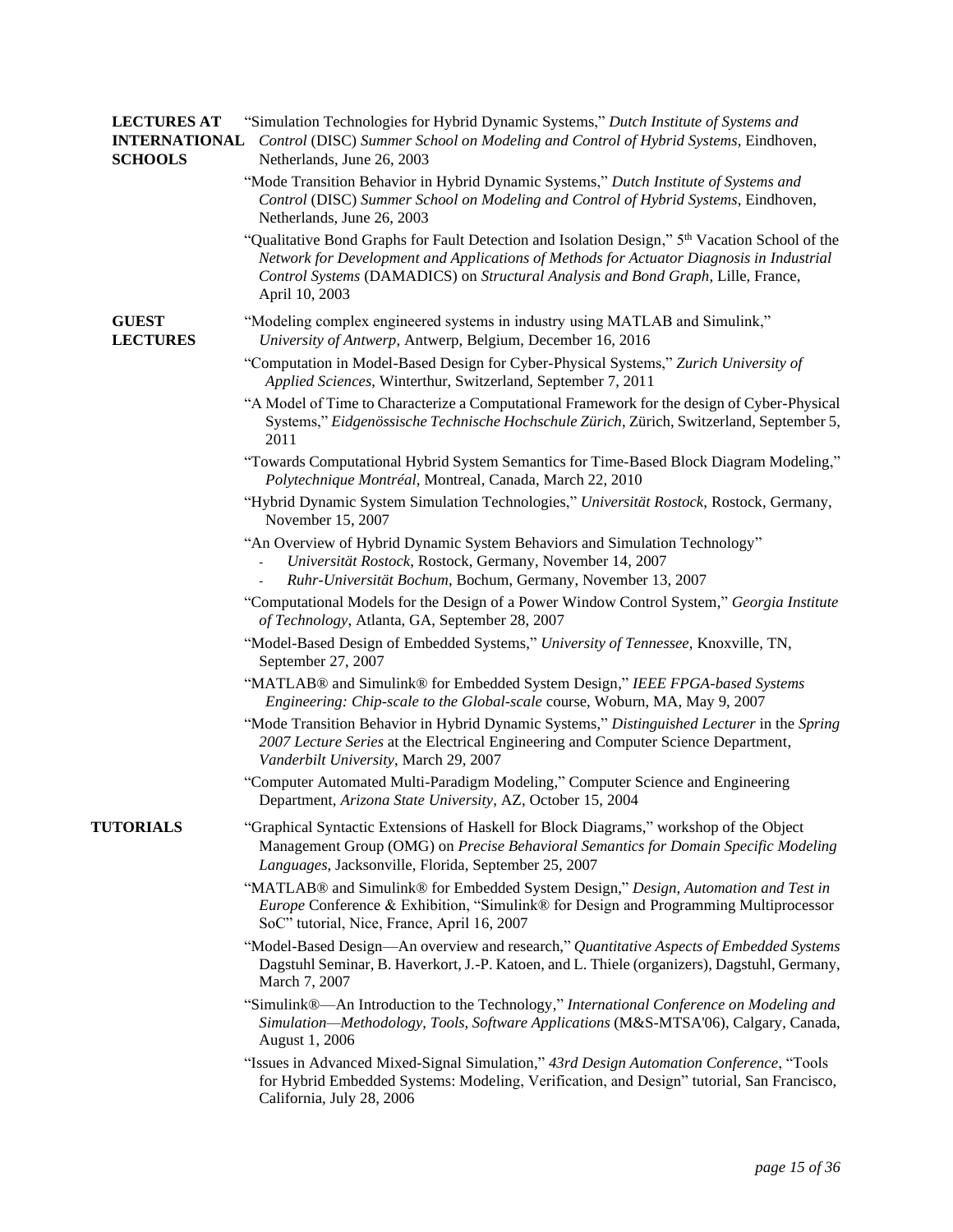- **SEMINARS** "Exploring Cyber-Physical Systems in Smart Emergency Response," School of Computer Science Colloquium, *McGill University*, Montreal, Canada, September 19, 2014
	- "Principles of Engineered System Design and Challenges for Cyber-Physical Systems," Center for Information & Systems Engineering Seminar, *Boston University*, Boston, MA, October 25, 2013
	- "Executing models in less time—some solver insight,"
		- *MathWorks Seminar*, Greifensee, Switzerland, September 8, 2011
		- *MathWorks Seminar*, Turgi, Switzerland, September 6, 2011
	- "Towards Computational Hybrid System Semantics for Time-Based Block Diagram Modeling," School of Computer Science Colloquium, *McGill University*, Montreal, Canada, March 19, 2010
	- "Towards Computational Hybrid System Semantics for Block Diagrams," *Technische Universität München,* Munich, Germany, September 23, 2009
	- "Engineering cyber-physical systems: a strategic outlook," *United Technologies Research Center* (UTRC), East Hartford, CT, August 13, 2008
	- "Computational Models for the Design of a Power Window Control System," *Seoul National University*, Seoul, South Korea, July 9, 2008
	- "Model-Based Design—What it is and what it still needs,"
		- *National Tsing Hua University*, Hsinchu, Taiwan, July 15, 2008
		- *Yeungnam University*, Gyeongsan, South Korea, July 10, 2008
		- *National University of Defense Technology*, Changsha, China, July 2, 2008
		- *United Nations University*, Macau, June 30, 2008
		- *Shantou University*, Shantou, China, June 26, 2008
		- *Tsinghua University*, Bejing, China, June 23, 2008

"Model-Based Design of a Power Window System: Modeling, Simulation, and Validation"

- *Massachusetts Institute of Technology*, Independent Activity Period (IAP), Cambridge, MA, January 19, 2007
- CHESS Seminar, *University of California, Berkeley*, Berkeley, CA, April 8, 2008
- "Simulink®—An Introduction to the Technology," *Grenoble Institute of Technology* (INPG), Grenoble, France, January 10, 2008
- "Advanced Technologies to Accelerate Mixed Signal Simulation," *Verification and Simulation of Dynamic Systems* Dagstuhl seminar, C. Priami, H. R. Nielson, D. Nicol, H. Ruess, and A. Uhrmacher (organizers), Dagstuhl, Germany, April 18, 2006
- "An Industrial Embedded Control System Design Process," Embedded Systems Group seminar, Department of Systems and Computer Engineering, *Carleton University*, Ottawa, ON, Canada, October 13, 2005
- "MATLAB®/Simulink® in Mechanical Engineering," Mechanical Engineering Department, *University of Aveiro*, Aveiro, Portugal, November 29, 2004

"Mode Transition Behavior in Hybrid Dynamic Systems,"

- Center for Hybrid and Embedded Software Systems (CHESS) seminar, Department of Electrical Engineering and Computer Sciences, *University of California, Berkeley*, Berkeley, August 16, 2005
- Department of Biochemical and Chemical Engineering, *University of Dortmund*, Dortmund, Germany, December 1, 2004
- Laboratory for Analysis and Architecture of Systems, *Centre National de la Recherche Scientifique*, Toulouse, France, January 24, 2003
- Computer Science Department, *McGill University*, Montreal, Canada, May 27, 2002
- Department of Chemical Engineering, *Massachusetts Institute of Technology*, MA, April 18, 2002
- "Multi-formalism Modeling and Simulation Using MATLAB®/Simulink®," Computer Science Department, *McGill University*, Montreal, Canada, September 17, 2004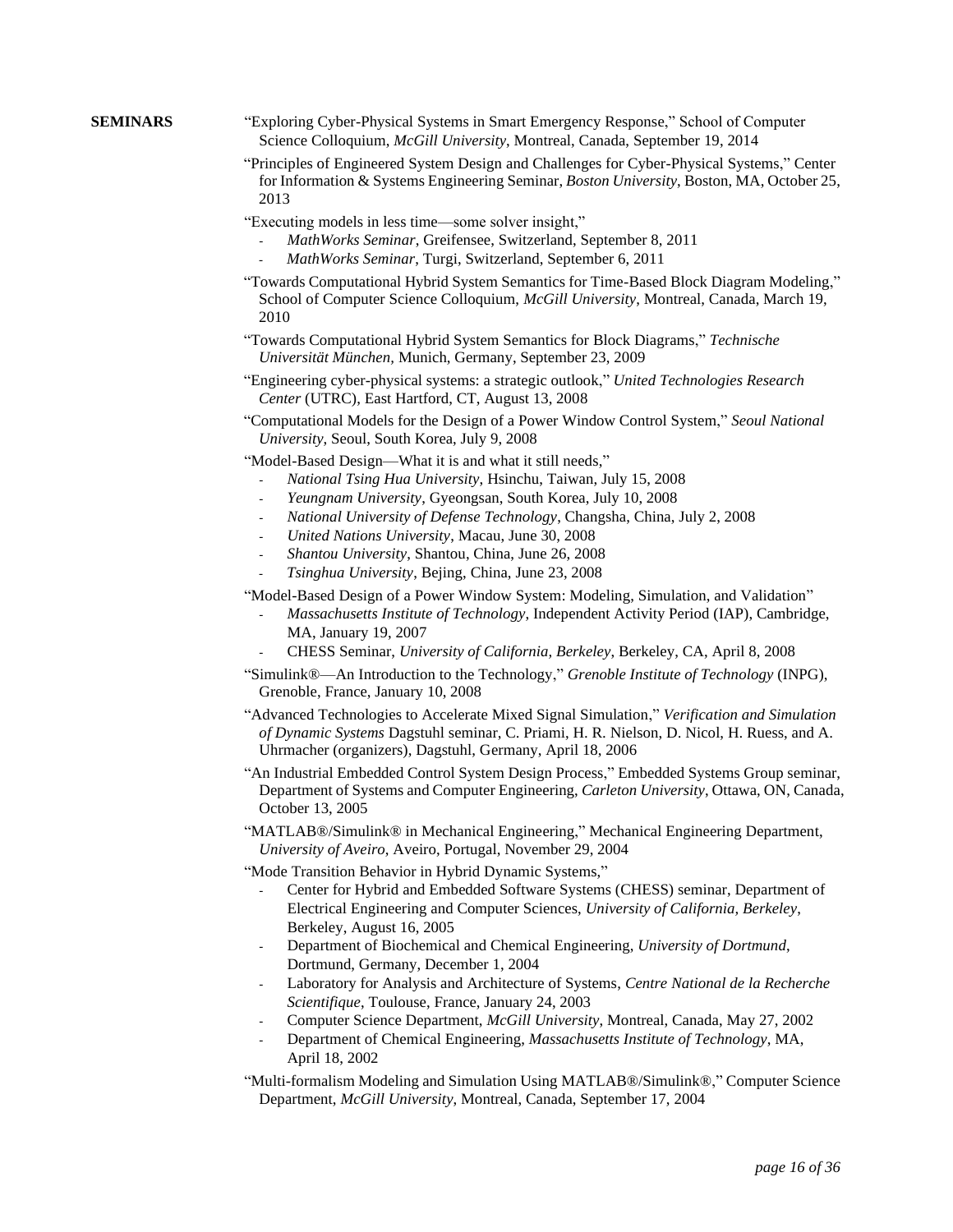- "On Multi-Paradigm Modeling," *Grand Challenges for Modeling and Simulation* Dagstuhl seminar, R. Fujimoto, D. Lunceford, E. Page, and A Uhrmacher (organizers), Dagstuhl, Germany, August 29, 2002
- "Model-Based Design of a Power Window System: Modeling, Simulation, and Validation,"
	- *The MathWorks Seminar*, Indiana, IN, August 15, 2002
	- *The MathWorks Seminar*, Novi, MI, August 13, 2002
- "Simulink® Power Window Controller Specification,"
	- *The MathWorks Seminar*, Troy, MI, February 14, 2002
	- *The MathWorks Seminar*, Novi, MI, February 12, 2002
- "Hybrid Bond Graphs," Electrical Engineering Department, *Technical University Twente*, Enschede, Netherlands, 2001
- "Qualitative Model Based Diagnosis of Abrupt Faults," Institute of Control Engineering, *Technical University of Hamburg-Harburg*, Hamburg-Harburg, Germany, 2001
- "Modeling Discontinuities in Physical System Behavior: A hybrid bond graph approach,"
	- Computer Science Department, *Vanderbilt University*, Nashville, TN, 1996
	- *Hewlett-Packard Labs*, Palo Alto, CA, 1996
- **INVITED TALKS** "Model-based Design for Controls, AI, and Communications in Intelligent Systems," *Design, Automation and Test in Europe* (DATE 2019), industry presentation, I. Sander and S. Stuijk (Chairs), Florence, Italy, March 28, 2019
	- "Safety in Freely-Composed Cyber-Physical Systems—Challenges and Opportunities," with A. Rajhans, *Exploring the Dimensions of Trustworthiness: Challenges and Opportunities Workshop*, E. Griffor (Program Chair), National Institute of Standards and Technology (NIST), Gaithersburg, MD, August 30, 2016
	- "Cyber-Physical System Ensembles: Analyzing Needs and Enabling Opportunity," *Cyber-Physical Systems Week* (CPS Week 2016), R. Grosu and T. A. Henzinger (General Chairs), Vienna, Austria, April 12, 2016
	- "Requirements Based Model Complexity Selection," with Z. Jiang, Software Certification Consortium Meeting #16: *Necessary and Sufficient Safety Assurance Evidence*, A. Wassyng (Program Chair), Philadelphia, PA, January 11, 2016
	- "Smart emergency response: cyber-physical system opportunities, needs, and directions," with J. Zander, T. Padir, Y. Wan, and S. Fu, *NSF Expeditions in Augmented Program Engineering (ExCAPE) Annual Meeting*, R. Alur (Program Chair), Cambridge, MA, June 21, 2015"
	- "A Heterogeneous Fleet of Vehicles for Automated Humanitarian Missions," with E. Bilgin (presenter), D. Escobar Sanabria, K. Zhang, and J. Zander, *INFORMS Annual Meeting* (Bridging Data and Decisions), C. A. Yano (General Chair), San Francisco, CA, November 12, 2014
	- "Model-Based Design and Medical Devices," *The Pacemaker Challenge: Developing Certifiable Medical Devices* Dagstuhl Seminar, D. Méry, B. Schätz, A. Wassyng (organizers), Dagstuhl, Germany, February 5, 2014
	- "Heterogeneous Function Composition in Embedded Software Synthesis to Eliminate Direct Relations Between Components,", *2013 Workshop on Software Synthesis* (WSS) at the *Embedded Systems Week*, Montreal, Canada, October 4, 2013
	- "Implications and challenges of opening up the embedded world to cyber-physical systems,"  $19<sup>th</sup>$ *IEEE Real-Time and Embedded Technology and Applications Symposium* (RTAS) Industrial Session, Philadelphia, PA, April 10, 2013
	- "Verification of Stiff Hybrid Systems by Modeling the Approximations of Computational Semantics," Workshop on *System Design meets Equation-based Languages*, Lund, Sweden, September 19-21, 2012
	- "Approximating physics in the design of technical systems," *Architecture-Driven Semantic Analysis of Embedded Systems* Dagstuhl Seminar, P. Feiler, J. Hugues, O. Sokolsky (organizers), Dagstuhl, Germany, July 3, 2012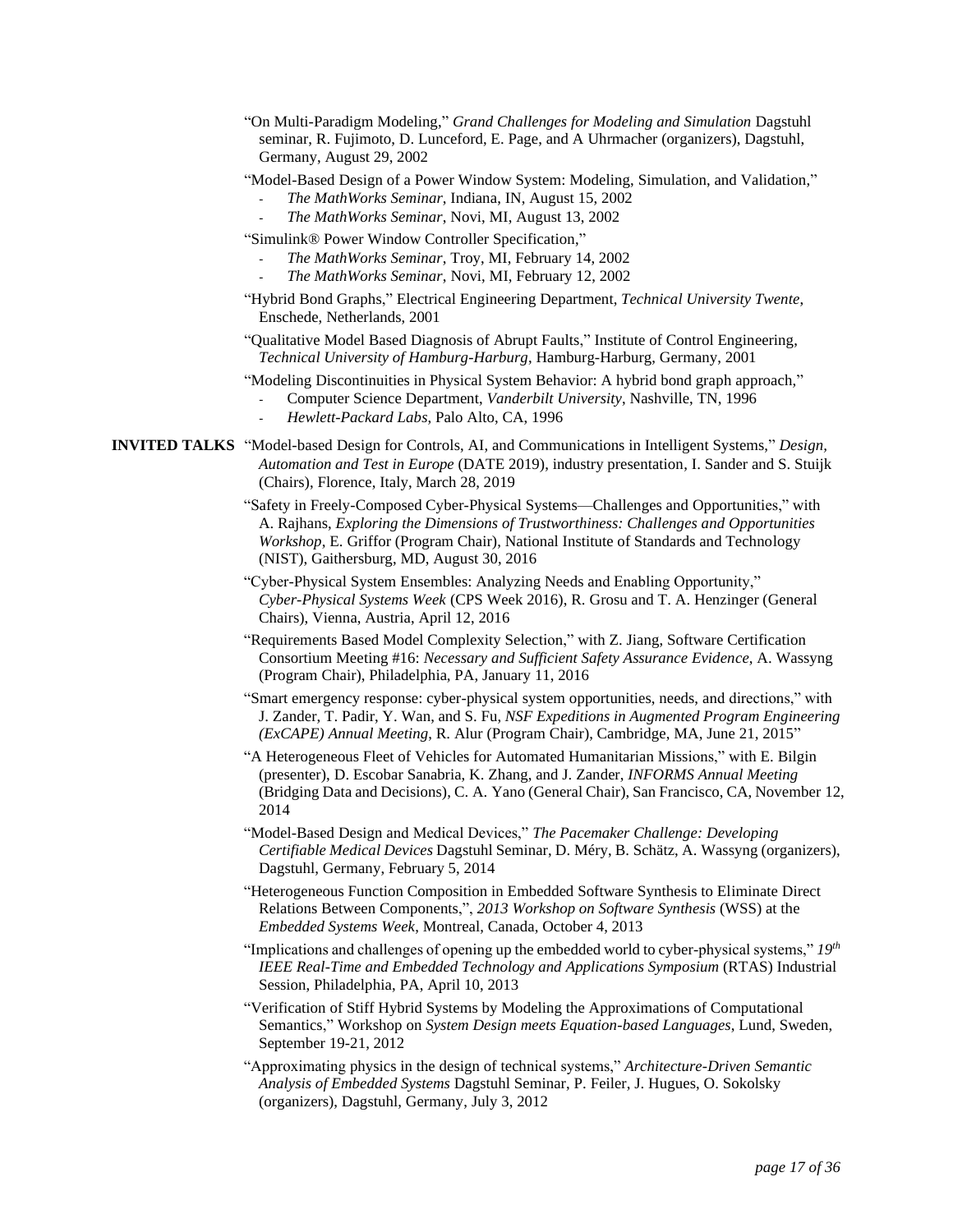- "Putting the physics in the design of Cyber-Physical Systems," *Science and Engineering of Cyber-Physical Systems* Dagstuhl Seminar, H. Giese, B. Rumpe, B Schätz, and J Sztipanovits (organizers), Dagstuhl, Germany, November 2, 2011
- "Heterogeneous Function Composition to Eliminate a Class of Direct Relationships in Software Components of Dynamic Systems," ArtistDesign workshop on *Foundations and Applications of Component-based Design* (WFCD), Scottsdale, AZ, October 24, 2010
- "On Computational Semantics as a Precise Foundation of an Industrial Toolchain for Analysis and Design of Multi-domain Systems," 6<sup>th</sup> User Committee meeting of the Innovative Research Program (IOP) *Software Generation*, MathWorks, Eindhoven, Netherlands, October 7, 2010
- "Computation of Things: Challenges and Solutions for the Needs of Humanity" with J. Zander, *H+ Summit @ Harvard—Rise of the Citizen-Scientist*, D. Orban (organizer), Cambridge, MA, June 13, 2010
- "Data Needs in Computational Modeling and Simulation—An Industry Perspective," introduction to a plenary industry panel at the *US Department of Homeland Security* workshop on *Grand Challenges in Modeling, Simulation, and Analysis for Homeland Security*, Arlington, VA, March 17, 2010
- "Software Synthesis for Control System Algorithms in Industrial Applications," *Model Driven Development for Safe and Dependable Embedded Systems—Solutions, requirements and experiences in the MathWorks and OMG Worlds* workshop, S. Mazzini (organizer), Pisa, Italy, September 21, 2009
- "Model-Based Design of Cyber-Physical Systems," panel on *Cross-Disciplinary Cyber-Physical Systems Challenges*, R. Rajkumar and B. Krogh (organizers), at the *Workshop on Challenges for a Cyber-Physical Systems Community* during the *NSF Cyber-Physical Systems Information Day*, Arlington, VA, December 15, 2008
- "Modeling Cross-domain Cascading Infrastructure Effects—a View," panel on *State-of-the-art simulations, models, tools and methods for representing and analyzing critical infrastructure*, Nabil R. Adam (organizer), *Science & Technology Directorate* of the *U.S. Department of Homeland Security* workshop on *Future Directions in Critical Infrastructure Modeling & Simulation*, Virginia Modeling, Analysis and Simulation Center (VMASC), Suffolk, Virginia, October 29, 2008
- "A Cyber-Physical Systems Perspective," 1<sup>st</sup> Workshop on Cyber-Physical Systems: Closing the *Loop* during the *Embedded Systems Week*, Atlanta, Georgia, October 23, 2008, *invited talk*
- "Model-Based Design—Unpolished," *Software Engineering for Self-Adaptive Systems* Dagstuhl seminar, B. H. C. Cheng, R. de Lemos, H. Giese, P. Inverardi, and J. Magee (organizers), Dagstuhl, Germany, January 17, 2008
- "Model-Based Design of Embedded Systems," *Quantitative Aspects of Embedded Systems* Dagstuhl seminar, B. Haverkort, J.-P. Katoen, and L. Thiele (organizers), Dagstuhl, Germany, March 5, 2007
- "Challenges and Solution Techniques for Hybrid Simulation: Introduction," panel on *Challenges and Solution Techniques for Hybrid Simulation*, *43rd IEEE Conference on Decision and Control*, P. J. Mosterman and M. Clune (organizers), December 14, 2004
- "Using Simulink® in Marine Applications," panel on *Real-Time and Non Real-Time Simulation Needs for Marine Applications*, *The Huntsville Simulation Conference 2004*, N. G. Hingorani and R. Crosbie (organizers), October 20, 2004
- "Computer Automated Multi-Paradigm Modeling: Simulation as an operation on models," invited workshop on *Modeling & Simulation Trends: Identifying Promising Contenders*, D. Gross, H. Sarjoughian, and W. Tucker (organizers), *Arizona State University*, Tempe, AZ, October 14, 2004
- "Simulink® Power Window Controller Specification," invited workshop on *Computer Automated Multi-paradigm Modeling*, P. J. Mosterman and H. Vangheluwe (organizers), McGill University's Bellairs campus, Barbados, April 27, 2004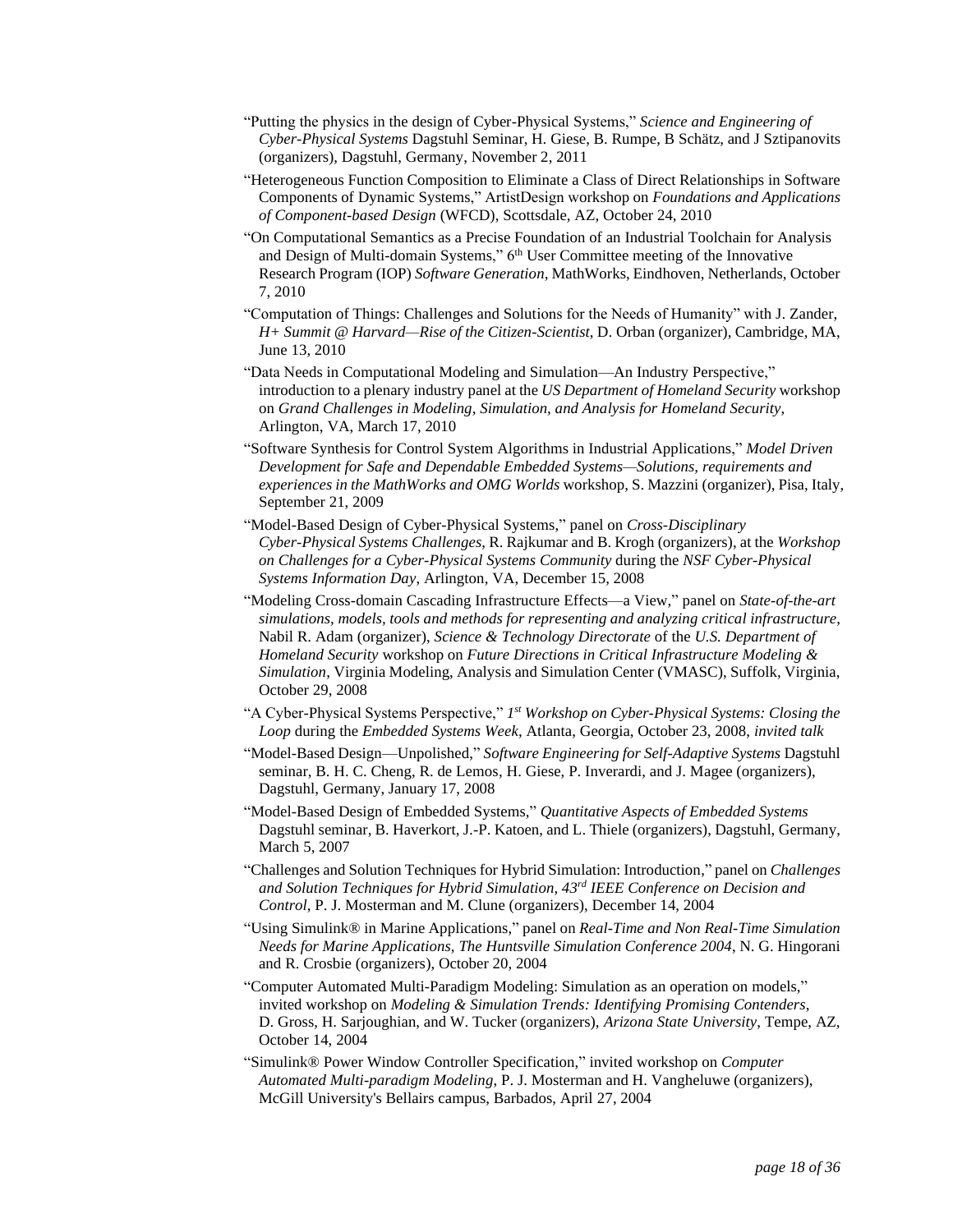#### **AWARDED** F. Zhang, R. O. Aberg, M. K. Yeddanapudi, J. E. Ciolfi, P. J. Mosterman, and Z. Han, **PATENTS Graph-based partitioning of dynamic system execution**, US Patent #10,740,514, August 11, 2020

- F. Zhang, Z. Han, P. J. Mosterman, W. J. Aldrich, E. M. Mestchian, D. N. Alparslan, and R. Hyde, **Model structure analysis with integration of transformed slice**, US Patent #10,719,645, July 21, 2020
- J. R. Bienkowski, P. J. Mosterman, and J. R. Torgerson, **Tentative model components**, US Patent #10,460,047, October 29, 2019
- M. Shakeri, M. D. Tocci, J. E. Ciolfi, E. M. Mestchian, and P. J. Mosterman, **Model ring component**, US Patent #10,365,897, July 30, 2019
- J. Zander, Z. Galijasevic, P. J. Mosterman, and D. Koh, **Automatic generation of models from detected hardware**, US Patent #10,360,052, July 23, 2019
- R. Vompolu, I. Garcia, G. Thomas, P. Cox, E. Mestchian, and P. J. Mosterman, **Determining functional equivalence of configurations of a model**, US Patent #10,275,227, April 30, 2019
- S. Avadhanula, P. J. Mosterman, and E. Mestchian, **Defining attributes of variables in a state chart of a technical computing environment**, US Patent #10,235,140, March 19, 2019
- N. E. Brewton, J.-Y. Brunel, A. Moore, and P. J. Mosterman, **Modeling a physical component interface in a unified modeling language model**, US Patent #10,181,059, January 15, 2019
- X. Long, J. Zander, D. Koh, G. K. Vallabha, and P. J. Mosterman, **Exchanging information among system middleware and models**, US Patent #10,116,500, October 30, 2018
- S. Avadhanula, P. J. Mosterman, and E. Mestchian**, Implicit event broadcast in a state chart of a technical computing environment,** US Patent #10,055,203, August 21, 2018
- P. J. Mosterman, M. J. Simoneau, E. W. Gulley, J. R. Torgerson, A. C. Grace, **Enriched video for a technical computing environment**, US Patent #9,729,843, August 8, 2017
- J. Bienkowski, P. J. Mosterman, I. Noell, and D. A. McGraw, **Analyzing information associated with logic**, US Patent #9,678,718, June 13, 2017
- P. J. Mosterman, P. S. Szpak, J. R. Torgerson, D. F. Higgins, and P. F. Kinnucan, **Generic human machine interface for a graphical model**, US Patent #9,672,389, June 6, 2017
- J. E. Ciolfi, P. J. Mosterman, J. R. Torgerson, D. F. Higgins, P. F. Kinnucan, **Linking of model elements to spatial elements**, US Patent #9,607,113, March 28, 2017
- D. P. Orofino, P. J. Mosterman, and D. Koh, **Using abstract nodes to test the behavior of a dynamic system**, US Patent #9,594,854, March 14, 2017
- P. J. Mosterman, E. Mestchian, J. R. Torgerson, D. F. Higgins, and P.F. Kinnucan, **Interacting with a model via a three-dimensional (3D) spatial environment**, US Patent #9,582,933, February 28, 2017
- M. J. Englehart, Z. Han, and P. J. Mosterman, **Determining conditions associated with accessing data stores**, US Patent #9,582,768, February 28, 2017
- M. Kachmar, D. Koh, P. J. Mosterman, and M. Belge, **Modifying models based on profiling information**, US Patent #9,569,179, February 14, 2017
- T. Gaudette and P. J. Mosterman, **Systems and methods using models to evaluate physical components**, US Patent #9,547,746, January 17, 2017
- S. Avadhanula, P. J. Mosterman, and E. Mestchian, **Textual code provided in temporal and change operators of a technical computing environment**, US Patent #9,547,481, January 17, 2017
- A. J. Moore, E. M. Mestchian, and P. J. Mosterman, **Systems and methods for generating message sequence diagrams from graphical programs**, US Patent #9,547,423, January 17, 2017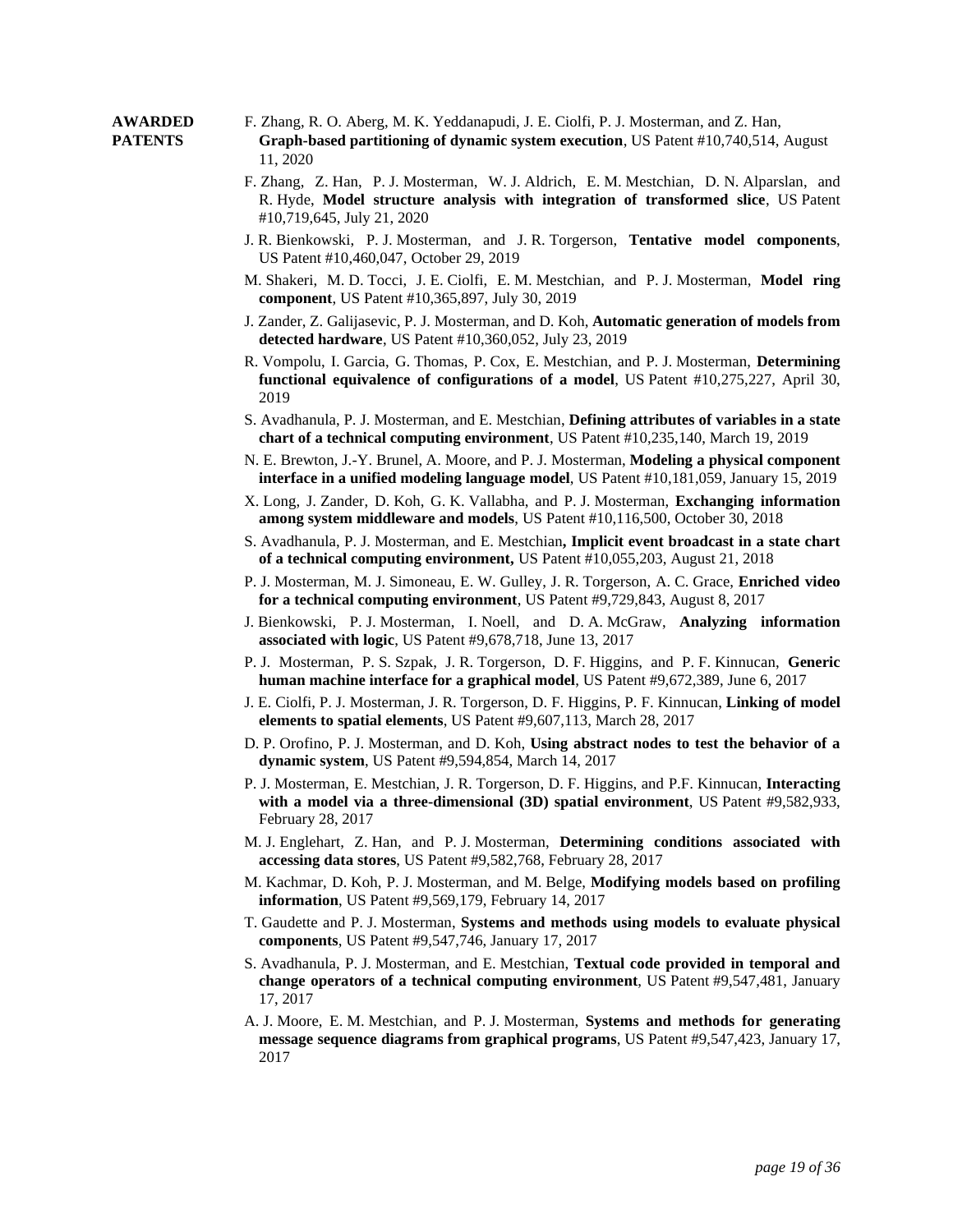- P. J. Mosterman, **Managing an application variable using variable attributes**,
	- US Patent #10,705,806, July 7, 2020
	- US Patent #9,542,164, January 10, 2017
- P. J. Mosterman, S. Parupati, A. A. Desai, A. Uthama, and M. J. Quinn, **Multimodal input processing**, US Patent #9,530,102, December 27, 2016
- S. Avadhanula, P. J. Mosterman, and E. Mestchian, **Graphical function specialization**, US Patent #9,513,880, December 6, 2016
- S. Avadhanula, P. J. Mosterman, and E. Mestchian, **Time-based operations via textual code in a technical computing environment**, US Patent #9,507,572, November 29, 2016
- K. M. Popovici, P. J. Mosterman, B. K. Ogilvie, R. Ghosh-Roy, A. C. Leon, and J. D. Macdonald, **Unified hardware and software debugging**, US Patent #9,489,283, November 8, 2016
- S. Avadhanula, V. Raghavan, M. D. Tocci, J. E. Ciolfi, E. M. Mestchian, and P. J. Mosterman, **Templatized component**, US Patent #9,424,005, August 23, 2016
- S. Avadhanula, P. J. Mosterman, Y. P. Khoo, J. P. Dirner, K. Balasubramanian, and E. Mestchian, **Resolution of textual code in a graphical hierarchical model of a technical computing environment**, US Patent #9,411,559, August 9, 2016
- Z. Han, F. Zhang, M. K. Yeddanapudi, and P. J. Mosterman, **Code generation for control design**, US Patent #9,377,998, June 28, 2016
- F. Zhang, Z. Han, M. K. Yeddanapudi, and P. J. Mosterman, **Bidomain simulator**,
	- US Patent #10,430,532, October 1, 2019
	- US Patent #10,423,732, September 24, 2019
	- US Patent #9,354,846, May 31, 2016
- J.-Y. Brunel, N. E. Brewton, E. M. Mestchian, and P. J. Mosterman, **Action languages for unified modeling language model**, US Patent #9,256,485, April 12, 2016
- A. J. Moore, E. M. Mestchian, and P. J. Mosterman, **System and method for generating message sequence diagrams from graphical programs**, US Patent # 9,256,485, February 9, 2016
- P. J. Mosterman, A. C. Grace, and E. Mestchian, **Altering an attribute of a model based on an observed spatial attribute**, US Patent #9,245,068, January 26, 2016
- P. J. Mosterman, D. F. Higgins, A. Agrawal, S. Greenwold, and J. R. Torgerson, **User interface for a modeling environment**, US Patent #9,177,452, November 3, 2015
- J. Zander and P. J. Mosterman, **Installation of a technical computing environment customized for a target hardware platform**,
	- US Patent #9,846,575, December 19, 2017
	- US Patent #9,141,365, September 22, 2015
- P. J. Mosterman, M. E. Mestchian, J. R. Torgerson, D. F. Higgins, and P. F. Kinnucan, **Generating a three-dimensional (3D) report, associated with a model, from a technical computing environment (TCE)**, US Patent #9,117,039, August 25, 2015
- P. J. Mosterman, **Multiversion model versioning system and method,** US Patent #9,047,165, June 2, 2015
- D. Koh, M. Belge, and P. J. Mosterman, **Profiler-based optimization of automatically generated code**, US Patent #9,015,684, April 21, 2015
- B. Yu, J. Carrick, and P. J. Mosterman, **Scheduling generated code based on target characteristics**, US Patent #8,990,783, March 24, 2015
- M. B. Behr and P. J. Mosterman, **Requirements Framework**,
	- US Patent #9,348,889, May 24, 2016
	- US Patent #8,943,470, January 27, 2015
- Z. Han, F. Zhang, M. K. Yeddanapudi, and P. J. Mosterman, **Graphic theoretic linearization of sensitivity analysis**, US Patent #8,935,137, January 13, 2015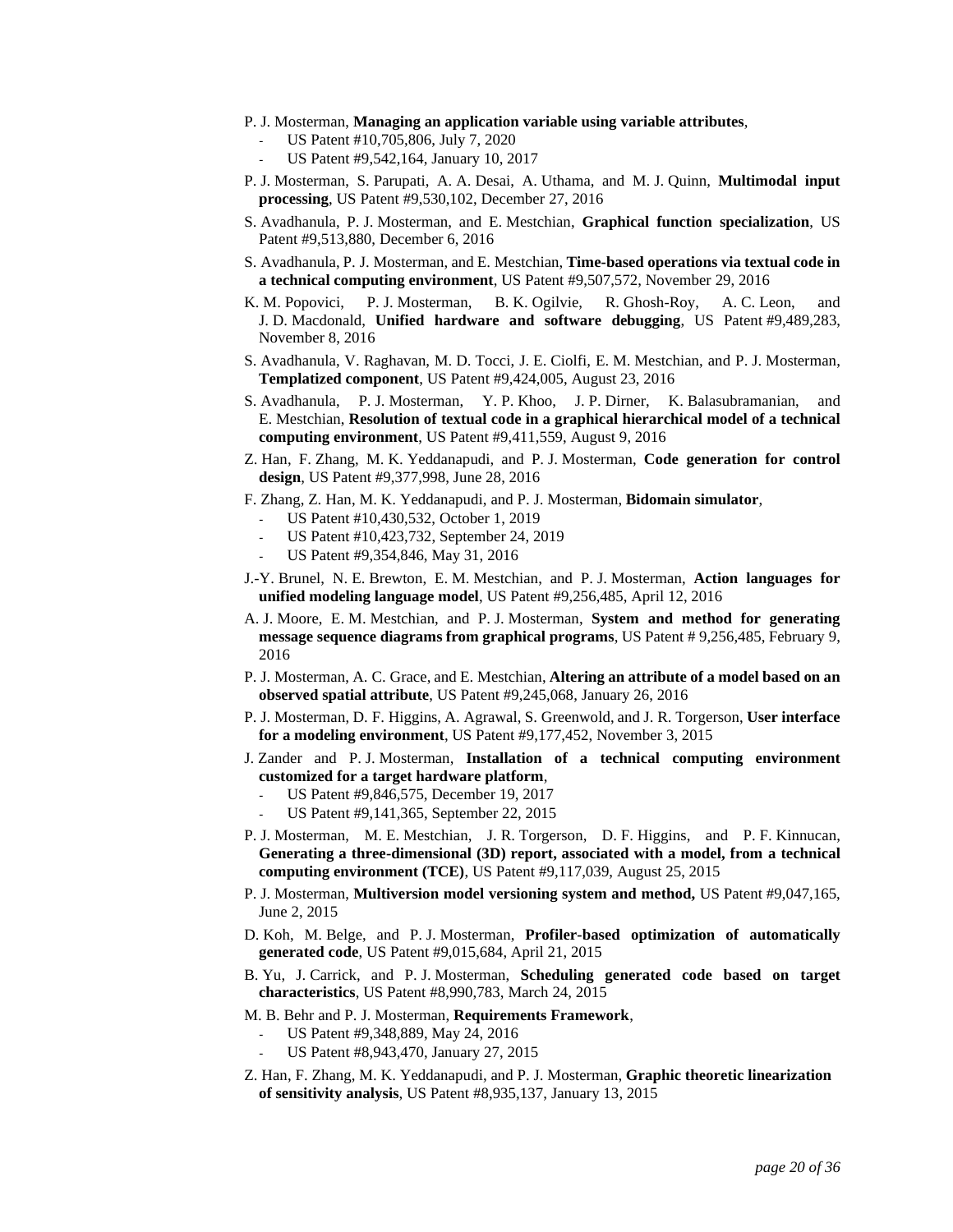- F. Zhang, Z. Han, M. Yeddanapudi, and P. J. Mosterman, **Visualization of data dependency in graphical models**,
	- US Patent #9,207,912, December 8, 2015
		- US Patent #8,914,262, December 16, 2014
- M. H. McLernon, A. Rodriguez, and P. J. Mosterman, **Propagation of characteristics in a graphical model environment**, US Patent #8,875,039, October 28, 2014
- Z. Han, M. Yeddanapudi, P. J. Mosterman, X. Lin, and R. P. Sunkari, **System and method for simulating branching behavior**, US Patent #8,805,664, August 12, 2014
- A. C. Bartlett and P. J. Mosterman, **Properties, instrumentation and automatic scaling for signals in a modeling environment**, US Patent #8,805,651, August 12, 2014
- J. Conti, M. P. Bushe, R. Lurie, J. F. Hicklin, and P. J. Mosterman, **Annotations for dynamic dispatch of threads from scripting language code**, US Patent #8,769,491, July 1, 2014
- G. Venkataramani, K. Kintali, and P. J. Mosterman, **Hardware definition language generation for data serialization from executable graphical models**,
	- US Patent #8,863,069, October 14, 2014
	- US Patent #8,745,557, June 3, 2014
- M. Shakeri, M. D. Tocci, John Ciolfi, and P. J. Mosterman, **Graphical interface for managing and monitoring the status of a graphical model**, US Patent #8,745,537, June 3, 2014
- A. Pillarisetti, P. Szpak, J. Kim, X. Lin, and P. J. Mosterman, **Optimization identification**,
	- US Patent #9,934,004, April 3, 2018
	- US Patent #8,689,194, April 1, 2014
- R. Shenoy, P. J. Mosterman, B. G. Teverovsky, J. Fluet, and C. Dowley, **Testing and error reporting for on-demand software based marketing and sales**, US Patent #8,688,491, April 1, 2014
- T. Gaudette and P. J. Mosterman, **Computer aided design environment with electrical and electronic features**,
	- US Patent #8,744,829, June 3, 2014
	- US Patent #8,630,829, January 14, 2014
- B. Hinkle, P. J. Mosterman, M. A. Branch Freeman, and R. E. Lurie, **System and method for dynamic symbolic math engine selection**,
	- US Patent #8,832,668, September 9, 2014
	- US Patent #8,458,675, June 4, 2013
- A. Pillarisetti, P. Szpak, J. Kim, X. Lin, and P. J. Mosterman, **Auto-generated code validation**, US Patent #8,448,130, May 21, 2013
- J. R. Torgerson, X. Lin, and P. J. Mosterman, **Editing suggestions in different formalisms,** US Patent # 8,370,156, February 5, 2013
- A. Grace and P. J. Mosterman, **System and method for building graphical instrument panels**,
	- US Patent #9,626,162, April 18, 2017
	- US Patent #8,365,086, January 29, 2013
- N. E. Brewton and P. J. Mosterman, **System and method for performing structural templatization**
	- US Patent #8,312,421, November 13, 2012
	- US Patent #8,312,420, November 13, 2012
- M. Englehart and P. J. Mosterman, **Proving latency associated with references to a data store**, US Patent #9,710,750, July 18, 2017
	- US Patent #8,762,311, June 24, 2014
	- US Patent #8,280,832, October 2, 2012
- V. Raghavan and P. J. Mosterman, **Non-blocking local events in a state-diagramming environment**, US Patent # 8,200,807, June 12, 2012
- D. Koh, M. Belge, and P. J. Mosterman, **Profiler-based optimization of automatically generated code**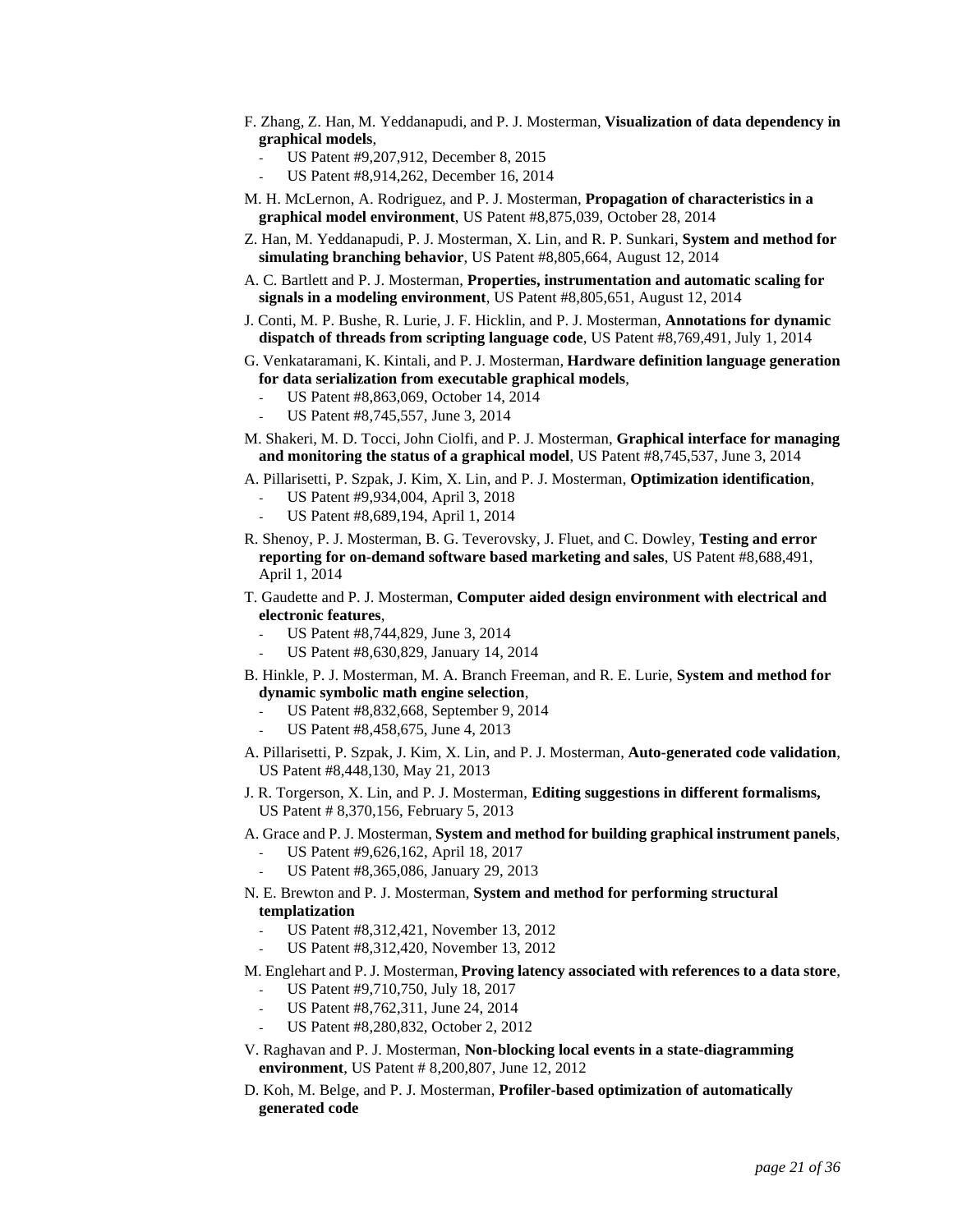- US Patent #8,418,158, April 9, 2013
- US Patent #8,156,481, April 10, 2012
- M. D. Tocci, J. Ciolfi, and P. J. Mosterman, **Sharing of instructions across model boundaries**
	- US Patent # 8,612,490, December 17, 2013
	- US Patent #8,156,147, April 10, 2012
- V. Raghavan, P. J. Mosterman, and Y. Ren, **Calling an entity of a graphical model with a non-graphical entity and calling a non-graphical entity of a graphical model with a graphical entity**,
	- US Patent #8,234,630, July 31, 2012
	- US Patent #8,141,060, March 20, 2012
- D. Yang, R. O. Aberg, and P. J. Mosterman, **Generation of intermediate representations based on user specified elements in a graphical model that enable simulation, propagation and code generation**, US Patent #8,046,202, October 25, 2011
- C. Wey, J. Ciolfi, L. Conte, E. Pressman, P. J. Mosterman, J. R. Torgerson, and M. Yeddanapudi, **Graphical user interface for viewing or editing an executable block diagram model**,
	- US Patent #9,092,162, July 28, 2015
	- US Patent #8,855,983, October 7, 2014
	- US Patent #8,019,579, September 13, 2011
- P. J. Mosterman, F. A. Abi-Zeid, H. T. Simsek, C. G. Wey, M. Shakeri, and J. R. Torgerson, **Collaborative modeling environment**,
	- US Patent #9,323,851, April 26, 2016
	- US Patent #8,745,026, June 3, 2014
	- US Patent #8,676,768, March 18, 2014
	- US Patent #8,671,110, March 11, 2014
	- US Patent #8,600,954, December 3, 2013
	- US Patent #8,359,304, January 22, 2013
	- US Patent #8,005,812, August 23, 2011
- R. Shenoy, P. J. Mosterman, B. G. Teverovsky, J. Fluet, and C. Dowley, **System and method for providing sales leads based on-demand software trial usage**, US Patent #7,996,255, August 9, 2011
- P. J. Mosterman and R. O. Aberg, **System and method for graphical model processing**, US Patent #7,979,243, July 12, 2011
- P. F. Kinnucan, Jr.; P. J. Mosterman; and M. E. Mestchian; **User-defined hierarchies of user-defined classes of graphical objects in a graphical modeling environment**,
	- US Patent #9,038,016, May 19, 2015
	- US Patent #8,166,452, April 24, 2012
	- US Patent #7,934,194, April 26, 2011
- B. K. Ogilvie and P. J. Mosterman, **Hardware definition language generation for frame-based processing**
	- US Patent #8,533,642, September 10, 2013
	- US Patent #8,347,245, January 1, 2013
	- US Patent #7,882,462, February 1, 2011
- J. E. Ciolfi and P. J. Mosterman, *System and method for block diagram simulation context restoration*
	- US Patent #8,126,691, February 28, 2012
	- US Patent #7,801,715, September 21, 2010
- R. Monteiro, M. Shakeri, M. D. Tocci, R. O. Aberg, and P. J. Mosterman, *Version Control in Modeling Environments*
	- US Patent #8,887,126, November 11, 2014
	- US Patent #8,341,594, December 25, 2012
	- US Patent #7,739,655, June 15, 2010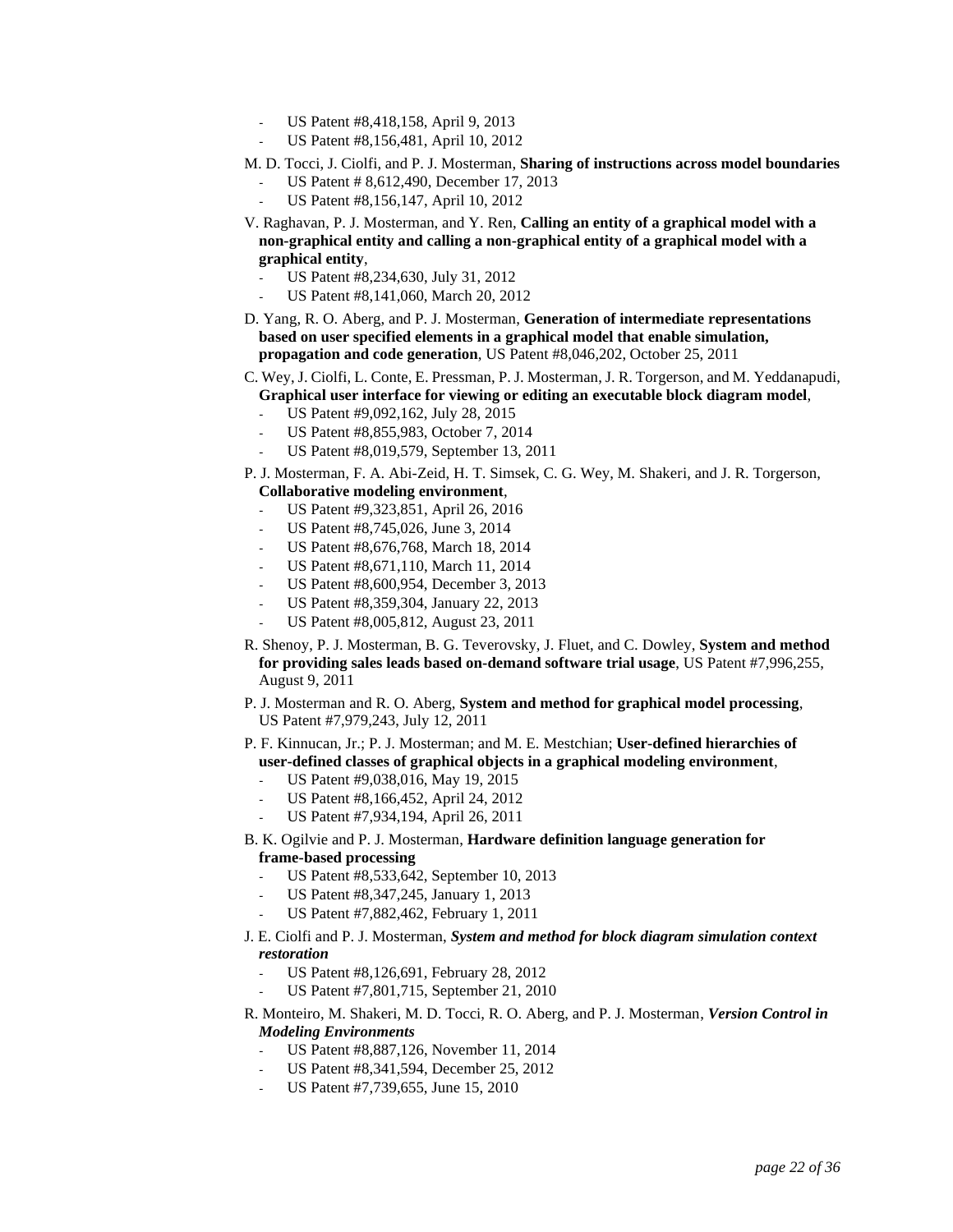| M. I. Clune, A. Grace, M. Yeddanapudi, R. Mani, P. J. Mosterman, and A. Suri, <i>Modeling</i> |  |
|-----------------------------------------------------------------------------------------------|--|
| <b>Feedback Loops Using a Discrete Event Execution Modeling Environment, US Patent</b>        |  |
| #7,640,154, December 29, 2009                                                                 |  |

- J. R. Torgerson, R. Shimizu, and P. J. Mosterman, *Dynamic Generation of Formatted User Interfaces in Software Environments*
	- US Patent #8,806,429, August 12, 2014
	- US Patent #8,209,663, June 26, 2012
	- US Patent #7,523,440, April 21, 2009

M. Shakeri and P. J. Mosterman, *Distributed Model Compilation*,

- US Patent #9,195,445, November 24, 2015
- US Patent #7,509,244, March 24, 2009
- P. J. Mosterman, M. Yunt, M. Yeddanapudi, and J. R. Torgerson, *Multi-Domain Unified Debugger*
	- US Patent #8,739,129, May 27, 2014
	- US Patent #7,496,895, February 24, 2009
- M. D. Tocci, R. Monteiro, M. Shakeri, and P. J. Mosterman, *Partitioning a Model in Modeling Environments*
	- US Patent #8,150,673, April 3, 2012
	- US Patent #7,865,350, January 4, 2011
	- US Patent #7,487,080, February 3, 2009
- M. I. Clune, A. Grace, M. Yeddanapudi, R. Mani, P. J. Mosterman, and A. Suri, *Modeling Delay Using a Discrete Event Execution Modeling Environment*, US Patent #7,487,077, February 3, 2009
- A. Warlock and P. J. Mosterman, *Transparent Subsystem Links*, US Patent #7,412,367, August 12, 2008
- P. J. Mosterman, *Hierarchical References or Links in Modeling Environments*
	- US Patent # 7,769,570, August 3, 2010
	- US Patent #7,337,102, February 26, 2008
- P. J. Mosterman, E. J. Manders, and G. Biswas, *Qualitative Diagnosis System and Method*, US Patent #7,181,234, February 20, 2007
- J. E. Ciolfi and P. J. Mosterman, *Automated Approach to Resolving Artificial Algebraic Loops*
	- US Patent #7,599,823, October 5, 2009
	- US Patent #7,167,817, January 23, 2007
- P. J. Mosterman, *Method for Numerical Simulation of Physical Systems Relying on Differential Equations With Algebraic Constraints on State Variables*, European Patent #1 143 347, August 3, 2005

**PUBLISHED** The MathWorks, *Real-Time Workshop®*, The MathWorks, Inc., Three Apple Hill Drive, **SOFTWARE** Natick, MA, 01760

- The MathWorks, *Simulink®*, The MathWorks, Inc., Three Apple Hill Drive, Natick, MA, 01760
- P. J. Mosterman, *Instrument Emulation Software*, Hewlett-Packard Reference Kit, Hewlett-Packard
- P. J. Mosterman, J. O. Campbell, A. J. Brodersen, and J. R. Bourne, *The Electronics Laboratory Simulator*, Falcon Software, Inc., One Hollis Street, Wellesley, MA, 02181
- A. Smith, L. A. Vlieger, and P. J. Mosterman, *Hewlett-Packard Instrument Emulator*, Hewlett-Packard Co., P.O. Box 301, Loveland, CO, 80537

### **BOOKS** J. Zander and P. J. Mosterman (editors), *Computation for Humanity: Information Technology to Advance Society*, CRC Press, ISBN 9781439883273, 2013

K. Popovici and P. J. Mosterman (editors), *Real-time Simulation Technologies: Principles, Methodologies, and Applications*, CRC Press, ISBN 9781439846650, 2012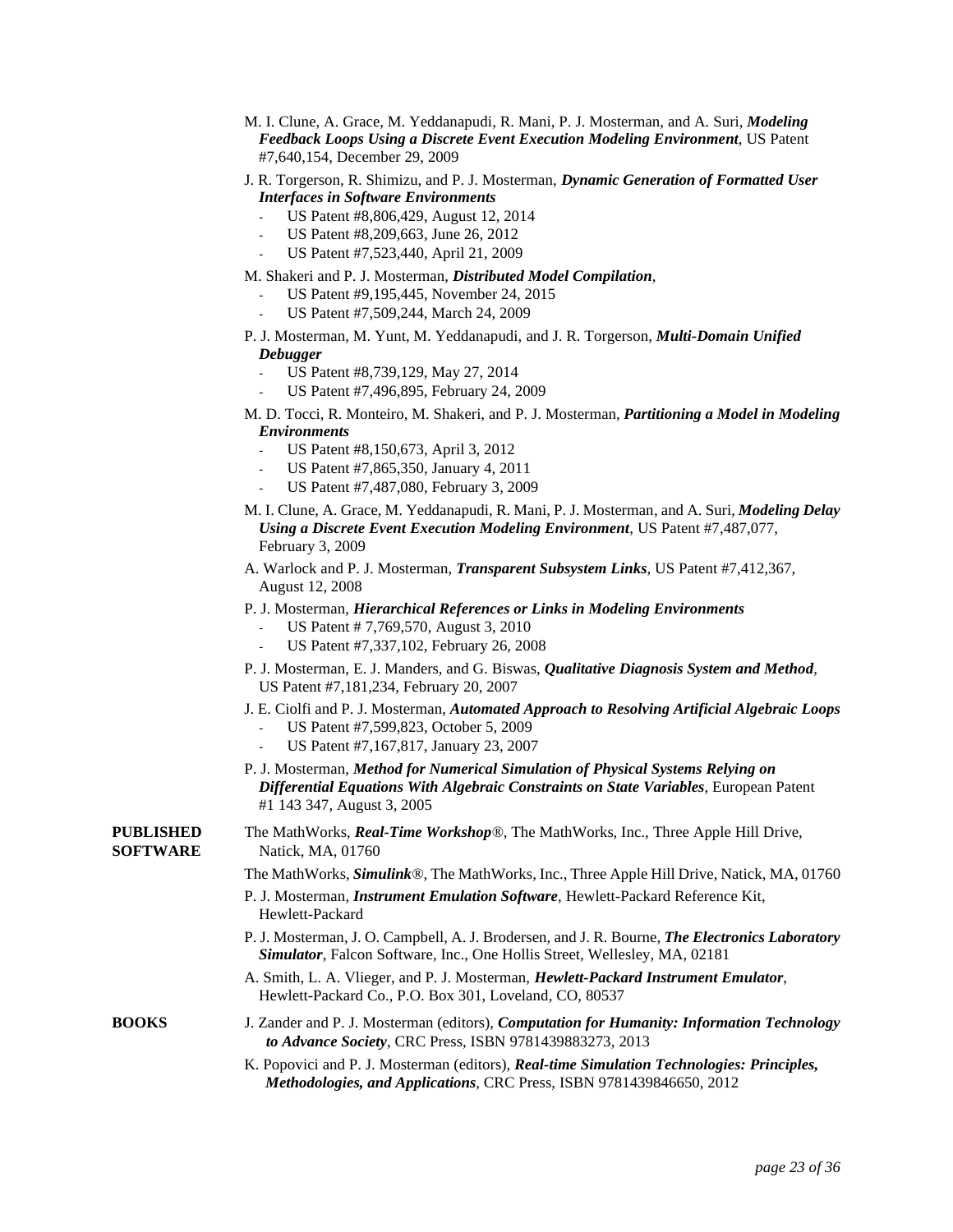- J. Zander, I. Schieferdecker, and P. J. Mosterman (editors), *Model-Based Testing for Embedded Systems*, CRC Press, ISBN 9781439818459, 2011
- G. A. Wainer and P. J. Mosterman (editors), *Discrete-Event Modeling and Simulation: Theory and Applications*, CRC Press*,* ISBN 9781420072334, 2010
- G. Nicolescu and P. J. Mosterman (editors), *Model-Based Design for Heterogeneous Systems,*  CRC Press*,* ISBN 9781420067842, November, 2009
- **BOOK** P. J. Mosterman, A. Rajhans, A. Mavrommati, and R. G. Valenti, "**Simulation of Hybrid CHAPTERS Dynamic Systems**," in *Encyclopedia of Systems and Control*, J. Baillieul and T. Samad (editors), pp. 1-20, Springer, London, May, 2020
	- P. J. Mosterman, **Foreword**, in *Foundations of Multi-Paradigm Modelling for Cyber-Physical Systems*, P. Carreira, V. Amaral, and H. Vangheluwe (editors), pp. vii-viii, Springer, London, 2020
	- S. Castro, P. J. Mosterman, A. H. Rajhans, and R. G. Valenti, **"Challenges in the Operation and Design of Intelligent Cyber-Physical Systems,"** in *Complexity Challenges in Cyber Physical Systems: Using Modeling and Simulation (M&S) to Support Intelligence, Adaptation and Autonomy*, S. Mittal and A. Tolk (editors), pp 27-51, Wiley, Hoboken, New Jersey, December, 2019
	- C. Carothers, A. Ferscha, R. Fujimoto, D. Jefferson, M. Loper, M. Marathe, P. J. Mosterman, S. J. E. Taylor, and H. Vakilzadian, *"***Computational Challenges in Modeling and Simulation**," in *Research Challenges in Modeling & Simulation for Engineering Complex Systems,* R. Fujimoto, C. Bock, W. Chen, E. Page, J. H. Panchal (editors), pp 45-74, Springer, Cham, Switzerland, August, 2017
	- B. H. C. Cheng, T. Degueule, C. Atkinson, S. Clarke, U. Frank, P. J. Mosterman, and J. Sztipanovits, **"Motivating Use Cases for the Globalization of DSLs,"** in *Globalizing Domain-Specific Languages*, B. Combemale, B. H. C. Cheng, R. B. France, J. M. Jézéquel, and B. Rumpe (editors), *Lecture Notes in Computer Science*, Vol. 9400, pp. 21-42, 2015
	- B. Potter, P. Mosterman, and T. Erkkinen, **"Mathworks Approach to MBD,"** in *Digital Avionics Handbook, Third Edition*, C. R. Spitzer, U. Ferrell, and T. Ferrell (editors), Chapter 40, pp. 40-1/40-9, CRC Press, Boca Raton, FL, 2014
	- A. Bennaceur, R. B. France, G Tamburrelli, T. Vogel, P. J. Mosterman, W. Cazzola, F. M. Costa, A. Pierantonio, M. Tichy, M. Akşit, P. Emmanuelson, H. Gang, N. Georgantas, and D. Redlich, **"Mechanisms for Leveraging Models at Runtime in Self-adaptive Software,"** in *Models@run.time*, N. Bencomo, R. B. France, B. H. Cheng, and U. Aßmann (editors), Lecture Notes in Computer Science (LNCS), vol. 8378, pp. 19-46, Springer, 2014
	- J. Zander and P. J. Mosterman, **"Computation Taxonomy: Capabilities and Challenges,"** in *Computation for Humanity: Information Technology to Advance Society*, J. Zander and P. J. Mosterman (editors), Chapter 2, CRC Press, Boca Raton, FL, 2013
	- M. Conrad and P. J. Mosterman, **"Model-Based Design Using Simulink—Modeling, Code Generation, Verification, and Validation,"** in *Formal Methods: Industrial Use from Model to the Code*, Jean-Louis Boulanger (editor), Chapter 4, pp 159-178, Wiley, 2012
	- J. Zander, I. Schieferdecker, and P. J. Mosterman, **"A Taxonomy of Model-based Testing for Embedded Systems from Multiple Industry Domains,"** in *Model-Based Testing for Embedded Systems*,J. Zander, I. Schieferdecker, and P. J. Mosterman (editors), Chapter 1, pp 3-22, CRC Press, Boca Raton, FL, 2011
	- P. J. Mosterman, **"Hybrid Dynamic Systems: Modeling and Execution,"** in *Handbook of Dynamic System Modeling*, P. A. Fishwick (editor), Chapter 15, CRC Press, Boca Raton, FL, 2007
	- R. Shenoy, B. McKay, and P. J. Mosterman, **"On Simulation of Simulink Models for Model-Based Design,"** in *Handbook of Dynamic System Modeling*, P. A. Fishwick (editor), Chapter 37, CRC Press, Boca Raton, FL, 2007.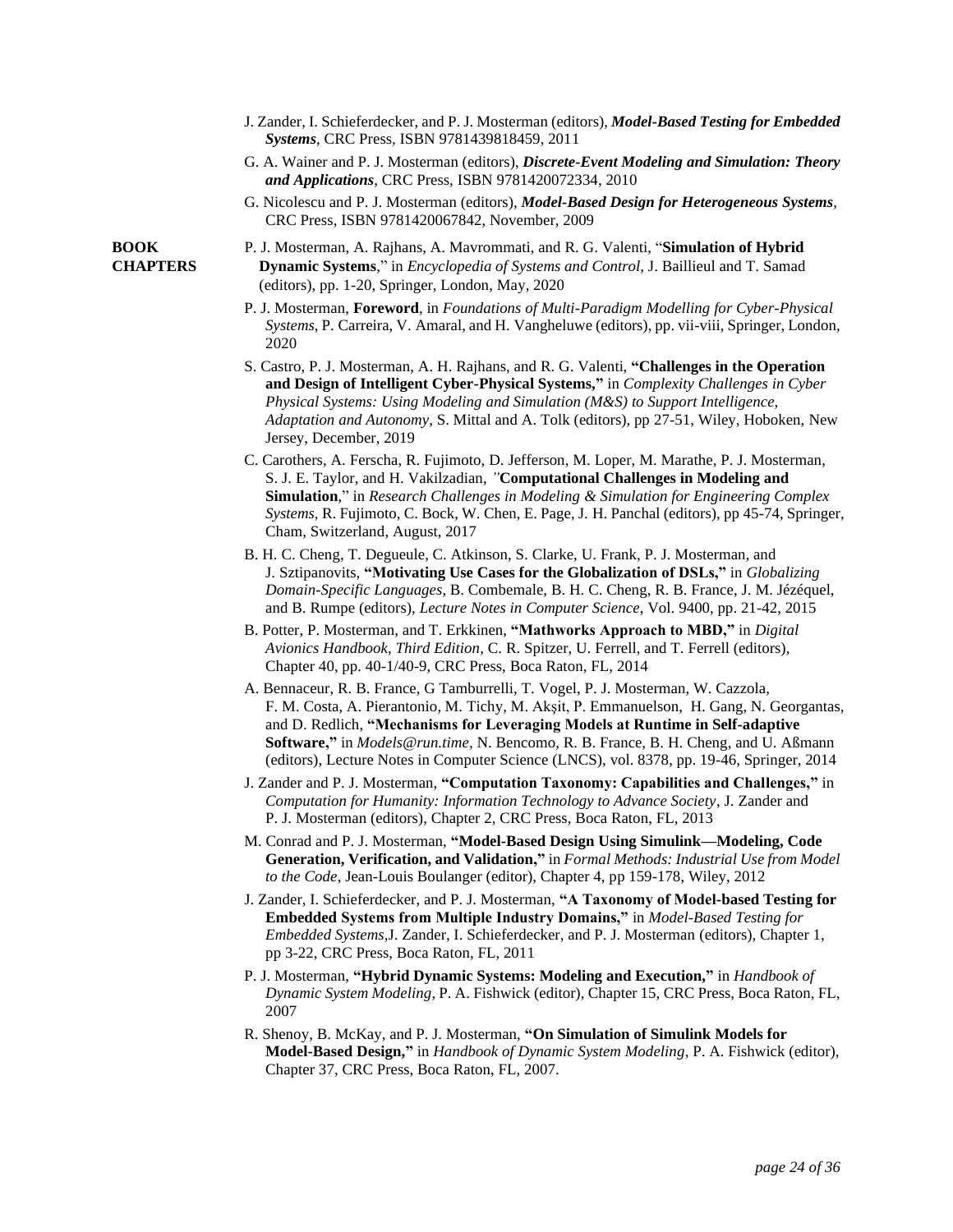- P. J. Mosterman, S. Prabhu, A. Dowd, J. Glass, T. Erkkinen, J. Kluza, and R. Shenoy, **"Embedded Real-Time Control via MATLAB, Simulink, and xPC Target,"** Chapter 3.4 in *Handbook on Networked and Embedded Systems*, D. Hristu-Varsakelis and W. S. Levine (editors), Birkhäuser, Basel, Switzerland, 2005
- M. A. Pereira Remelhe, S. Engell, M. Otter, A. Deparade, and P. J. Mosterman, **"An Environment for the Integrated Modelling of Systems with Complex Continuous and Discrete Dynamics,"** in *Modelling, Analysis, and Design of Hybrid Systems*, S. Engell, G. Frehse, and E. Schnieder (editors), pp 83-105, Lecture Notes in Control and Information Sciences, vol. 279, Springer-Verlag, Berlin, 2002
- P. J. Mosterman, M. A. Pereira Remelhe, S. Engell, and M. Otter, **"Simulation for Analysis of Aircraft Elevator Feedback and Redundancy Control,"** in *Modelling, Analysis, and Design of Hybrid Systems*, S. Engell, G. Frehse, and E. Schnieder (editors), pp 369-390, Lecture Notes in Control and Information Sciences, vol. 279, Springer-Verlag, Berlin, 2002
- P. J. Mosterman, **"Diagnosis of Physical Systems With Hybrid Models Using Parametrized Causality,"** in *Hybrid Systems: Computation and Control '01*, M. D. Di Benedetto and A. Sangiovanni-Vincentelli (editors), pp. 447-458, Lecture Notes in Computer Science, vol. 2034, Springer-Verlag, Berlin, 2001
- P. J. Mosterman and G. Biswas, **"Towards Procedures for Systematically Deriving Hybrid Models of Complex Systems,"** in *Hybrid Systems: Computation and Control '00*, N. Lynch and B. H. Krogh (editors), pp. 324-337, Lecture Notes in Computer Science, vol. 1790, Springer-Verlag, Berlin, 2000
- P. J. Mosterman and G. Biswas, **"Building Hybrid Observers for Complex Dynamic Systems using Model Abstractions,"** in *Hybrid Systems: Computation and Control '99*, F. W. Vaandrager and J. H. van Schuppen (editors), pp. 178-192, Lecture Notes in Computer Science vol. 1569, Springer-Verlag, Berlin, 1999
- P. J. Mosterman, **"An Overview of Hybrid Simulation Phenomena and Their Support by Simulation Packages,"** in *Hybrid Systems: Computation and Control '99*, F. W. Vaandrager and J. H. van Schuppen (editors), pp. 165-177, Lecture Notes in Computer Science, vol. 1569, Springer-Verlag, Berlin, 1999
- P. J. Mosterman, F. Zhao and G. Biswas, **"Sliding Mode Model Semantics and Simulation for Hybrid Systems,"** in *Hybrid Systems V*, P. Antsaklis, W. Kohn, M. Lemmon, A. Nerode, and S. Sastry (editors), pp. 218-237, Lecture Notes in Computer Science, vol. 1567, Springer-Verlag, Berlin, 1999
- **GOVERNMENT** J. Sztipanovits, S. Ying, I. Cohen, D. Corman, J. Davis, H. Khurana, P. J. Mosterman, **REPORT** V. Prasad, and L. Stormo, *Strategic R&D Opportunities for 21st Century Cyber-Physical Systems***,** report of the *NIST Steering Committee for Foundations in Innovation for Cyber-Physical Systems*, January, 2013
- **MAGAZINE** Z. Jiang, H. Abbas, P. J. Mosterman, and R. Mangharam, **"Automated closed-loop model ARTICLES checking of implantable pacemakers using abstraction trees,"** *ACM SIGBED Review*, pp. 15-23, Vol. 14, Issue 2, March, 2017.
	- Y. Wan, S. Fu, J. Zander, and P. J. Mosterman, **"Transforming On-Demand Emergency Communications with Drones—The needs, analyses and solutions,"** in *Homeland Security Today Magazine*, vol. 11, no. 9, pp. 32-35, 2015.
	- P. J. Mosterman, D. Escobar Sanabria, E. Bilgin, K. Zhang, and J. Zander, **"A Heterogeneous Fleet of Vehicles for Automated Humanitarian Missions,"** in *Computing in Science & Engineering*, vol. 12, issue 3, pp. 90-95, 2014
	- P. J. Mosterman, **"Opportunities for Success,"** in *Vanderbilt University School of Engineering Research Report 2008*, 2008
	- J. R. Ghidella and P. J. Mosterman, **"Applying Model-Based Design to a Fault Detection, Isolation, and Recovery System,"** in *Military Embedded Systems*, Summer, 2006
		- *page 25 of 36*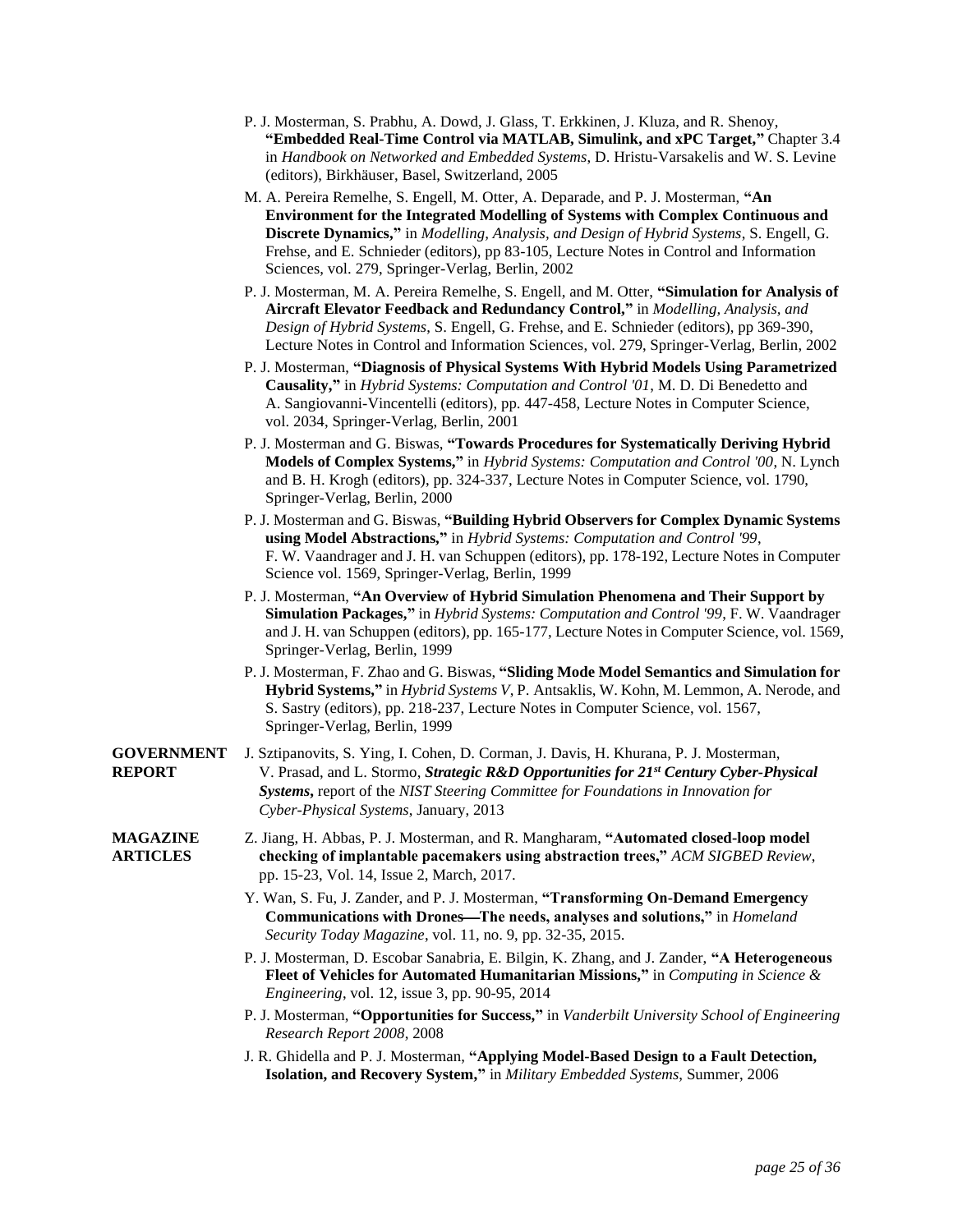#### **JOURNAL** F. Allgöwer, J. B. de Sousa, J. Kapinski, P. Mosterman, J. Oehlerking, P. Panciatici,

- **PUBLICATIONS** M. Prandini, A. Rajhans, P. Tabuada, and P. Wenzelburger, **"Position paper on the challenges posed by modern applications to cyber-physical systems theory,"** in *Nonlinear Analysis: Hybrid Systems*, vol. 34, pp. 147-165, 2019
	- Y. Zhang, C. G. Cassandras, W. Li, and P. J. Mosterman, **"A discrete-event and hybrid traffic simulation model based on SimEvents for intelligent transportation system analysis in Mcity,"** in *Discrete Event Dynamic Systems*, vol. 29, issue 3, pp. 265-295, 2019
	- P. J. Mosterman and J. Zander, **"Industry 4.0 as A Cyber-Physical System Study,"** in *Software & Systems Modeling*, vol. 15, nr. 1, pp. 17-29, 2016
	- P. J. Mosterman and J. Zander, **"Cyber-physical systems challenges: a needs analysis for collaborating embedded software systems,"** in *Software & Systems Modeling*, vol. 15, nr. 1, pp. 5-16, 2016
	- J. Zander, P. J. Mosterman, T. Padir, Y. Wan, and S. Fu, **"Cyber-physical Systems can Make Emergency Response Smart,"** in *Procedia Engineering*, vol. 107, pp. 312-318, 2015
	- S. J. E. Taylor, A. Khan, K. L. Morse, A. Tolk, L. Yilmaz, J. Zander, and P. J. Mosterman, **"Grand Challenges for Modeling and Simulation: Simulation Everywhere—From Cyberinfrastructure to Clouds to Citizens,"** in *SIMULATION: Transactions of The Society for Modeling and Simulation International*, vol. 91, nr. 7, pp. 648-665, 2015
	- P. J. Mosterman, D. Escobar Sanabria, E. Bilgin, K. Zhang, and J. Zander, **"Automating Humanitarian Missions with a Heterogeneous Fleet of Vehicles,"** in *Annual Reviews in Control*, vol. 38, issue 2, pp. 259-270, 2014
	- P. J. Mosterman, J. Zander, G. Hamon, and B. Denckla, **"A Computational Model of Time for Stiff Hybrid Systems Applied to Control Synthesis,"** *Control Engineering Practice*, vol. 20, nr. 1, pp. 2-13, 2012
	- J. de Lara, T. Levendovsky, and P. J. Mosterman, **"Guest Editorial: Special Issue on Multi-paradigm Modeling,"** in *SIMULATION: Transactions of The Society for Modeling and Simulation International*, vol. 85, nr. 11/12, pp. 685-687, 2009
	- P. J. L. Cuijpers, J. F. Broenink, and P. J. Mosterman, **"Constitutive Hybrid Processes: A Process-Algebraic Semantics for Hybrid Bond Graphs,"** in *SIMULATION: Transactions of The Society for Modeling and Simulation International*, vol. 84, nr. 7, pp. 339-358, 2008
	- P. J. Mosterman, **"On the Normal Component of Centralized Frictionless Collision Sequences,"** ASME *Journal of Applied Mechanics*, vol. 74, nr. 5, pp. 908-915, September, 2007
	- P. J. Mosterman and H. Vangheluwe, **"Computer Automated Multi-Paradigm Modeling: An Introduction,"** in *SIMULATION: Transactions of The Society for Modeling and Simulation International*, vol. 80, nr. 9, pp. 433-450, September, 2004
	- J. O. Campbell, J. R. Bourne, P. J. Mosterman, M. Nahvi, R. Rassai, A. J. Brodersen, and M. Dawant, **"Cost-Effective Distributed Learning With Electronic Labs,"** in *Journal of Asynchronous Learning Networks*, vol. 8, nr. 3, pp. 5-10, June, 2004
	- S. Engell and P. J. Mosterman, **"Guest Editorial: Special Issue on Computer Automated Multiparadigm Modeling,"** *IEEE Transactions on Control System Technology*, vol. 12, nr. 2, pp. 221-222, 2004
	- P. J. Mosterman, J. Sztipanovits, and S. Engell, **"Computer Automated Multiparadigm Modeling in Control Systems Technology,"** in *IEEE Transactions on Control System Technology* special issue on Computer Automated Multiparadigm Modeling, vol. 12, nr. 2, pp. 223-234, 2004
	- P. J. Mosterman and H. Vangheluwe, **"Guest Editorial: Special Issue on Computer Automated Multi-Paradigm Modeling,"** *ACM Transactions on Modeling and Computer Simulation*, vol. 12, nr. 4, pp. 249-255, 2002
	- P. J. Mosterman and G. Biswas, **"A Hybrid Modeling and Simulation Methodology for Dynamic Physical Systems,"** in *SIMULATION: Transactions of The Society for Modeling and Simulation International*, pp. 5-17, vol. 78, nr. 1, January, 2002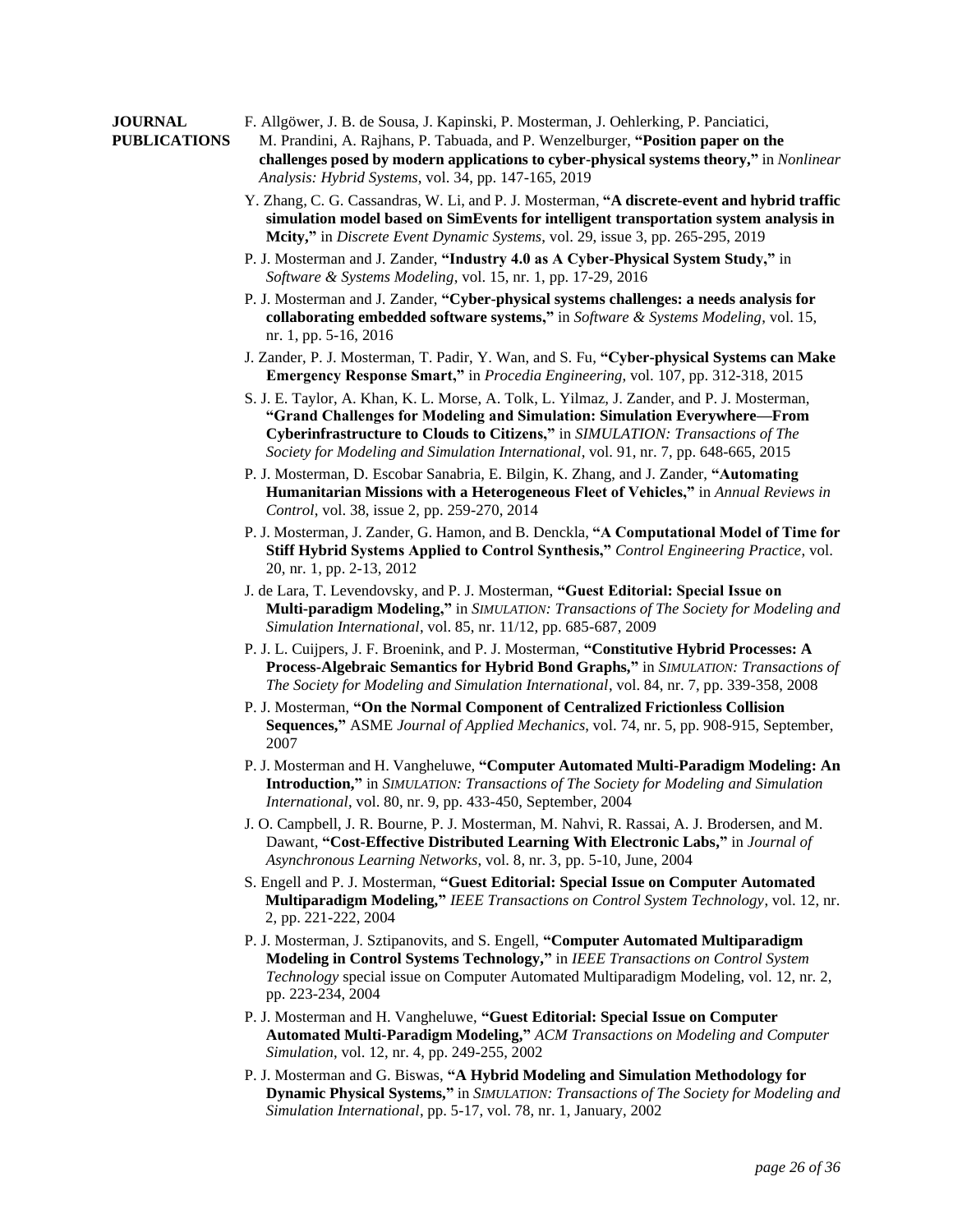- J. O. Campbell, J. Bourne, P. J. Mosterman and A. Brodersen, **"The Effectiveness of Learning Simulations for Electronics Laboratories,"** *Journal of Engineering Education*, vol. 91, nr. 1, pp. 81-87, January, 2002
- P. J. Mosterman, **"HYBRSIM - A Modeling and Simulation Environment for Hybrid Bond Graphs,"** in *Journal of Systems and Control Engineering*, vol. 216, Part I, pp. 35-46, 2002
- M. Otter, M. A. Pereira Remelhe, S. Engell, and P. J. Mosterman **"Hybrid Models of Physical Systems and Discrete Controllers,"** in *at - Automatisierungstechnik*, vol. 48, nr. 9, September, pp. 426-437, 2000
- E. J. Manders, G. Biswas, P. J. Mosterman, L. A. Barford, and R. J. Barnett, **"Signal Interpretation for Monitoring and Diagnosis, A Cooling System Testbed,"** *IEEE Transactions on Instrumentation and Measurement*, vol. 49, nr. 3, pp. 503-508, June, 2000
- P. J. Mosterman and G. Biswas, **"A Comprehensive Methodology for Building Hybrid Models of Physical Systems,"** *Artificial Intelligence*, 121, pp. 171-209, 2000
- D. Moormann, P. J. Mosterman and G. Looye, **"Object-Oriented Computational Model Building of Aircraft Flight Dynamics and Systems,"** *Aerospace Science and Technology*, nr. 3, pp. 115-126, 1999
- P. J. Mosterman and G. Biswas, **"Diagnosis of Continuous Valued Systems in Transient Operating Regions,"** *IEEE Transactions on Systems, Man, and Cybernetics*, vol. 29, nr. 6, pp. 554-565, November, 1999
- P. J. Mosterman, G. Biswas and J. Sztipanovits, **"A Hybrid Modeling and Verification Paradigm for Embedded Control Systems,"** in *Control Engineering Practice*, nr. 6, pp. 511-521, 1998
- P. J. Mosterman and G. Biswas, **"A Theory of Discontinuities in Physical System Models,"** *Journal of the Franklin Institute*, vol. 335B, nr. 3, pp. 401-439, January, 1998
- P. J. Mosterman, J. O. Campbell, A. J. Brodersen and J. R. Bourne, **"Design and Implementation of an Electronics Laboratory Simulator,"** *IEEE Transactions on Education*, vol. 39, nr. 3, pp. 309-313, August 1996
- P. J. Mosterman, M. A. M. Dorlandt, J. O. Campbell, C. Burow, R. Bouw, A. J. Brodersen and J. R. Bourne, **"Virtual Engineering Laboratories: Design and Experiments,"** *Journal of Engineering Education*, pp. 279-285, July 1994
- **CONFERENCE** Z. Tu, A. Dimas, M. N. Kurt, A. Mavrommati, P. J. Mosterman, A. Rajhans, R. G. Valenti, "**A PAPERS Simulator for trading traffic privileges by selfish driving cars**", in *Proceedings of the Spring Simulation Conference* (SpringSim'20), virtual conference, May 18-21, 2020
	- A. Tolk, F. Barros, A. D'Ambrogio, A. Rajhans, P. J. Mosterman, S. S. Shetty, M. K. Traoré, H. Vangheluwe, and L. Yilmaz, "Hybrid simulation for cyber physical systems---a panel on where are we going regarding complexity, intelligence, and adaptability of CPS using simulation," in Proceedings of the Symposium on Modeling and Simulation of Complexity in Intelligent, Adaptive and Autonomous Systems (SpringSim-MSCIAAS 2018), Baltimore, MD, April 15-18, 2018.
	- A. Rajhans, S. Avadhanula, A. Chutinan, P. J. Mosterman, and F. Zhang, "**Graphical Hybrid Automata with Simulink and Stateflow**," in *Proceedings of 21st International Conference on Hybrid Systems: Computation and Control* (HSCC'18), pp. 247-252, Porto, Portugal, April 11-13, 2018.
	- A. Rajhans, S. Avadhanula, A. Chutinan, P. J. Mosterman, and F. Zhang, "**Graphical Hybrid Automata with Simulink and Stateflow**," in *Proceedings of 21st International Conference on Hybrid Systems: Computation and Control* (HSCC'18), pp. 267-268, Porto, Portugal, April 11-13, 2018.
	- Y. Zhang, C. Cassandras, W. Li, and P. J. Mosterman, "**A SimEvents Model for Hybrid Traffic Simulation**," in *Proceedings of Winter Simulation Conference* (WSC'17), pp. 1455-1466, Las Vegas, NV, December 3-6, 2017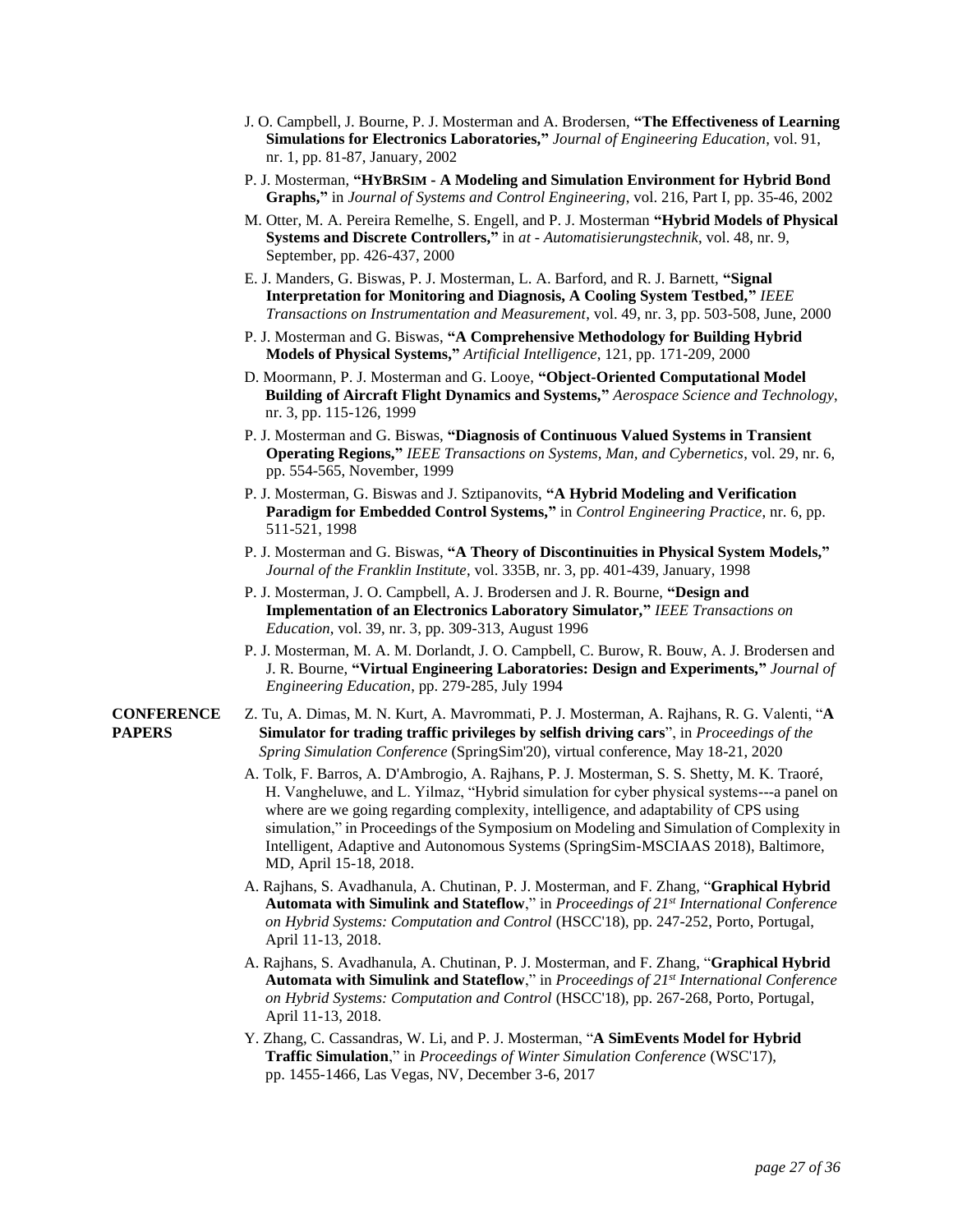- J. Denil, S. Klikovits, P. J. Mosterman, A. Vallecillo, and H. Vangheluwe, "**The Experiment Model and Validity Frame in M&S,**" in *Proceedings of the Symposium on the Theory of Modeling and Simulation* (TMS'17), pp. 1085-1096, Virginia Beach, VA, April 23-26, 2017
- W. Li, R. Mani, and P. J. Mosterman, "**Extensible Discrete-Event Simulation Framework**," in *Proceedings of the Winter Simulation Conference 2016*, Washington, D.C., December 11-14, 2016
- W. Li, R. Mani, P. J. Mosterman, and T. Hubscher-Younger, "**Simulating a Multicore Scheduler of Real-Time Control Systems in Simulink**," in *Proceedings of the Summer Simulation Multi-Conference 2016*, Montreal, Canada, July 24-27, 2016
- J. Zander, P. J. Mosterman, T. Padir, Y. Wan, and S. Fu, **"Cyber-Physical Systems Can Make Emergency Response Smart,"** in *Proceedings of Humanitarian Technology: Science, Systems and Global Impact 2015* (HumTech2015), Boston, MA, May 12-14, 2015
- F. Zhang, Z. Han, and P. J. Mosterman, "**Jacobian Pattern Synthesis and Application for Dynamic System Ensembles Using Boolean Linear Fraction Transformation,**" in *Proceedings of the Summer Simulation Multi-Conference* (SummerSim 2014), Monterey, CA, July 6-10, 2014
- P. J. Mosterman, G. Simko, J. Zander, and Z. Han, **"A Hyperdense Semantic Domain for Hybrid Dynamic Systems to Model Different Classes of Discontinuities,"** in *Proceedings of the 17th International Conference on Hybrid Systems: Computation and Control* (HSCC 2014), Berlin, Germany, April 15-17, 2014
- J. Zander and P. J. Mosterman, **"Semantics for an interdisciplinary computation (WIP),"** in *Proceedings of the Symposium on Theory of Modeling and Simulation* (TMS'14), pp. 5, Tampa, FL, April 13-16, 2014
- J. Denil, P. J. Mosterman, and H. Vangheluwe, **"Rule-Based Model Transformation For, and In Simulink,"** in *Proceedings of the Symposium on Theory of Modeling and Simulation* (TMS'14), pp. 314-321, Tampa, FL, April 13-16, 2014
- P. Fehér, T. Mészáros, L. Lengyel, and P. J. Mosterman, **"Data Type Propagation in Simulink Models with Graph Transformation,"** in *Proceedings of the 3rd Eastern European Regional Conference on the Engineering of Computer Based Systems* (ECBS-EERC 2013), pp. 369-375, Budapest, Hungary, August 29-30, 2013
- Z. Han, P. J. Mosterman, and F. Zhang, **"A Graph Algorithm for Linearizing Simulink Models,"** in *Proceedings of the Summer Simulation Multi-Conference* (SummerSim 2013), pp. 4:1-4:8, Toronto, Canada, July 7-10, 2013
- P. Fehér, T. Mészáros, L. Lengyel, and P. J. Mosterman, **"A Novel Algorithm for Flattening Virtual Subsystems in Simulink Models,"** in *Proceedings of the IEEE International Conference on System Science and Engineering* (ICSSE 2013), Budapest, Hungary, July 4-6, 2013
- Z. Han and P. J. Mosterman, **"Towards Sensitivity Analysis of Hybrid Systems Using Simulink,"** in *Proceedings of the 16th International Conference on Hybrid Systems: Computation and Control*, pp. 95-100, Philadelphia, PA, April 8-11, 2013
- J. Zander and P. J. Mosterman, **"Semantics for an Interdisciplinary Computation,"** in *Proceedings of the Symposium on Theory of Modeling and Simulation*, San Diego, CA, April 7-10, 2013
- Z. Han, P. J. Mosterman, J. Zander, and F. Zhang, **"Systematic Management of Simulation State for Multi-Branch Simulations in Simulink,"** in *Proceedings of the Symposium on Theory of Modeling and Simulation*, San Diego, CA, April 7-10, 2013
- J. Zander and P. J. Mosterman, **"Technical Engine for Democratization of Modeling Simulations, and Predictions,"** in *Proceedings of the Winter Simulation Conference*, Berlin, Germany, December 9-12, 2012
- T. Hubscher-Younger, P. J. Mosterman, S. DeLand, O. Orqueda, and D. Eastman, **"Integrating Discrete-Event and Time-Based Models With Optimization for Resource Allocation,"** in *Proceedings of the Winter Simulation Conference*, Berlin, Germany, December 9-12, 2012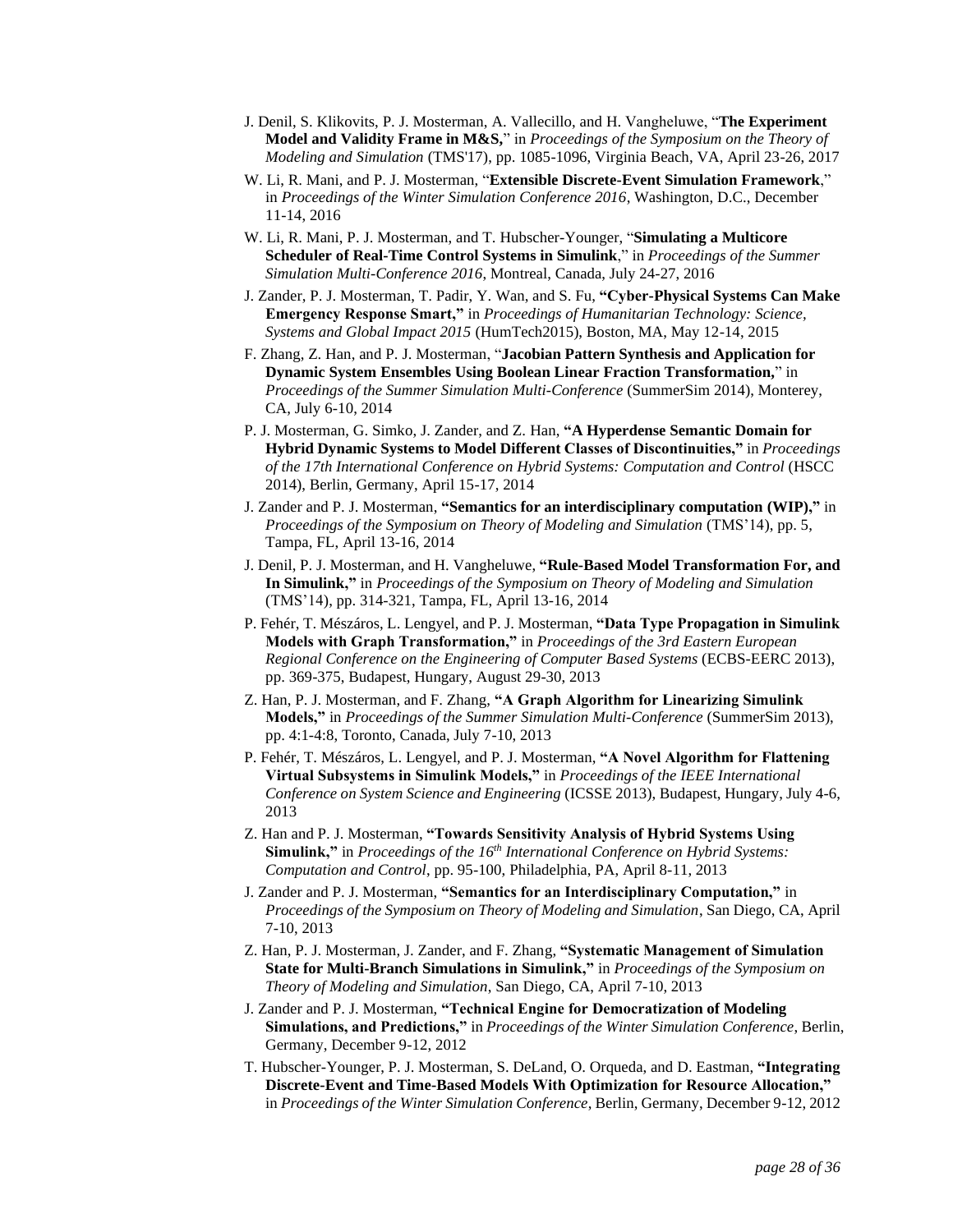- J. Zander, P. J. Mosterman, G. Hamon, and B. Denckla, **"On the Structure of Time in Computational Semantics of a Variable-Step Solver for Hybrid Behavior Analysis,"** in *18th IFAC World Congress*, pp. 9581-9586, Milan, Italy, August 28 - September 2, 2011
- J. Zander, P. J. Mosterman, J. S. Kinnebrew, and G. Biswas, **"Computation of Things for Human Protection and Fulfillment,"** in 2*010 IEEE International Conference on Technologies for Homeland Security*, Waltham, MA, November 8-10, 2010
- Z. Han and P. J. Mosterman, **"Detecting Data Store Access Conflict in Simulink by Solving Boolean Satisfiability Problems,"** in *2010 American Control Conference* (ACC'10), pp. 5702-5707, Baltimore, MD, June 30 – July 2, 2010
- P. J. Mosterman, J. Zander, G. Hamon, and B. Denckla, **"Towards Computational Hybrid System Semantics for Time-Based Block Diagrams,"** in *3rd IFAC Conference on Analysis and Design of Hybrid Systems* (ADHS'09), pp. 376-385, Zaragoza, Spain, September 16-18, 2009, keynote paper
- G. Wang, M. Di Natale, P. J. Mosterman, and A. Sangiovanni-Vincentelli, **"Automatic Code Generation for Synchronous Reactive Communication,"** in proceedings of the *6th IEEE International Conference on Embedded Systems and Software* (ICESS-09), pp. 40-47, Hangzhou, China, May 25-27, 2009
- P. J. Mosterman, Don Bouldin, and Andrzej Rucinski, **"A Peer Reviewed Online Computational Modeling Framework,"** paper ID pmo131763 in proceedings of the *CDEN 2008 Conference*, Halifax, Nova Scotia, July 27-29, 2008
- F. Zhang, B. R. Fernández, P. J. Mosterman, and T. Josserand, **"Sliding Mode Control and Feedback Linearization for Nonregular Systems,"** in *17th IFAC World Congress*, pp. 14426-14431, Seoul, Korea, , July 6-11, 2008
- B. Murphy, C. Hayhurst, J. Friedman, C. Mohtadi, R. Anderson, and P. J. Mosterman, **"Verification and Validation Integrated within Processes Using Model-Based Design,"** in *17th IFAC World Congress*, pp. 1056-1061, Seoul, Korea, July 6-11, 2008
- F. Zhang, M. Yeddanapudi, and P. J. Mosterman, **"Zero-Crossing Location and Detection Algorithms For Hybrid System Simulation,"** in *17th IFAC World Congress*, pp. 7967-7972, Seoul, Korea, July 6-11, 2008
- B. Denckla and P. J. Mosterman, **"Stream- and State-Based Semantics of Hierarchy in Block Diagrams,"** in *17th IFAC World Congress*, pp. 7955-7960, Seoul, Korea, July 6-11, 2008
- J. de Lara, T. Levendovszky, P. J. Mosterman, and H. Vangheluwe, **"Current Issues in Multi-Paradigm Modeling,"** in *Models in Software Engineering*—*Workshops and Symposia at MODELS 2007 Nashville, TN, USA, September 30 - October 5, 2007*, H. Giese (editor), Lecture Notes in Computer Science, pp. 237-246, vol. 5002, Springer-Verlag, Berlin, 2008
- P. J. Mosterman, J. R. Ghidella, and E. M. O'Brien, **"Model-Coverage as a Quality Measure and Teaching Tool for Embedded Control System Design,"** in proceedings of the *2007 Frontiers in Education Conference* (FIE 2007), ISBN: 1-4244-1084-3, pp. T3J-1 through T3J-6, Milwaukee, Wisconsin, October 10-13, 2007
- J. Ghidella, P. J. Mosterman, and B. Horton, **"Training of Fault Scenarios in Aerospace through Model Reuse,"** in proceedings of *SimTect 2007*, ISBN: 0977525724, paper ID 82, Brisbane, Australia, June 4-7, 2007
- P. Kinnucan and P. Mosterman, **"A Graphical Variant Approach to Object-Oriented Modeling of Dynamic Systems ,"** in proceedings of *2007 Summer Computer Simulation Conference* (SCSC'07), pp. 513-521, San Diego, CA, July 15-18, 2007
- P. J. Mosterman and E. M. O'Brien, **"Hybrid Dynamic Systems in an Industry Design Application,"**, *Soft Computing in Industrial Applications*, ASC 39, Ashraf Saad (editor), pp. 1-16, Springer-Verlag, Berlin, 2007, keynote paper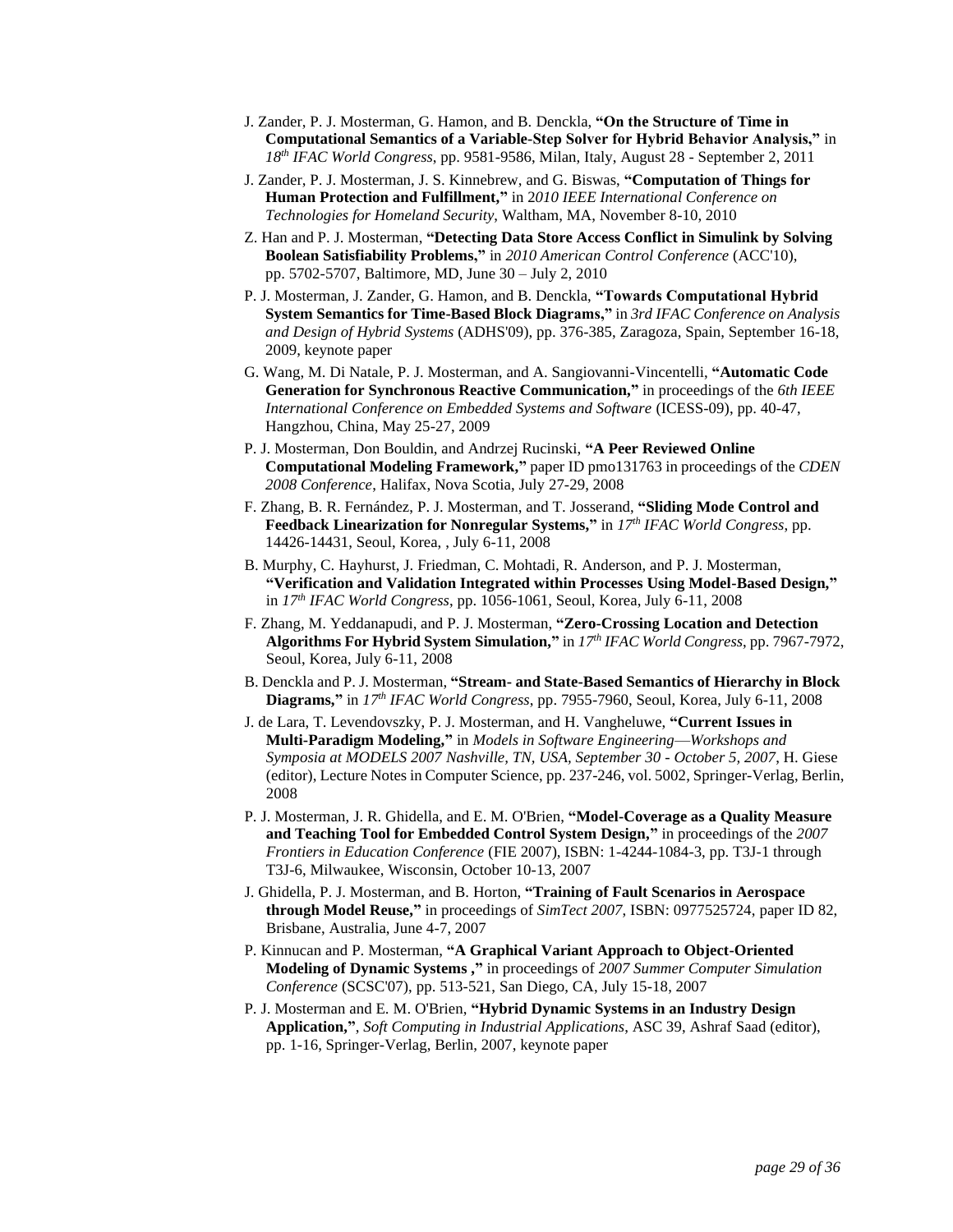- I. Roychoudhury, M. Daigle, G. Biswas, X. Koutsoukos, and P. Mosterman, **"A Method for Efficient Simulation of Hybrid Bond Graphs,"** in the proceedings of the  $8<sup>th</sup> International$ *Conference on Bond Graph Modeling and Simulation* (ICBGM'2007), pp. 177-184, San Diego, CA, January 15-17, 2007
- B. Denckla and P. J. Mosterman, **"Block Diagrams as a Syntactic Extension to Haskell,"** in the proceedings of the *Workshop on Multi-Paradigm Modeling: Concepts and Tools* at the 9th International Conference on Model-Driven Engineering Languages and Systems, pp. 67-79, Genova, Italy, October 3, 2006
- P. J. Mosterman, **"Automatic Code Generation: Facilitating New Teaching Opportunities in Engineering Education,"** in Proceedings of the *2006 Frontiers in Education Conference* (FIE 2006), pp. S1F-1 through S1F-6, San Diego, California, October 28-31, 2006
- T. Denery, J. R. Ghidella, P. J. Mosterman, and R. Shenoy, **"Creating Flight Simulator Landing Gear Models Using Multidomain Modeling Tools,"** in *Proceedings of the AIAA Modeling and Simulations Technologies Conference and Exhibit*, CD-ROM, paper ID 2006-6821, Keystone, Colorado, August 21-24, 2006
- C. G. Cassandras, M. I. Clune, and P. J. Mosterman, **"Hybrid System Simulation With SimEvents,"** in Proceedings of the *2nd IFAC Conference on Analysis and Design of Hybrid Systems*, pp. 267-269, Alghero, Sardinia, Italy, June 7-9, 2006
- C. D. Beers, E. J. Manders, G. Biswas, and P. J. Mosterman, **"Building Efficient Simulations From Hybrid Bond Graph Models,"** in Proceedings of the *2nd IFAC Conference on Analysis and Design of Hybrid Systems*, pp. 71-76, Alghero, Sardinia, Italy, June 7-9, 2006
- B. Denckla and P. J. Mosterman, **"Formalizing Causal Block Diagrams for Modeling a Class of Hybrid Dynamic Systems,"** in *44th IEEE Conference on Decision and Control*, pp. 4193-4198, Seville, Spain, December 12-15, 2005
- J. R. Ghidella, P. J. Mosterman, and W. Aldrich, **"Verifying and Validating Embedded Software using Model-Based Design,"** in proceedings of *Telelogic Americas User Group Conference*, October 23-26, Hollywood, CA, 2005
- P. J. Mosterman, R. Shenoy, J. R. Ghidella, and B. Murphy, **"Model-Based Design for Test Vector Verification,"** in *[Autotestcon 2005](http://www.autotestcon.com/2005/Program.PDF/)*, pp. 628-634, Orlando, Florida, September 26-29, 2005
- J. R. Ghidella and P. J. Mosterman, **"Requirements-Based Testing in Aircraft Control Design,"** paper ID AIAA 2005-5886 in *AIAA Modeling and Simulations Technologies Conference and Exhibit 2005*, San Francisco, California, August 15-18, 2005
- P. J. Mosterman, J. Ghidella, and J. Friedman, **"Model-Based Design for System Integration,"** in *The Second CDEN International Conference on Design Education, Innovation, and Practice*, pp. TB-3-1 through TB-3-10, Kananaskis, Alberta, Canada, July 18-20, 2005
- P. J. Mosterman and J. E. Ciolfi, **"Using Interleaved Execution to Resolve Cyclic Dependencies in Time-Based Block Diagrams,"** in *Proceedings of 43rd IEEE Conference on Decision and Control* (CDC'04), pp. 4057-4062, Atlantis, Paradise Island, Bahamas, December 14–17, 2004
- J. de Lara, H. Vangheluwe, and P. J. Mosterman, **"Modelling and Analysis of Traffic Networks based on Graph Transformation,"** in *Proceedings of the FORMS/FORMATS'2004 Symposium on Formal Methods for Automation and Safety in Railway and Automotive Systems*, pp. 120-127, Braunschweig, Germany, December 2-3, 2004
- P. J. L. Cuijpers, J. F. Broenink, P. J. Mosterman, **"Constitutive Hybrid Processes,"** in *Proceedings of the International Mediterranean Modelling Multiconference 2004* (I3M 2004), vol. 1 of the *Conference on Conceptual Modeling and Simulation* (CMS 2004), pp. 361-367, October, Bergeggi, Italy, 2004
- S.-L. Julien, H. Vangheluwe, J. de Lara, and P. Mosterman, **"Meta-Modelling Hybrid Formalisms"** in *Proceedings of the IEEE Symposium on Computer Aided Control System Design* (CACSD 2004), pp. 65-70, Taipei, Taiwan, September 2-4, 2004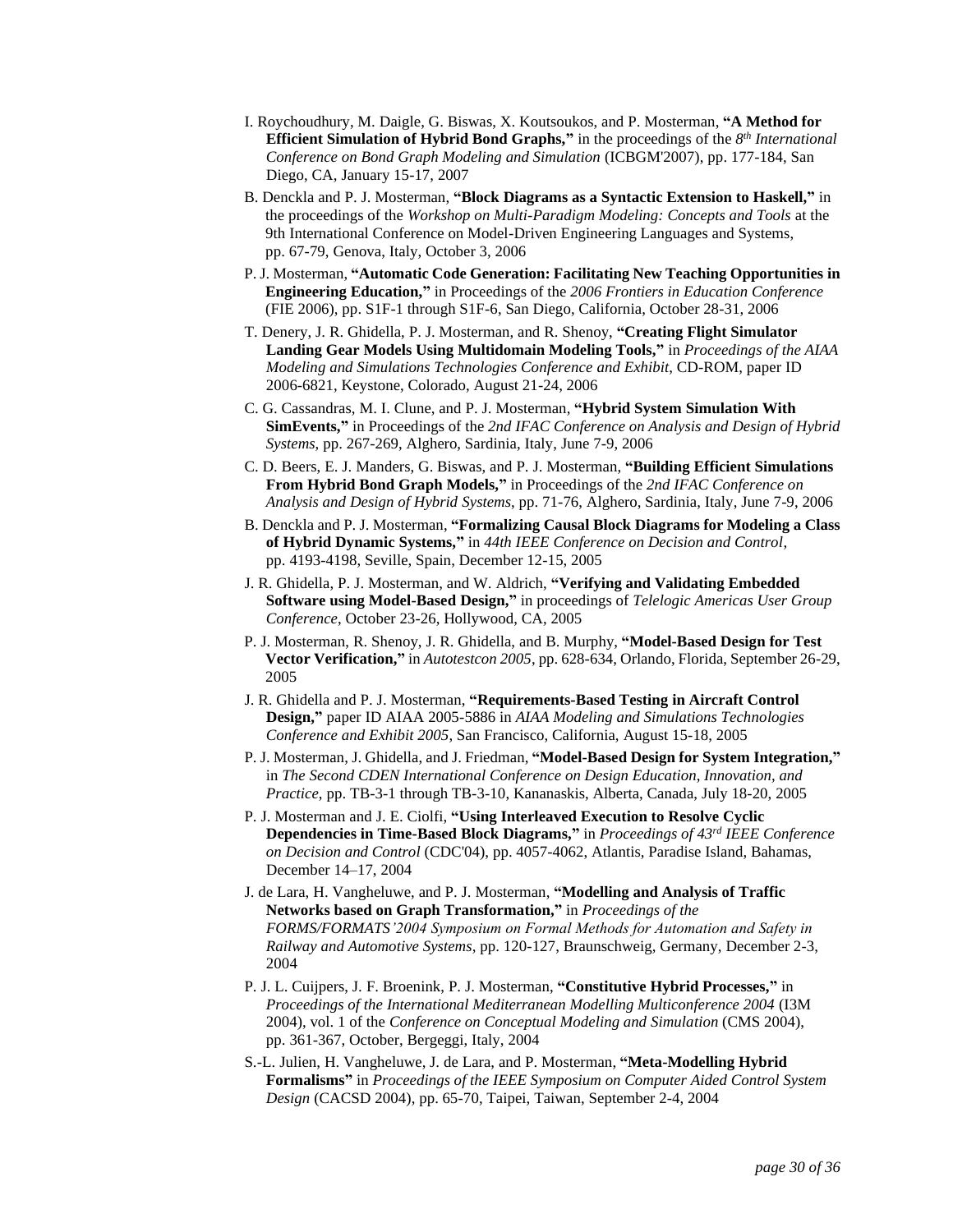- P. J. Mosterman and J. Ghidella, **"Model Reuse for the Training of Fault Scenarios in Aerospace,"** in *Proceedings of the AIAA Modeling and Simulation Technologies Conference*, CD-ROM, paper ID 2004-4931, Rhode Island Convention Center, Providence, RI, August 16-19, 2004
- P. J. Mosterman, S. Prabhu, and T. Erkkinen, **"An Industrial Embedded Control System Design Process,"** in *Proceedings of The Inaugural CDEN Design Conference* (CDEN'04), pp. 02B6-1 through 02B6-11, Montreal, Quebec, Canada, July 29-30, 2004
- B. Denckla and P. J. Mosterman, **"An Intermediate Representation and Its Application to the Analysis of Block Diagram Execution,"** in *Proceedings of the 2004 Summer Computer Simulation Conference* (SCSC'04), A. Bruzzone and E. Williams (editors), pp. 167-172, San Jose, CA, July 25-29, 2004
- S. M. Prabhu and P. J. Mosterman, **"Model-Based Design of a Power Window System: Modeling, Simulation, and Validation,"** in *Proceedings of IMAC-XXII: A Conference on Structural Dynamics*, Society for Experimental Mechanics, Inc., ISBN: 0-912053-86-0, CD-ROM, Dearborn, MI, January 26-29, 2004
- P. J. Mosterman, **"Mode Transition Behavior in Hybrid Dynamic Systems,"** in *Proceedings of 2003 Winter Simulation Conference*, pp. 623-631, New Orleans, LA, December 7-10, 2003
- P. J. Mosterman and J. E. Ciolfi, **"Embedded Code Generation for Efficient Reinitialization,"**, in *Proceedings of the IFAC Congress*, pp. 2949-2954, Barcelona, Spain, July 21-26, 2002
- P. J. Mosterman and J. E. Ciolfi, **"Automatic Embedded Code Generation for Efficient Re-Initialization Constructs,"** in *Proceedings of the International Conference on Integrated Design and Process Technology* (IDPT), page 41 (abstract), full paper on CD-ROM, Pasadena, CA, June 23-28, 2002
- H. L. Vangheluwe, J. de Lara, and P. J. Mosterman, **"An Introduction to Multi-Paradigm Modelling and Simulation,"**, in *Proceedings of the AIS'2002 Conference (AI, Simulation and Planning in High Autonomy Systems)*, F. Barros and N. Giambiasi (editors), pp. 9-20, Lisboa, Portugal, April, 2002
- R. Höpler and P. J. Mosterman, **"Model Integrated Computing in Robot Control to Synthesize Real-time Embedded Code,"** in Proceedings of the *IEEE International Conference on Control Applications*, pp. 767-772, Mexico City, Mexico, September, 2001
- P. J. Mosterman, **"Diagnosis of Physical Systems With Hybrid Models Using Parametrized Causality,"** in *Hybrid Systems: Computation and Control '01*, pp. 447-458, Rome, Italy, March, 2001
- P. J. Feenstra, P. J. Mosterman, G. Biswas, and P. C. Breedveld, **"Bond Graph Modeling Procedures for Fault Detection and Isolation of Complex Flow Processes,"** in Proceedings of the *International Conference on Bond Graph Modeling and Simulation*, pp. 77-82, Phoenix, AZ, January, 2001
- P. J. Mosterman, **"Implicit Modeling and Simulation of Discontinuities in Physical System Models,"** in *The 4th International Conference on Automation of Mixed Processes: Hybrid Dynamic Systems*, pp. 35-40, Dortmund, Germany, September, 2000
- P. J. Mosterman, P. Neumann, and C. Preusche, **"Modeling Systems with Variable Algebraic Constraints for Explicit Integration Methods,"** in *The 4th International Conference on Automation of Mixed Processes: Hybrid Dynamic Systems*, pp. 251-256, Dortmund, Germany, September, 2000
- P. J. Mosterman and H. Vangheluwe, **"Computer Automated Multi-Paradigm Modeling in Control System Design,"** in *Proceedings of the IEEE International Symposium on Computer-Aided Control Systems Design* (CACSD00), pp. 65-70, Anchorage Hilton, Anchorage, Alaska, USA, September 25-27, 2000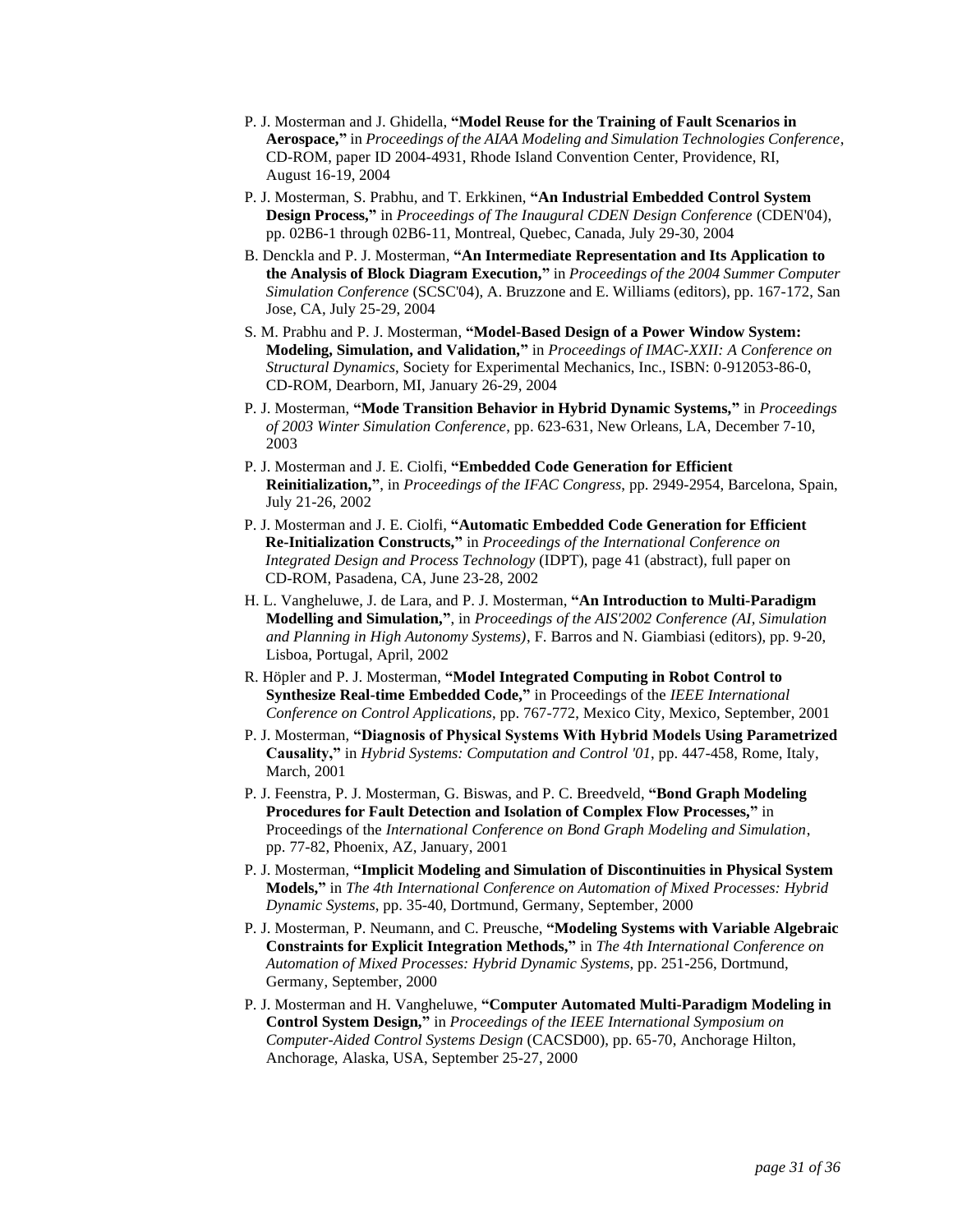- E. J. Manders, S. Narasimhan, G. Biswas, and P. J. Mosterman, **"A Combined Qualitative/Quantitative Approach for Efficient Fault Isolation in Complex Dynamic Systems,"** in *Proceedings of the 4th Symposium on Fault Detection, Supervision and Safety for Technical Processes*, pp. 1074-1079, Budapest, Hungary, June, 2000
- P. J. Feenstra, E. J. Manders, P. J. Mosterman, G. Biswas and J. Barnett **"Modeling and Instrumentation for Fault Detection and Isolation of a Cooling System,"** in *Proceedings of the IEEE SoutheastCon 2000*, pp. 365-372, April, Nashville, TN, 2000
- P. J. Mosterman and G. Biswas, **"Building Hybrid Automata of Complex Physical Systems for Real-Time Applications,"** in proceedings of the *Conference on Decision and Control*, pp. 3514-3519, Phoenix, AZ, December, 1999
- E. J. Manders, G. Biswas, P. J. Mosterman, L. Barford, V. Ram, and J. Barnett, **"Signal Interpretation for Monitoring and Diagnosis, A Cooling System Testbed,"** *IEEE Instrumentation and Measurement Technology Conference*, pp. 498-503, Venice, Italy, May, 1999
- P. J. Mosterman and P. Breedveld, **"Some Guidelines for Stiff Model Implementation with the Use of Discontinuities,"** in proceedings of the *International Conference on Bond Graph Modeling* (ICBGM99), pp. 175-180, San Francisco, January, 1999
- P. J. Mosterman and G. Biswas, **"A Java Implementation of an Environment for Hybrid Modeling and Simulation of Physical Systems,"** in proceedings of the *International Conference on Bond Graph Modeling* (ICBGM99), pp. 157-162, San Francisco, January, 1999
- P. J. Mosterman and G. Biswas, **"Hybrid Automata for Modeling Discontinuous State Vector Value Changes in Complex Systems,"** in *IFAC International Symposium on Artificial Intelligence in Real-Time Control*, ISBN 9780080432274, Grand Canyon National Park, AZ, October 1998
- P. J. Mosterman, F. Zhao, and G. Biswas, **"An Ontology for Transitions in Physical Dynamic Systems,"** in *Proceedings of the National Conference on Artificial Intelligence* (AAAI-98), pp. 219-224, Madison, WI, July, 1998
- P. J. Mosterman, G. Biswas, and Martin Otter, **"Simulation of Discontinuities in Physical System Models Based on Conservation Principles,"** in *Proceedings of SCS Summer Conference*, pp. 320-325, Reno, Nevada, July 19-21, 1998
- P. J. Mosterman, Martin Otter, and Hilding Elmqvist, **"Modeling Petri Nets as Local Constraint Equations for Hybrid Systems using Modelica,"** in *Proceedings of SCS Summer Conference*, pp. 314-319, Reno, Nevada, July 19-21, 1998
- P. J. Mosterman, Jan F. Broenink, and G. Biswas, **"Model Semantics and Simulation of Time Scale Abstractions in Collision Models,"** in proceedings of *Eurosim '98*, pp. 230-237, Helsinki, Finland, April 14-17, 1998
- P. J. Mosterman, F. Zhao, and G. Biswas, **"Model Semantics and Simulation for Hybrid Systems Operating in Sliding Regimes,"** in *Proceedings of the AAAI Fall Symposium 97 on Model-directed Autonomous Systems*, pp. 48-55, Boston, MA, October, 1997
- P. J. Mosterman and G. Biswas, **"Principles for Modeling, Verification, and Simulation of Hybrid Dynamic Systems,"** In proceedings of the *Fifth International Conference on Hybrid Systems*, pp. 21-27, Notre Dame, Indiana, September 11-13, 1997
- P. J. Mosterman and G. Biswas, **"Formal Specifications for Hybrid Dynamical Systems,"** in *Proceedings of the Fifteenth International Joint Conference on Artificial Intelligence*, pp. 568-573, Nagoya, Japan, August 23-29, 1997
- P. J. Mosterman and G. Biswas, **"Monitoring, Prediction, and Fault Isolation in Dynamic Physical Systems,"** in *Proceedings of the National Conference on Artificial Intelligence* (AAAI-97), pp. 100-105, Providence, Rhode Island, July, 1997
- P. J. Mosterman, G. Biswas, and Janos Sztipanovits, **"Hybrid Modeling and Verification of Embedded Control Systems,"** in *Proceedings of the 7th IFAC CACSD '97 Symposium*, pp. 21-26, Gent, Belgium, April 28-30, 1997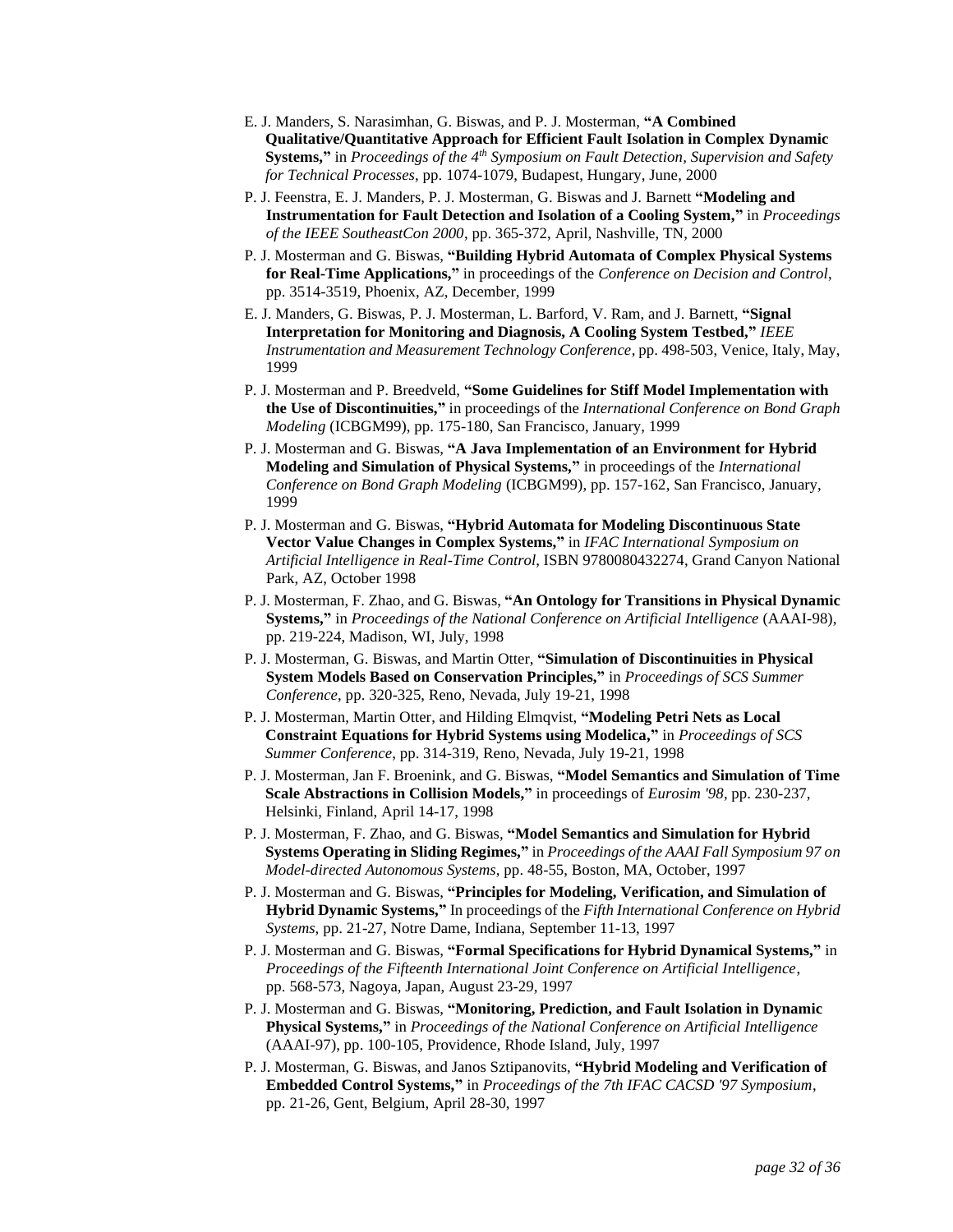- P. J. Mosterman and G. Biswas, **"Hybrid Modeling Specifications for Dynamic Physical Systems,"** in *Proceedings of the 1997 International Conference on Bond Graph Modeling and Simulation (ICBGM '97)*, pp. 162-167, Phoenix, AZ, January 12-15, 1997
- P. J. Mosterman and G. Biswas, **"Verification of Hybrid Physical System Models,"** *1996 ASME International Mechanical Engineering Congress*, pp. 707-714, Atlanta, GA, November 17-22, 1996
- P. J. Mosterman and G. Biswas, **"A Formal Hybrid Modeling Scheme for Handling Discontinuities in Physical System Models,"** *Proceedings of the National Conference on Artificial Intelligence* (AAAI-96), pp. 985-990, Portland, Oregon, August 2-4, 1996
- D. F. Sittig, R. Hage, P. J. Mosterman, J. Olin Campbell, A. J. Brodersen, and J. R. Bourne, **"All Computer-Based Educational Programs are not Created Equal,"** *Proceedings of the 14th National Computer Conference on Computer in Education and Training*, pp. 123-135, Riyadh, Kingdom of Saudi Arabia, April 1-4, 1995
- P. J. Mosterman and G. Biswas, **"Behavior Generation using Model Switching: A Hybrid Bond Graph Modeling Technique,"** *Proceedings of the International Conference on Bond Graph Modeling '95*, vol. 27, no. 1, pp. 177-182, Las Vegas, NV, January 15-18, 1995
- A. J. Brodersen, J. R. Bourne, J. Olin Campbell, R. Bouw, C. Burow, M. Mommer, and P. J. Mosterman, **"The ELF Project: Creating the Engineering Laboratory of the Future,"** *Proceedings of the 1993 Frontiers in Education Conference* (FIE) Twenty-Third Annual Conference, pp. 277-279, 1993
- **WORKSHOP** Y. Zhang, C. G. Cassandras, W. Li, and P. J. Mosterman, **"A Discrete-Event and Hybrid PAPERS Simulation Framework Based on SimEvents for Intelligent Transportation System Analysis,"** *14th Workshop on Discrete Event Systems* (WODES 2018), Sorrento Coast, Italy, May 30 - June 1, 2018.
	- K. Vanherpen, J. Denil, I. Dávid, P. De Meulenaere, P. J. Mosterman, M. Törngren, A. Qamar and H. Vangheluwe, "**Ontological Reasoning for Consistency in the Design for Cyber-Physical Systems,"** *Cyber-Physical Production Systems* (CPPS) workshop, Vienna, Austria, April 12, 2016
	- Z. Jiang, H. Abbas, P. J. Mosterman, and R. Mangharam, "**Automated Closed-Loop Model Checking of Implantable Pacemakers using Abstraction Trees,"** *Medical Cyber Physical Systems Workshop 2016*, Vienna, Austria, April 11, 2016.
	- P. J. Mosterman, G. Simko, and J. Zander, **"A Hyperdense Semantic Domain for Discontinuous Behavior in Physical System Models,"** in proceedings of the *7th International Workshop on Multi-Paradigm Modeling* (MPM'13) at the *ACM/IEEE 16th International Conference on Model Driven Engineering Languages and Systems* (MoDELS) conference, pp. 37-46, Miami, FL, September 30, 2013
	- P. Fehér, T. Mészáros, P. J. Mosterman, and L. Lengyel, **"Flattening Virtual Simulink Subsystems with Graph Transformation,"** in proceedings of the *6th Complex Systems Modelling and Simulation Workshop* (CoSMoS 2013) at the *Unconventional Computation & Natural Computation* (UCNC) conference, pp. 39-60, Milano, Italy, July 1, 2013
	- P. J. Mosterman, J. Zander, and Z. Han, **"The Towers Towers of Hanoi as a Cyber-Physical System Education Case Study,"** in proceedings of the *First Workshop on CPS Education*, M. Egerstedt, J. C. Jensen, R. Gupta, and E. A. Lee (editors), Philadelphia, PA, April 8, 2013
	- P. J. Mosterman and J. Zander, **"Modeling Approximations of Computational Semantics for Cyber-Physical System,"** in proceedings of the *Challenge Workshop MSO-Tools 2012 Modeling, Simulation and Optimisation Tools*, Volker Mehrmann and Andreas Steinbrecher (editors), pp. 15, Berlin, Germany, September 24-26, 2012, *keynote paper*
	- P. J. Mosterman and J. Zander, **"Advancing Model-Based Design by ModelingApproximations of Computational Semantics,"** in proceedings of the *4 th International Workshop on Equation-Based Object-Oriented Modeling Languages and Tools* (EOOLT 2011), F. E. Cellier, D. Broman, P. Fritzson, E A. Lee (eds.), pp 3-7, Zürich, Switzerland, September 5, 2011, *keynote paper*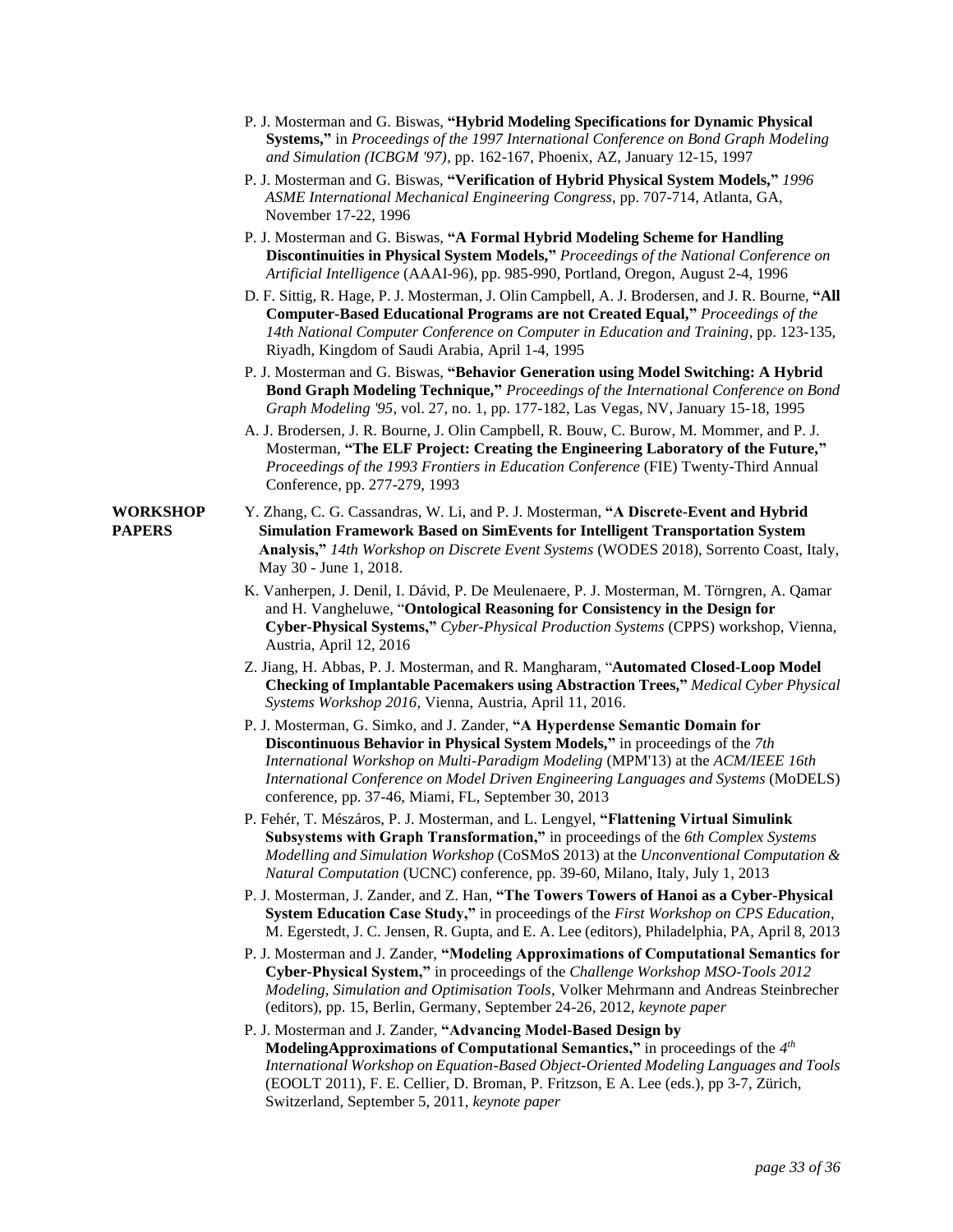- J. Zander and P. J. Mosterman, **"Computation of Things for Sustainable Development,"** in proceedings of the *Workshop on Grand Challenges in Modeling, Simulation, and Analysis for Homeland Security* (MSAHS-2010), Arlington, VA, March 17-18, 2010
- J. Zander-Nowicka, P. J. Mosterman, and I. Schieferdecker, **"Quality of Test Specification by Application of Patterns,"** in proceedings of the *2nd International Workshop on Software Patterns and Quality* (SPAQu'09) at the ACM SIGPLAN *International Conference on Object-Oriented Programming, Systems, Languages, and Applications* (OOPSLA 2008), ISBN 978-1-60558-151-4, pp. 1-6, Nashville, TN, October 20, 2008
- P. J. Mosterman, "**Elements of a Robotics Research Road-map: a Model-based Design Perspective,**" in proceedings of the *Workshop on Manufacturing and Automation*, Washington, D.C., June 17, 2008.
- M. V. Woodward and P. J. Mosterman, **"Challenges for Embedded Software Development,"** in proceedings of the *IEEE International Northeast Workshop on Circuits and Systems* (NEWCAS'07), pp. 630-633, Montreal, Canada, August 5-8, 2007
- P. J. Mosterman, **"Networked Embedded Systems,"** Proceedings of *Beyond SCADA: Networked Embedded Control for Cyber Physical Systems*, paper ID 31, Pittsburgh, PA, November 8-9, 2006
- M. I. Clune, P. J. Mosterman, and C. G. Cassandras, **"Discrete Event and Hybrid System Simulation with SimEvents,"** in Proceedings of the *8th International Workshop on Discrete Event Systems*, pp. 386-387, Ann Arbor, Michigan, July 10-12, 2006
- G. Batt, J. Bradley, R. Ewald, F. Fages, H. Hermans, J. Hillston, P. Kemper, A. Martens, P. Mosterman, F. Nielson, O. Sokolsky, A. Uhrmacher, **"Working Groups' Report: The Challenge of Combining Simulation and Verification,"** in *Dagstuhl Seminar Proceedings 06161: Simulation and Verification of Dynamic Systems*, D. M. Nicol, C. Priami, H. R. Nielson, and A. M. Uhrmacher (editors), ISSN 1862-4405, Dagstuhl, Germany, April 17-22, 2006
- B. Denckla, P. J. Mosterman, and H. Vangheluwe, **"Towards An Executable Denotational Semantics For Causal Block Diagrams,"** in *Proceedings of the 5th OOPSLA Workshop on Domain-Specific Modeling* (DSM'05), J.-P. Tolvanen, J. Sprinkle., M. Rossi (editors), Computer Science and Information System Reports, Technical Reports, TR-36, University of Jyväskylä, Finland 2005, ISBN 951-39-2202-2, October, 2005
- P. J. Mosterman, E. J. Manders, and G. Biswas, **"Qualitative Dynamic Behavior of Physical System Models With Algebraic Loops,"** in Proceedings of the *Eleventh International Workshop on Principles of Diagnosis* (DX'00), pp. 155-162, Morelia, Mexico, 2000
- P. J. Mosterman, **"Towards Model Manipulation for Efficient and Effective Simulation and Instructional Methods,"** in Proceedings of *Distributed Modelling and Simulation of Complex Systems for Education, Training and Knowledge Capitalisation*, Eze, France, May 26-29, 1999
- P. J. Mosterman and G. Biswas, **"Deriving Discontinuous State Changes for Reduced Order Systems and the Effect on Compositionality,"** in *Proceedings of the Thirteenth International Workshop on Qualitative Reasoning* (QR99), pp. 160-168, Lock Awe Hotel, Scotland, June 6-9, 1999
- E. J. Manders, P. J. Mosterman, and G. Biswas, **"Signal to Symbol Transformation Techniques for Robust Diagnosis in TRANSCEND,"** in *Proceedings of the Tenth International Workshop on Principles of Diagnosis* (DX99), pp. 155-165, Lock Awe Hotel, Scotland, June 8-11, 1999
- P. J. Mosterman, E. J. Manders, and G. Biswas, **"Predicting Dynamic Behavior Using Physical System Models with Algebraic Loops,"** in *Proceedings of the Tenth International Workshop on Principles of Diagnosis* (DX99), pp. 155-165, Lock Awe Hotel, Scotland, June 8-11, 1999
- L. Barford, E. J. Manders, G. Biswas, P. J. Mosterman, V. Ram, and J. Barnett, **"Derivative Estimation for Diagnosis,"** in *1999 IEEE International Workshop On Emerging Technologies*, pp. 9-12, Venice, Italy, May 20, 1999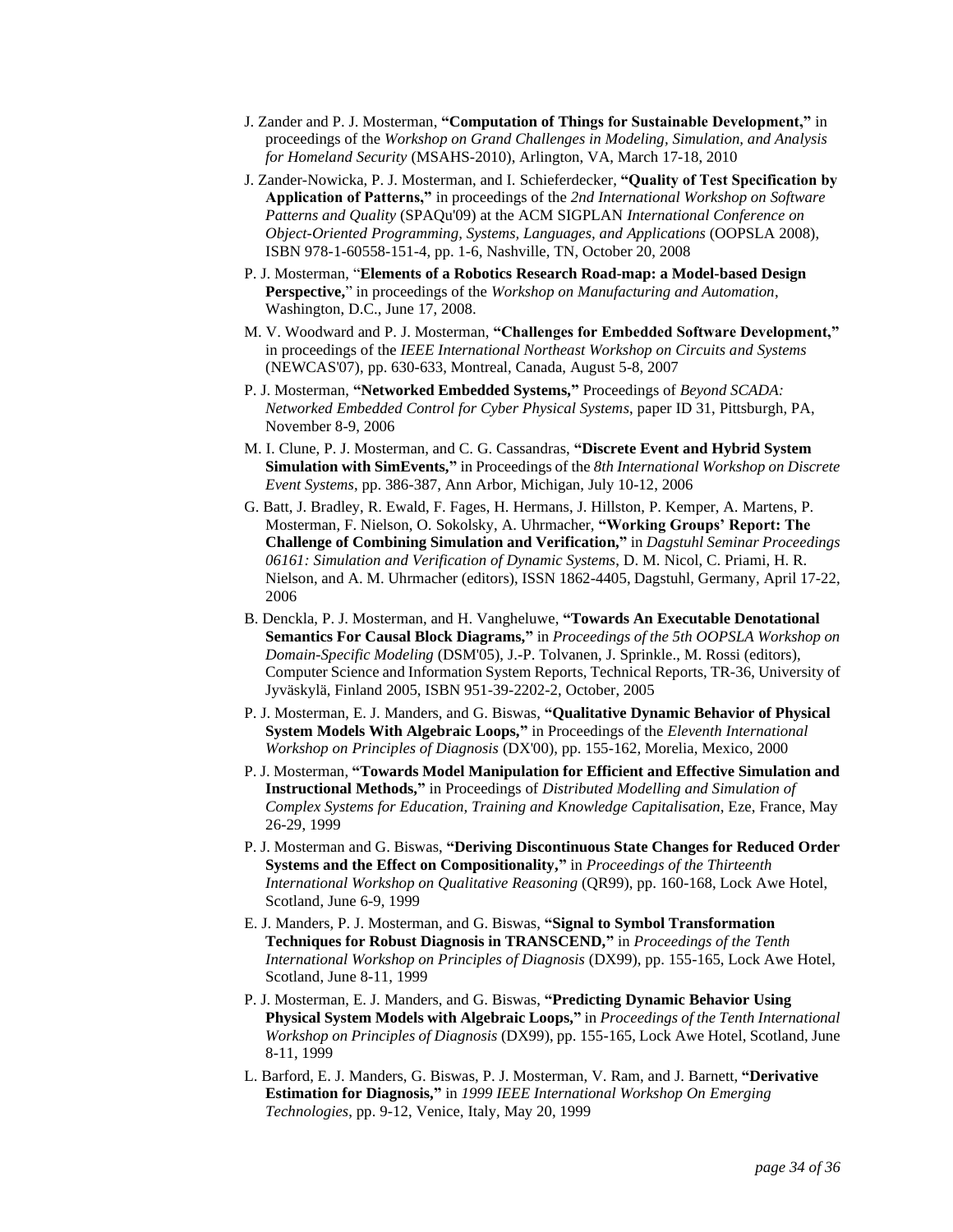- S. Narasimhan, P. J. Mosterman, and G. Biswas, **"A Systematic Analysis of Measurement Selection Algorithms for Fault Isolation in Dynamic Systems,"** in *Proceedings of the International Workshop on Diagnosis Principles*, pp. 94-101, Cape Cod, MA, 1998
- P. J. Mosterman, G. Biswas, and E. J. Manders, **"A Comprehensive Framework for Model Based Diagnosis,"** in *Proceedings of the International Workshop on Diagnosis Principles*, pp. 86-94, Cape Cod, MA, 1998
- P. J. Mosterman, F. Zhao, and G. Biswas, **"A Study of Transitions in Dynamic Behavior of Physical Systems,"** in *Proceedings of the 12th International Workshop on Qualitative Reasoning*, pp. 96-105, Cape Cod, MA, 1998
- P. J. Mosterman and G. Biswas, **"Model Based Diagnosis of Dynamic Systems,"** in *Seventh Journees du L.I.P.N.*, pp. 143-154, University of Paris-Nord, Villetaneuse, France, September 18-19, 1997
- P. J. Mosterman, G. Biswas, and N. Sriram, **"Measurement Selection and Diagnosability of Complex Physical Systems,"** *Eighth International Workshop on Principles of Diagnosis (DX-97)*, pp. 79-86, Mont St. Michel, France, September 15-18, 1997
- P. J. Mosterman, N. Sriram, G. Biswas, T. Washio, and S. Yoshikawa, **"Process Diagnosis in Transient Operating Regions: Fault detection and isolation in a liquid sodium cooling system"** in *Working Papers - Third Workshop on Engineering Problems for Qualitative Reasoning*, pp. 45-54, *International Joint Conference on Artificial Intelligence* (IJCAI-97), Nagoya, Japan, August, 1997
- P. J. Mosterman and G. Biswas, **"Formal Specifications from Hybrid Bond Graph Models,"** in *Proceedings of the Eleventh International Workshop on Qualitative Reasoning*, pp. 131-142, Tuscany, Italy, June 3-6, 1997
- P. J. Mosterman and G. Biswas, **"Analyzing Discontinuities in Physical System Models,"** *Proceedings of the 10th International Workshop on Qualitative Reasoning*, pp. 164-173, Stanford Sierra Camp, Fallen Leaf Lake, CA, May 20-24, 1996
- P. J. Mosterman, R. Kapadia, and G. Biswas, **"Using Bond Graphs for Diagnosis of Dynamic Physical Systems,"** *Proceedings of DX-95, the Sixth International Workshop on Principles of Diagnosis*, pp. 81-85, Goslar, Germany, October 2-4, 1995
- P. J. Mosterman and G. Biswas, **"Modeling Discontinuous Behavior with Hybrid Bond Graphs,"** *Proceedings of the 9th International Workshop on Qualitative Reasoning about Physical Systems*, pp. 139-147, Amsterdam, The Netherlands, May 16-19, 1995
- 
- **TECHNICAL** Z. Jiang, H. Abbas, P. J. Mosterman, and R. Mangharam, *Abstraction-Tree For Closed-loop*  **REPORTS** *Model Checking of Medical Devices*, *Technical Report MLAB-73*, Real-Time and Embedded Systems Lab, University of Pennsylvania, Philadelphia, PA, June, 2015
	- P. J. L. Cuijpers, J. F. Broenink, P. J. Mosterman, **"Constitutive Hybrid Processes,"** *Technical Report CSR 04-12*, Technical University of Eindhoven, Eindhoven, Netherlands, June, 2004
	- P. J. Mosterman, *Closed Form Solutions for Two Classes of Zero Order Causal Paths in Bond Graphs*, technical report DLR-IB-515-02-04, Institute of Robotics and Mechatronics, DLR Oberpfaffenhofen, 2002
	- P. J. Mosterman, *MASIM - A Hybrid Dynamic Systems Simulator*, technical report DLR-IB-515-01-07, Institute of Robotics and Mechatronics, DLR Oberpfaffenhofen, 2001
	- P. J. Mosterman, *Higher Intelligence in Embedded Systems Design and Operation: A research and development proposal*, technical report DLR-IB-515-01-02, Institute of Robotics and Mechatronics, DLR Oberpfaffenhofen, 2001
	- P. J. Mosterman, *Handling the Normal Component in Frictionless Collision Sequences With Central Impact*, technical report DLR IB 515-00-10, Institute for Robotics and Mechatronics, DLR Oberpfaffenhofen, 2000
	- P. J. Mosterman, *A Simulation Environment for Hybrid Dynamic Systems*, technical report DLR IB 515-00/2, Institute for Robotics and Mechatronics, DLR Oberpfaffenhofen, 2000